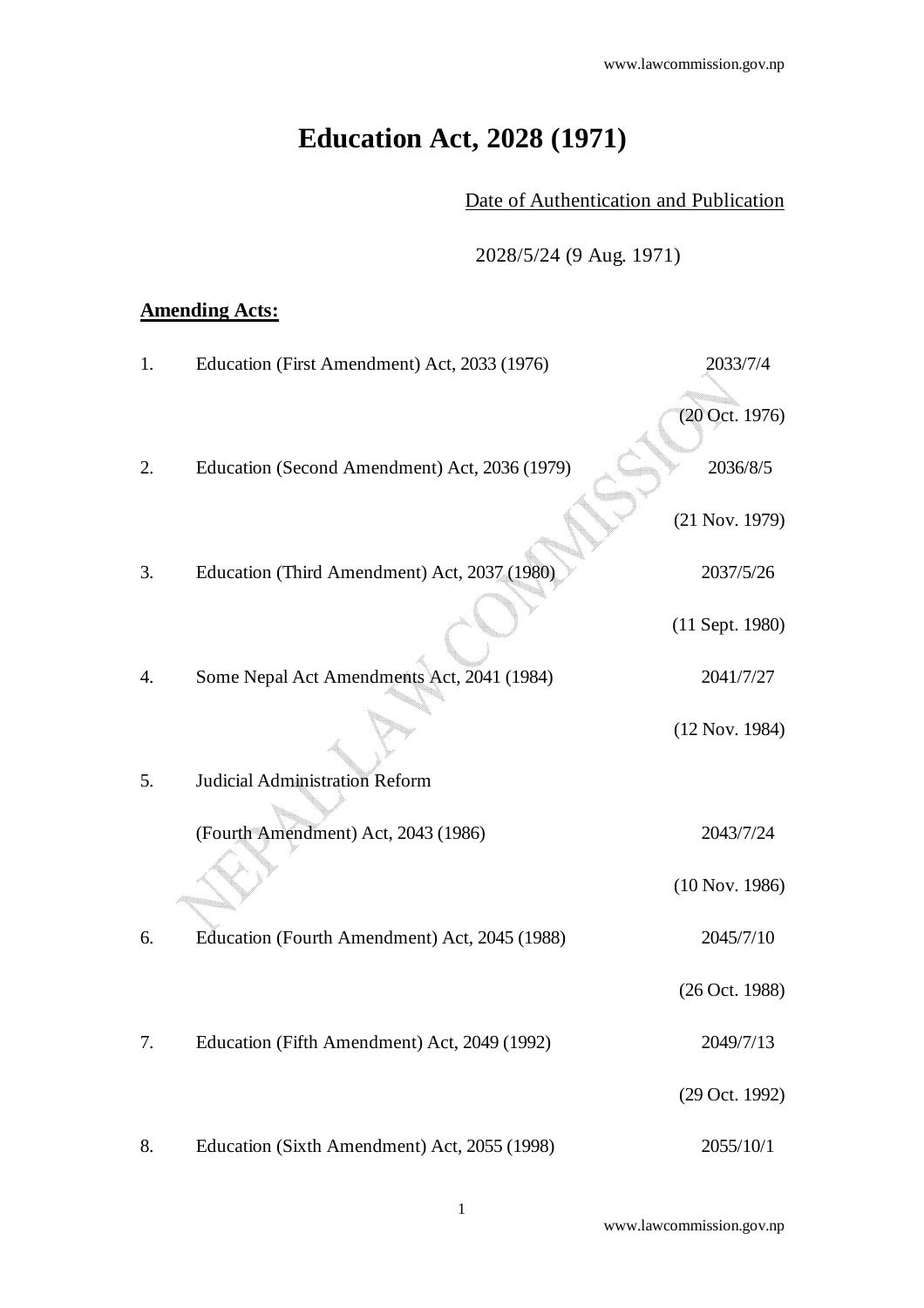(15 Jan. 1999)

9. Education (Seventh Amendment) Act, 2058 (2001) 2058-10-25

(7 Feb. 2002)

10. Education and Sports Related some Nepal Acts

Amendment Act, 2063 (2006) 2063-9-14

(29 Dec. 2006)

11. Republic Strengthening and Some Nepal Law

Amendment Act, 2066 2066.10.7

(21 Jan. 2010)

## Act No. 8 of the Year 2028 (1971)

## **An Act Made to Provide for Education to be Given in the Schools According to the National Education System Plan**

<sup>1</sup>**Preamble**: Whereas, it is expedient to promote quality education through improvements in the management of existing and future schools all over Nepal in order to prepare human resource for national development and to maintain good conduct, decency and morality of the people in general in consonance with multi-party democratic system,.

 Now, therefore, be it enacted by His Majesty King Mahendra Bir Bikram Shah Dev upon the advice and consent of the *Rastriya Panchayat*.

**1. Short title, extent and commencement**: (1) This Act may be called "Education Act, 2028 (1971).

(2) This Act shall come into force throughout Nepal.

<sup>1</sup> Amended by the Fifth Amendment.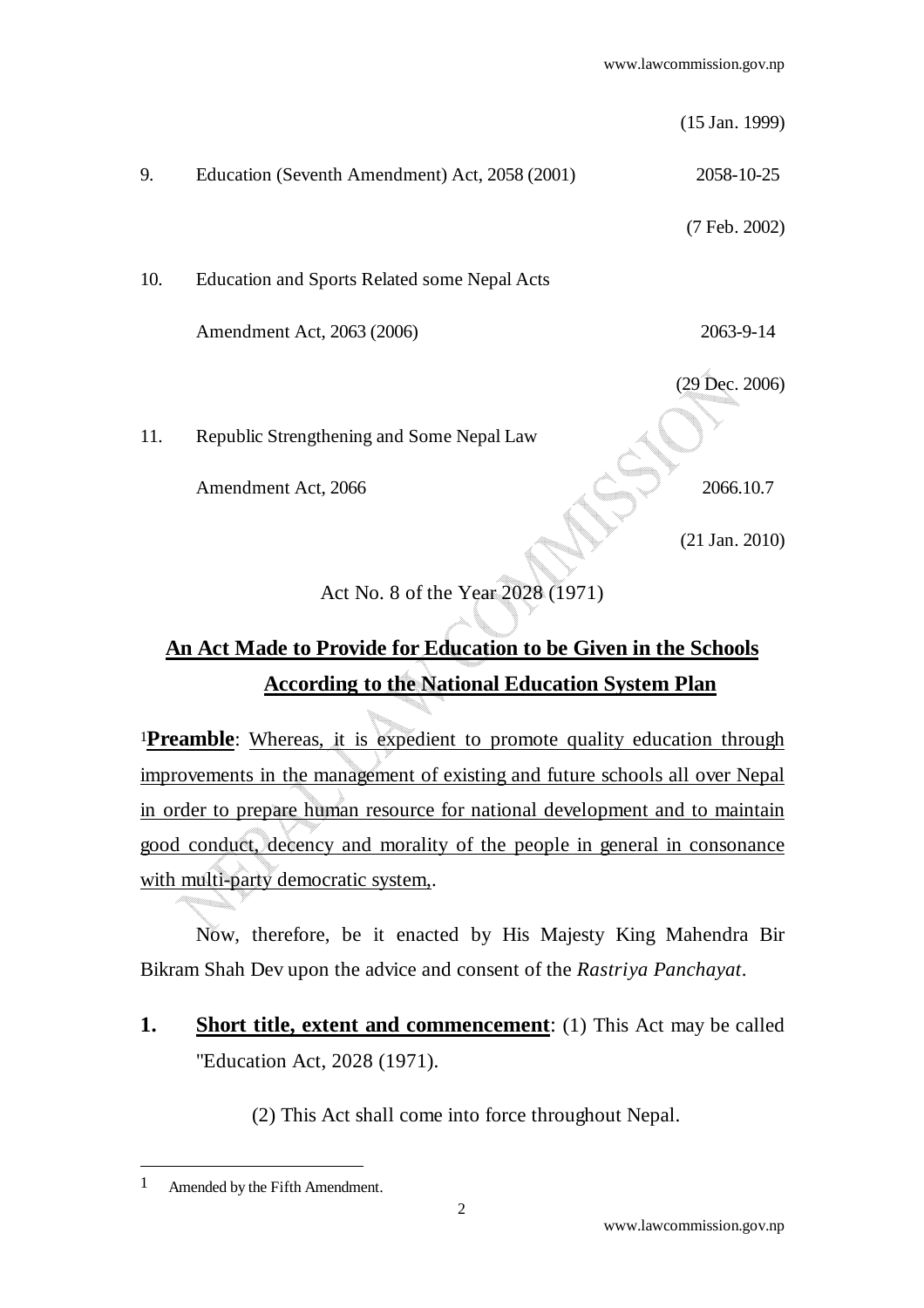(3) This Act shall come into force at such area and on such date as appointed by Government of Nepal may, by a Notification in the Nepal Gazette.Φ

- **2. Definition**: Unless the subject or context otherwise requires, in this Act, -
	- $2(a)$  "Pre-Primary School" means those schools that provide One year's pre-primary education to those children that have completed Four years of their age.
	- 3(b) "Primary Education" means education given from class One to class Five.
	- 4(b1) "Lower Secondary Education" means education to be given from class Six to class Eight.
	- $5(c)$

-

 $\Phi$  Government of Nepal has implemented this Act to the following district on the following dates:



Kapalbastu.

Dang, Banke, Baglung, Rupandehi, Dhanusha, Kavrepalanchok, Saptari, Dhankuta, Morang, Jhapa, Jumla, Kailali, Kanchanpur. 2030/7/1 (17 Oct. 1973) Ilam, Panchthar, Terathum, Sankhuwasabha, Sunsari, Sindhupalchowk, Kathmandu, Bhaktapur, Lalitpur, Gorkha, Manang, Lamjung, Tanahu, Syangja, Surkhet. 2031/6/21 (7 Oct. 1974) Solukhumbu, Okhaldhunga, Khotang, Bhojpur, Udayapur, Siraha, Dolkha, Ramechap, Sindhuli, Sarlahi, Mahottari, Nuwakot, Mustang, Myagdi, Parbat, Gulmi, Arghakanchi, Palpa, Nawalparasi, 2032/6/20 (6 Oct. 1975) Darchula, Baitadi, Daduldhara, Bajhang, Bajura, Achham, Bara, Parsa, Rautahat, Makwanpur, Rasuwa, Dhading, Dolpa, Pyuthan, Salyan,

Rukum, Rolpa, Tibrikot, Mugu, Humla, Bardiya,

Dailakh, Jajarkot, Doti.

- 2 Amended by the Seventh Amendment.
- 3 Amended by the Fourth Amendment.
- 4 Inserted by the Fifth Amendment.
- 5 Deleted by the Fourth Amendment.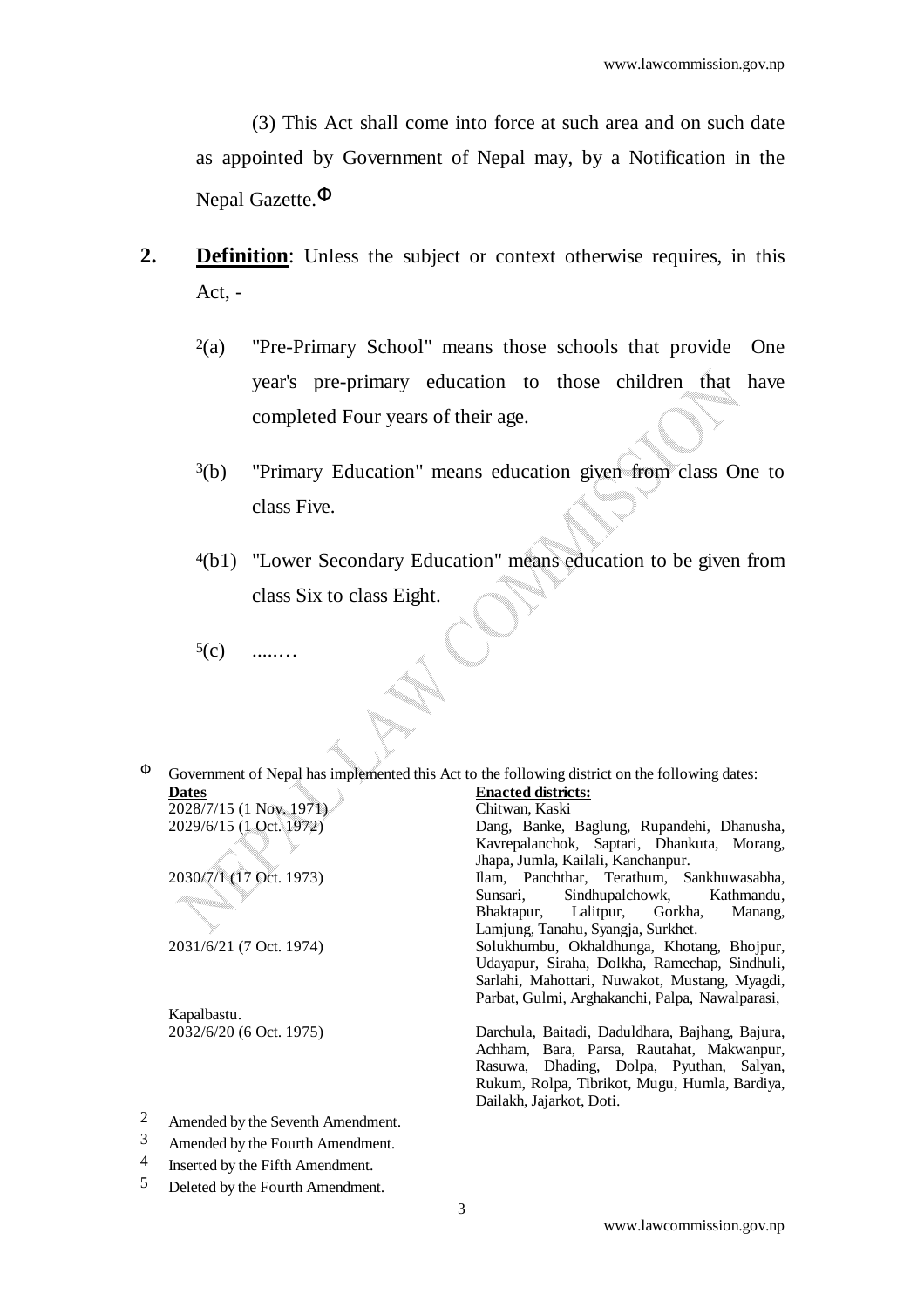- 6(d) "Secondary Education" means education to be given from class Nine to class Ten.
- 7(d1) "Special education" means special type of education to be given to blind, deaf dumb or the children who are physically or mentally disable.
- 8(d2) "Community School" means those schools that have obtained approval or permission and receiving regular grant from Government of Nepal.
- 9(d3) "Institutional School" means those schools that have obtained approval or permission for operation on condition that they are not receiving regular grants from Government of Nepal.
- 10(d4) "Higher secondary education" means education given from class Eleven to class Twelve.
- 11(e) "School" means the Community School or Institutional School.
- 12(e1) "Primary School" means a School giving education pursuant to Clause (b).
- $13$ (e2) "Lower Secondary School" means a School giving education pursuant to Clauses (b) and (b1) or Clause (b1).

14(e3) "Secondary School" means a School giving education pursuant Clauses (b), (b1) and (d) or Clauses (b1) and (d) or Clause (d).

j

<sup>6</sup> Amended by the Fifth Amendment.

<sup>7</sup> Amended by the Education and Sports Related some Nepal Acts Amendment Act, 2063

<sup>8</sup> Inserted by the Seventh Amendment.

<sup>9</sup> Inserted by the Seventh Amendment.

<sup>10</sup> Inserted by the Education and Sports Related some Nepal Acts Amendment Act, 2063

<sup>11</sup> Amended by the Seventh Amendment.

<sup>12</sup> Inserted by the Fifth Amendment

<sup>13</sup> Inserted by the Fifth Amendment

<sup>14</sup> Inserted by the Fifth Amendment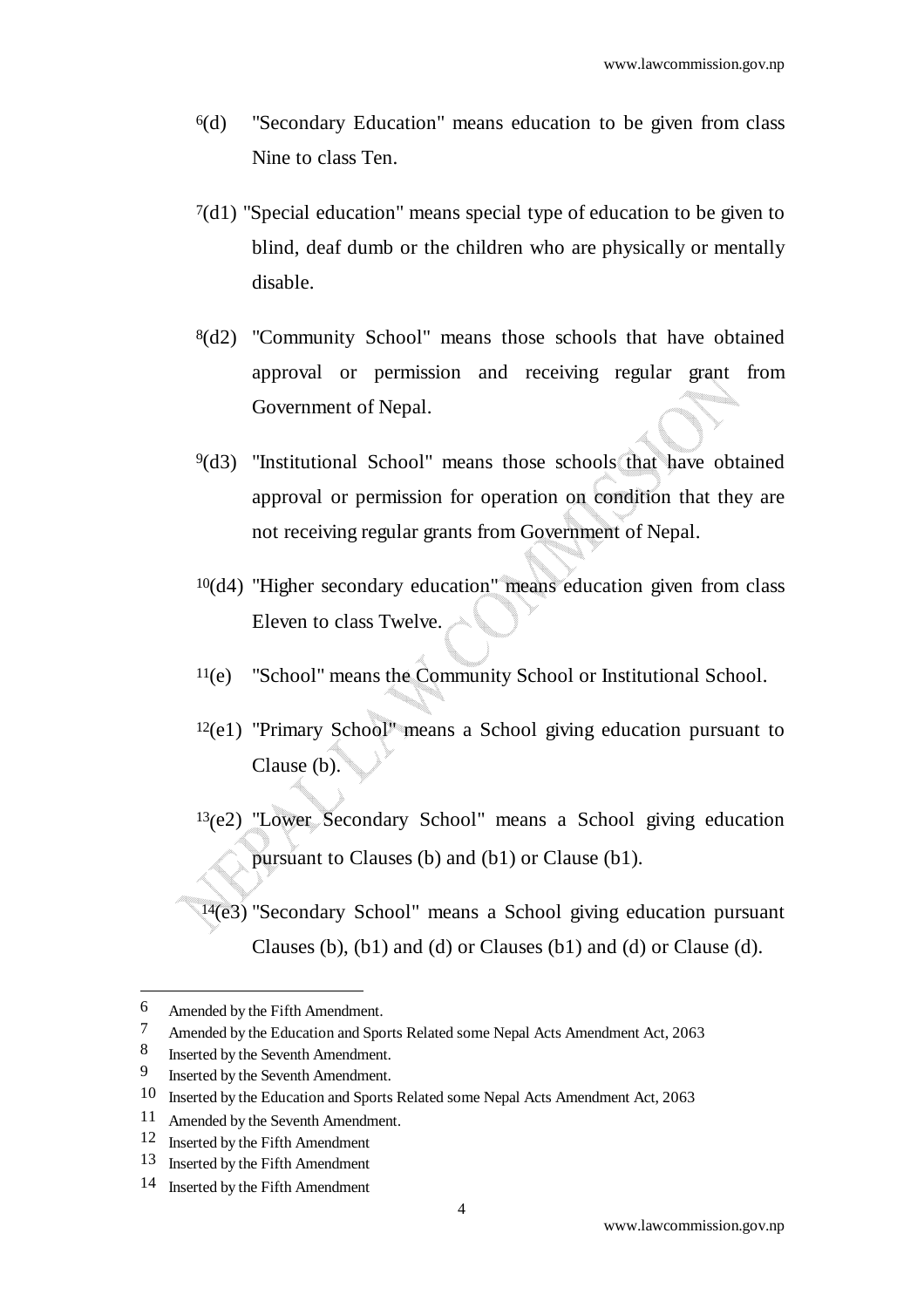- 15(e4) "Higher Secondary School" means a School imparting education pursuant to Clause (d4).
- (f) "Teacher" means a teacher of a School and this term also includes the Headmaster.
- 16(f1) "Commission" means 17……. Teacher Service Commission constituted pursuant to Section 11B.
- 18(f2) "Secretariat" means Secretariat of the Commission.
- 19(f3) "Chairperson" means Chairperson of the Commission.
- 20(f4) "Member" means member of the Commission and this term also includes Chairperson of the Commission.
- $21(f5)$  "Guardians (Parents)" means those persons who are mentioned as the guardians of the children at school records.
- $22(f6)$  "Employee " means any employee working in community school except the teacher.
- (g) "School Leaving Certificate Examination" means the examination to be held at the end of secondary education.
- $^{23}$ (g1) "Primary School Leaving Examination" means examination to be conducted at the end of Primary education.

- 19 Inserted by the Sixth Amendment.
- 20 Inserted by the Sixth Amendment.
- 21 Inserted by the Seventh Amendment.
- 22 Inserted by the Education and Sports Related some Nepal Acts Amendment Act, 2063
- 23 Inserted by the Fourth Amendment.

<sup>15</sup> Inserted by the Education and Sports Related some Nepal Acts Amendment Act, 2063

<sup>16</sup> Inserted by the Sixth Amendment.

<sup>17</sup> Deleted by the Seventh Amendment.

<sup>18</sup> Inserted by the Sixth Amendment.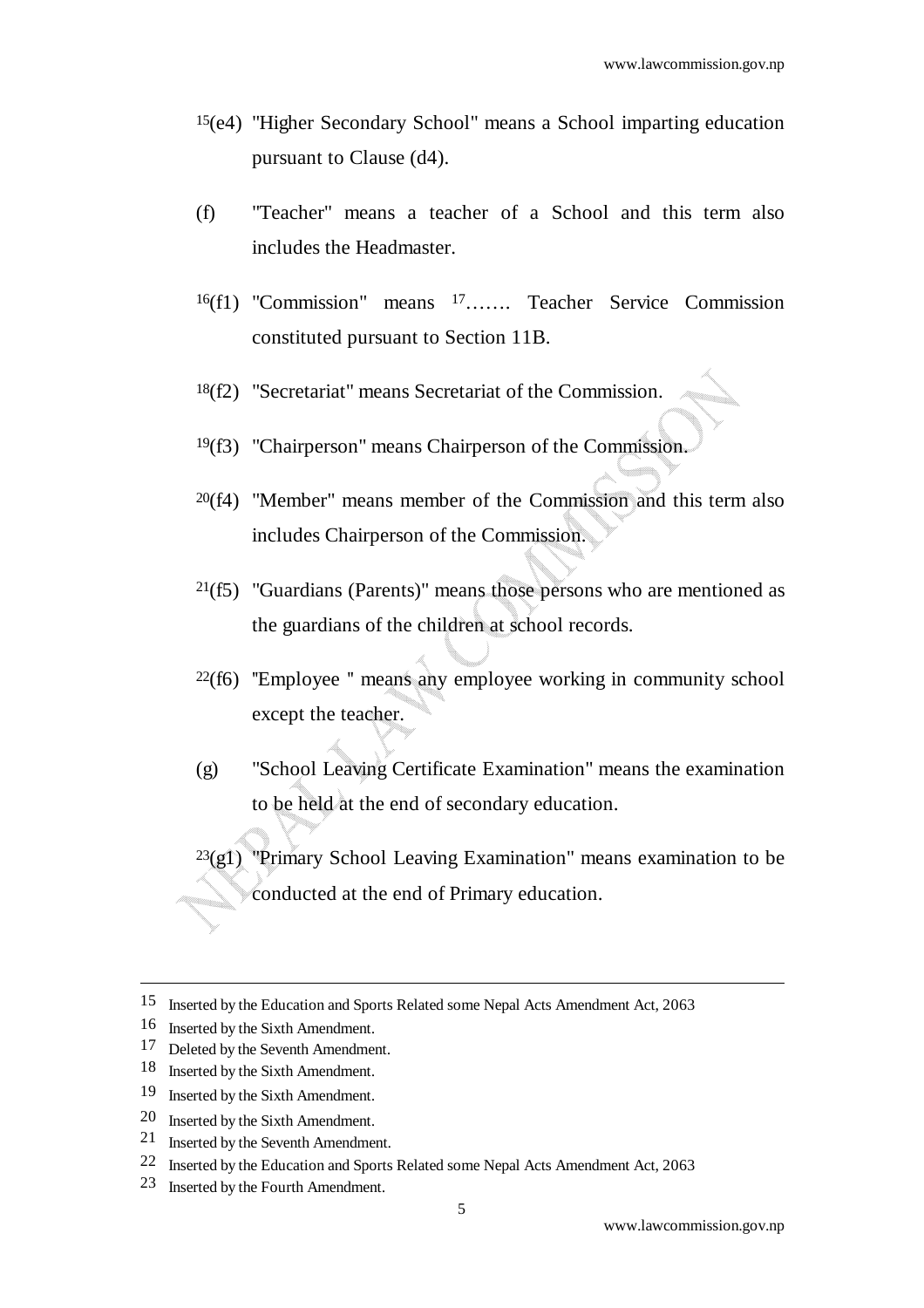- (h) "Prescribed or as prescribed" means prescribed or as prescribed in the Rules framed under this Act.
- $24(i)$  "License" means temporary approval, pending the permanent approval or grant of assistance by Government of Nepal to open a School or add the classes at any prescribed place or area.
- $25(i)$  "Approval" means the permanent approval given by Government of Nepal to any School which fulfilled the conditions as prescribed.
- $^{26}$ (k) "Residential School" means a School approved by Government of Nepal as a Residential School.
- $27(1)$  "Educational Trust" means the  $28$ public or private trust established by a person without any of profit in order to run the school.
- 293. **Permission should be obtained to open the school**: (1) If anyone, except Government of Nepal, intends to open a school, he/she shall submit an application to Government of Nepal or the prescribed official with prescribed details and a recommendation letter of the concerned District Education Office. While submitting an application he/she shall mention whether the school is to be operated as a Company or an Educational Trust.

 (2) If an application is received pursuant to Sub-clause (1), Government of Nepal or prescribed official shall make necessary

<sup>24</sup> Inserted by the Second Amendment

<sup>25</sup> Inserted by the Second Amendment

<sup>26</sup> Inserted by the Second Amendment

<sup>27</sup> Amended by the Seventh Amendment.

<sup>28</sup> Amended by the Education and Sports Related some Nepal Acts Amendment Act, 2063.

<sup>29</sup> Amended by Seventh Amendment.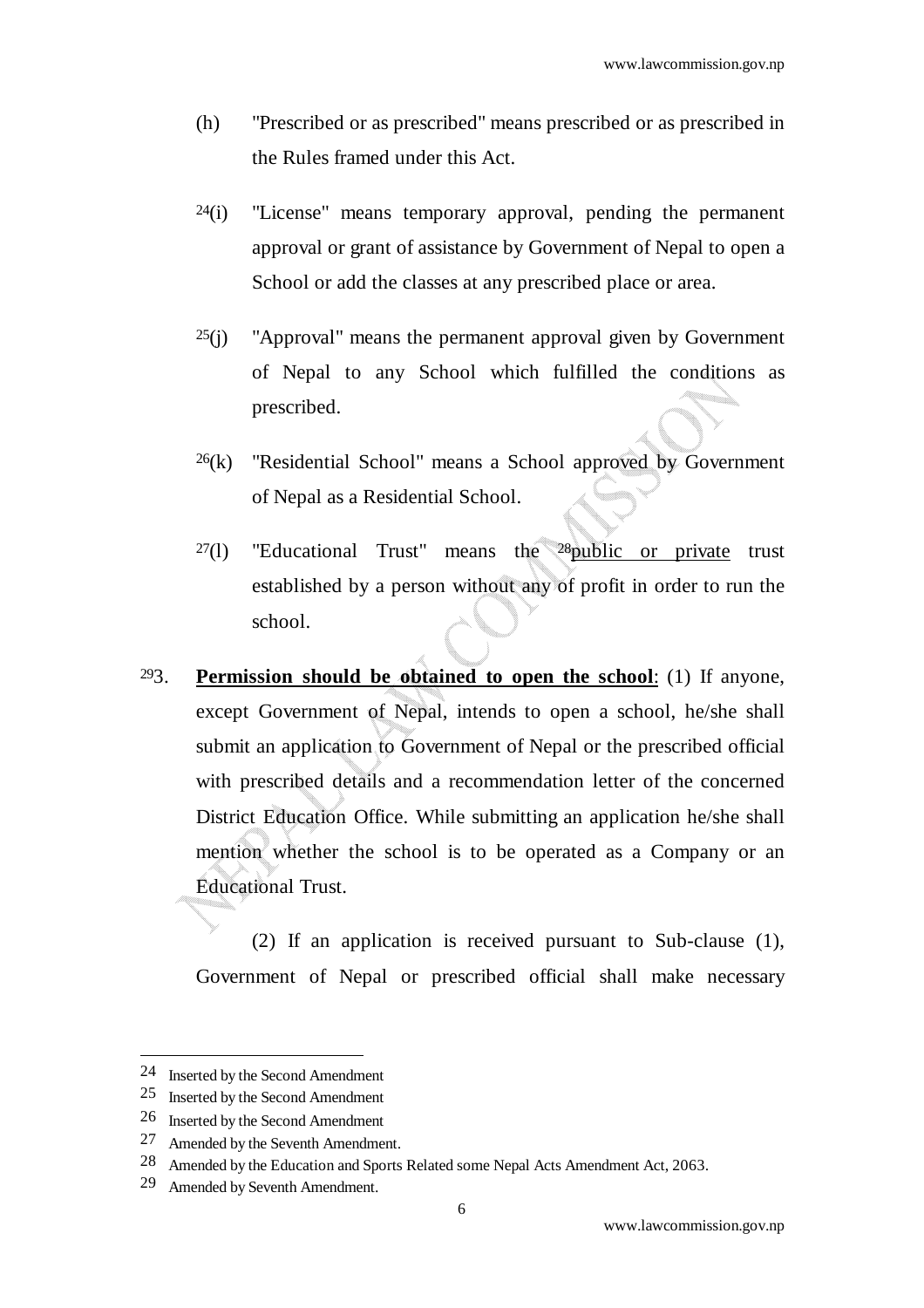investigation, and if it is found reasonable, permission to open the school shall be provided with conditions as prescribed to be fulfilled*.* 

 (3) If, it is found that the School has fulfilled the conditions as prescribed, Government of Nepal or prescribed official shall provide approval to the school who had obtained permission pursuant to Subclause (2).

*30*(4) A school, running as an institutional school before 2058 *Magha* 25 if not registered as a company or an educational trust or not submitted an application for such registration, shall submit an application before the prescribed authority upon mentioning the particulars as prescribed within a period of One year from the date of commencement of this Sub-section stating whether the school to be conducted as a company or an educational trust.

 (5) If an application is received pursuant to Sub-clause (4), the prescribed official shall make necessary investigation on the application and if the request of the school is found reasonable the requesting shall be given approval to run the school.

 (6) Notwithstanding anything contained in Sub-sections (2), (3) or (5), the following schools shall not be provided permission or approval to run as a Company:

- (a) A School running in the Government or public buildings,
- (b) A School running in the building is constructed on the Government or public land,

<sup>30</sup> Amended by the Education and Sports Related some Nepal Acts Amendment Act, 2063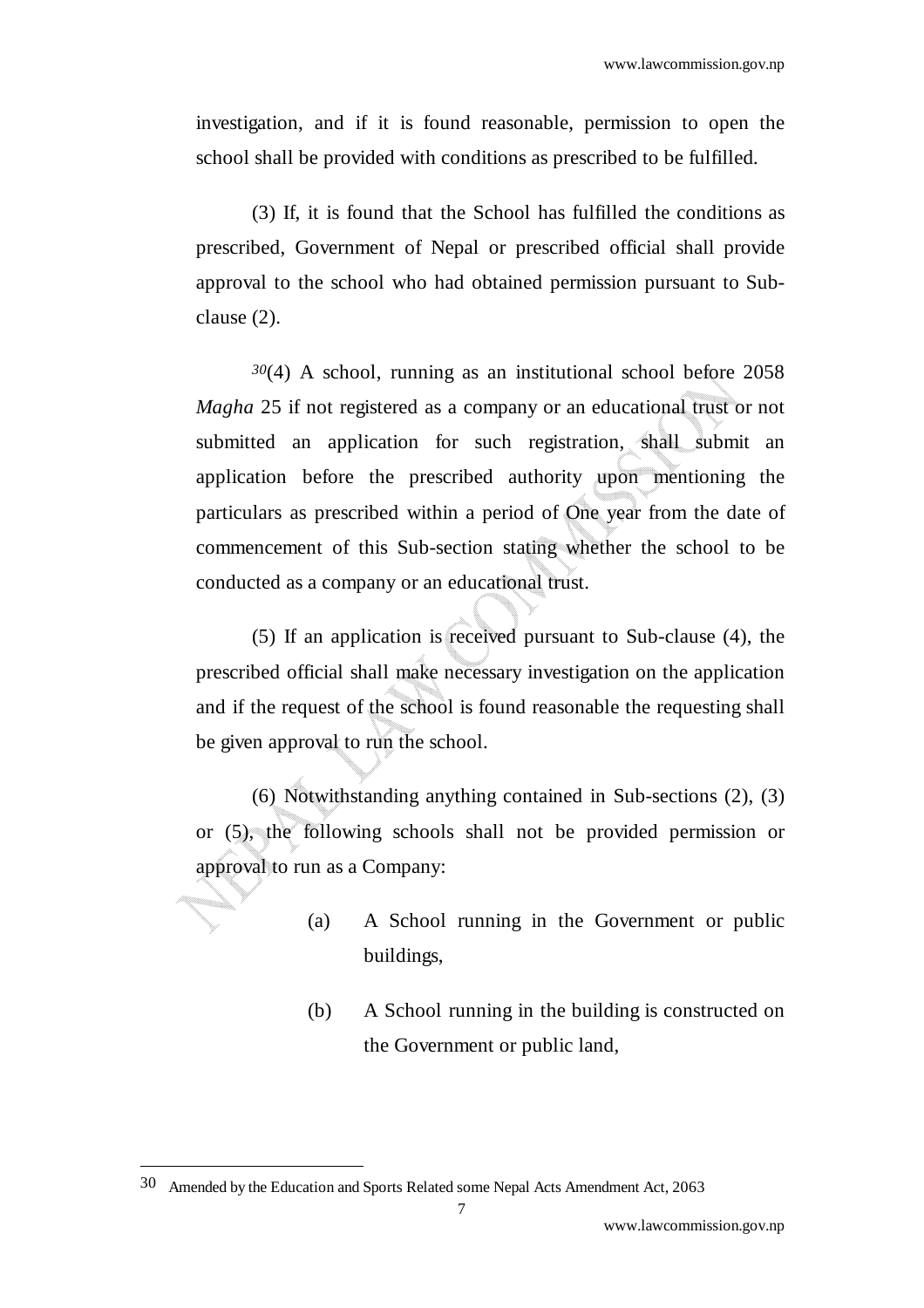(c) A School running in the building or land donated by an individual or an organization to the school, or by constructing a building on the donated land.

 (7) Notwithstanding anything contained in Sub-sections (2), (3) and (5), the concerned Village Development Committee or the Municipality shall provide permission or approval to open Pre-primary Schools which is to be run by its own resources.

 $31(7a)$  if a school, which is running in a form of company pursuant to this Act, intends to be conducted under educational trust, shall produce an application before the prescribed authority upon mentioning the particulars as specified after liquidating the company in accordance with prevailing law.

 $32(7b)$  While making an inquiry in to an application submitted pursuant to Sub-section (7a) if it is found reasonable to be conducted the concerned school under educational trust as per the request of the applicant, the prescribed authority shall give approval to run such school under the educational trust.

 $33(7c)$  Notwithstanding anything contained in this Act or prevailing law, while operating a school under educational trust it shall be followed as in the following matters;-

- (a) The trustees of an educational trust must be in a form of corporate body;
- (b) While running an educational trust, there shall be at least Five members in public trust and there shall

<sup>31</sup> Inserted by the Education and Sports Related some Nepal Acts Amendment Act, 2063

<sup>32</sup> Inserted b y the Education and Sports Related some Nepal Acts Amendment Act, 2063

<sup>33</sup> Inserted by the Education and Sports Related some Nepal Acts Amendment Act, 2063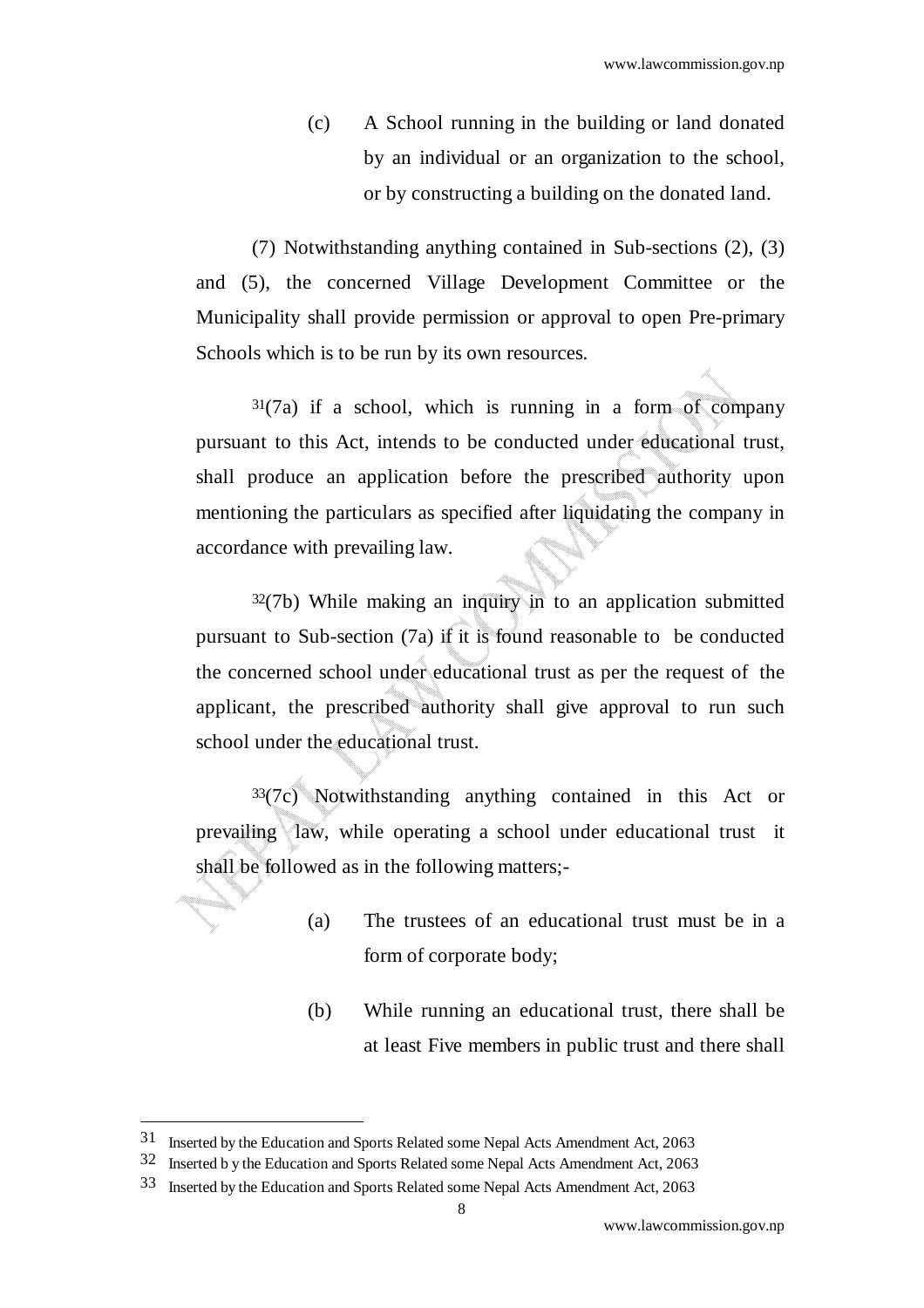be at least Three members in case of a private trust in the board of trustees,

- (c) The account of income and expenditure of an educational trust shall be maintained in a prescribed format and such an account shall be audited by a recognised auditor.
- (d) A sitting trustee of an educational trust may specify his/her successor to act as a trustee during his/her own life time or after his/her death.

Provided that, while specifying a successor in the case of a public educational trust the approval of the Ministry of Education and Sport is a must.

34(7d) If a social, charitable or welfare institution intends to run a school without keeping an object of profit may run a school under public educational trust upon receiving approval of the prescribed authority.

 $35(7e)$  The subjects to be taught, the conditions to be followed by a school running pursuant to Sub-section (7d) and other provisions relating to such school shall be as prescribed.

(8) Notwithstanding anything contained in Sub-sections (1), (2), and (3), permission shall not be provided to anyone to establish a school affiliated to any foreign educational institution.

Provided that, if an agreement has been concluded with Government of Nepal to open a school in affiliation with a foreign

<sup>34</sup> Inserted by the Education and Sports Related some Nepal Acts Amendment Act, 2063

<sup>35</sup> Inserted by the Education and Sports Related some Nepal Acts Amendment Act, 2063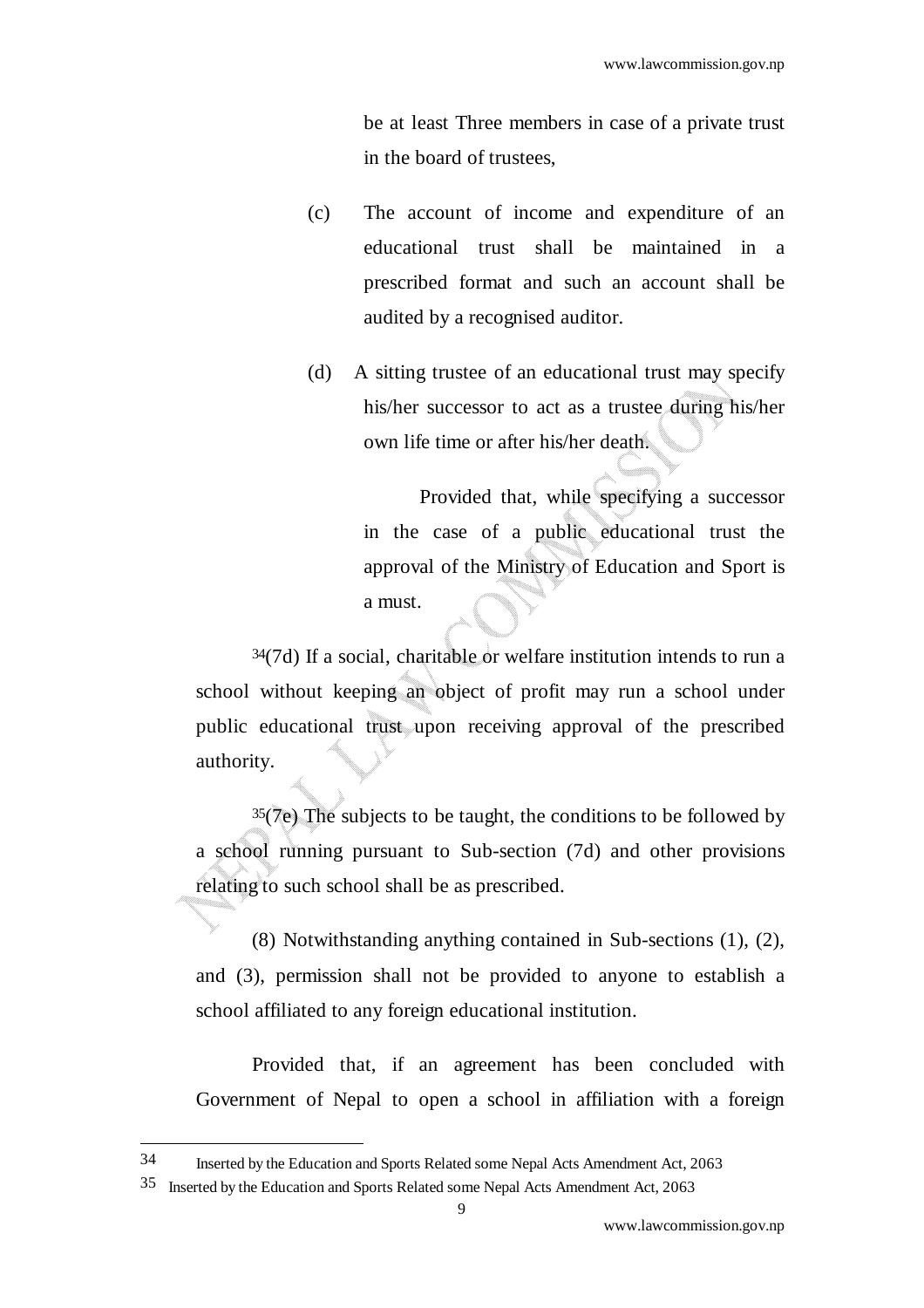educational institution or diplomatic agency has made recommendation thereof, Government of Nepal shall provide permission or approval to run school upon specifying the conditions. An application may directly be submitted to Government of Nepal to open such school.

 (9) If, the school received permission or approval pursuant to Sub-section (8) is not operated as per the condition, Government of Nepal may close down such school.

 (10) Other provisions of this Act shall not be applicable to the school received permission or approval pursuant to Sub-section (8).

- 4. **Operation of the School**: The operation of a School shall be as prescribed.
- 365. **Conduction and Control of Examination:** The conduction and control of Primary School Leaving Examination, 37Lower Secondary Leaving Examination and School Leaving Certificate Examination shall be as prescribed.
- 6. **Types of Secondary Education:** Types of Secondary education shall be as follows:
	- (a) General Secondary Education
	- $38(b)$  .......
		- (c) Sanskrit Secondary Education.
- <sup>39</sup>**6A**.**Operation of Special Education, Informal Education, and Distance Education and other provisions**: (1) The operation of Special Education shall be as good as General Education.

<sup>36</sup> Amended by the Fourth Amendment.

<sup>37</sup> Inserted by the Fifth Amendment.

<sup>38</sup> Deleted by the Fourth Amendment.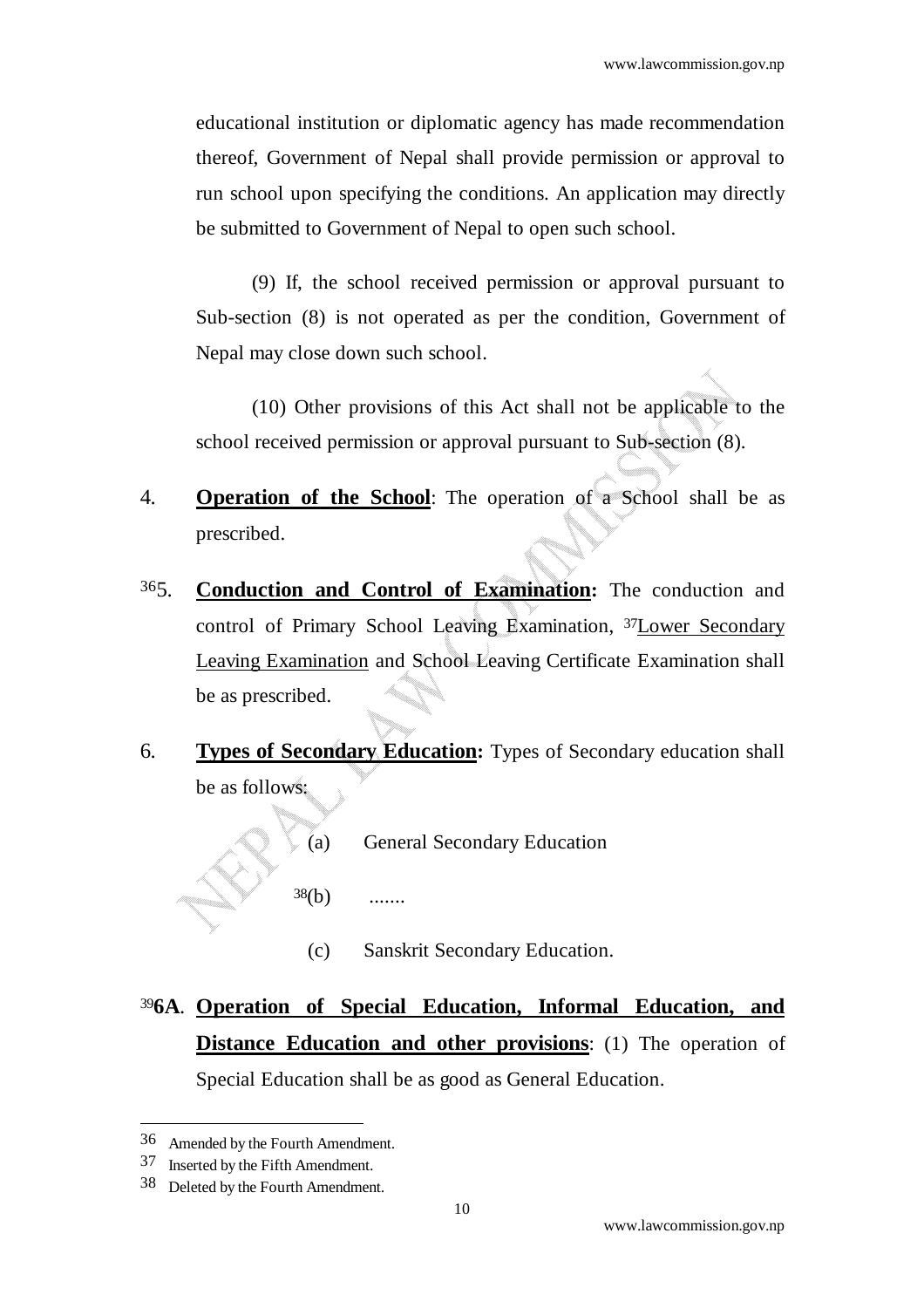$40(2)$  The terms, conditions of service and the provision of the staff members and teachers working at present or to be appointed to run special education shall be as prescribed.

 (3) The operation of informal education and distance education shall be as prescribed.

41**7. Medium of Language**: (1) The medium of education in a school shall be Nepali language, English language or both languages.

 (2) Notwithstanding anything contained in Sub-section (1) the medium of education in a school may be as follows in following conditions:

- (a) The education up to primary level may be imparted in the mother tongue.
- (b) A non- citizen of Nepal, while studying at a school in Nepal, may study any other language subject instead of Nepali subject.
- (c) While teaching a language subject in a school the medium of education may be the same language.
- (d) While teaching a compulsory subject of English language, the medium of education shall be English.
- **8. Curriculum and Textbook of the School**: The School shall be required to implement the curriculum and text-book as approved by Government of Nepal.

<sup>39</sup> Inserted by the Seventh Amendment

<sup>40</sup> Amended by the Education and Sports Related some Nepal Acts Amendment Act, 2063

<sup>41</sup> Amended by the Education and Sports Related some Nepal Acts Amendment Act, 2063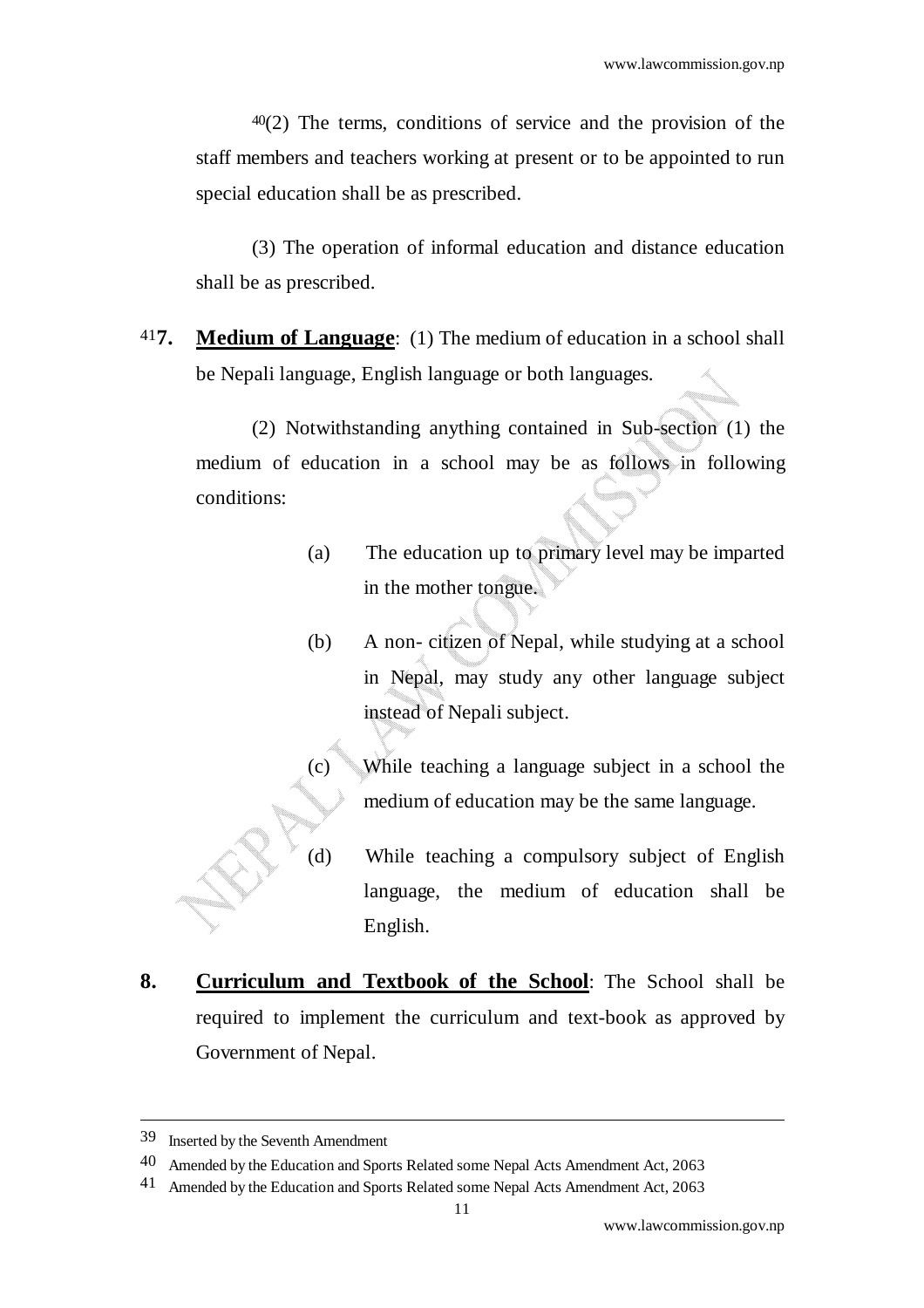<sup>42</sup>**8A. Department of Education**: (1) There shall be Department of Education under the Ministry of Education and Sports.

(2) There shall be Director General as the chief in the Department of Education pursuant to Sub-section (1).

(3) The functions, duties, and rights of the Director General shall be as prescribed.

**439. Regional Education Directorate**: (1) Government of Nepal may establish Regional Education Directorate in each development region.

(2) A Regional Education Director shall be the Chief of the 44directorate to be established pursuant to Sub-section (1).

(3) The functions, duties and powers of the Regional Education Director shall be as prescribed.

**4510. District Education Office**: (1) Government of Nepal may establish District Education Office in each district.

(2) District Education Officer shall be the Chief of the Office to be established pursuant to Sub-section (1).

(3) The functions, duties and powers of the District Education Officer shall be as prescribed.

**4611. The formation of District Education Committee**: (1) The District Education Committee shall be constituted in each district to supervise and manage the schools within the district.

<sup>42</sup> Inserted by the Seventh Amendment.

<sup>43</sup> Amended by the Fourth Amendment.

<sup>44</sup> Amended by the Fifth Amendment.

<sup>45</sup> Amended by the Fourth Amendment.

<sup>46</sup> Amended by the Seventh Amendment.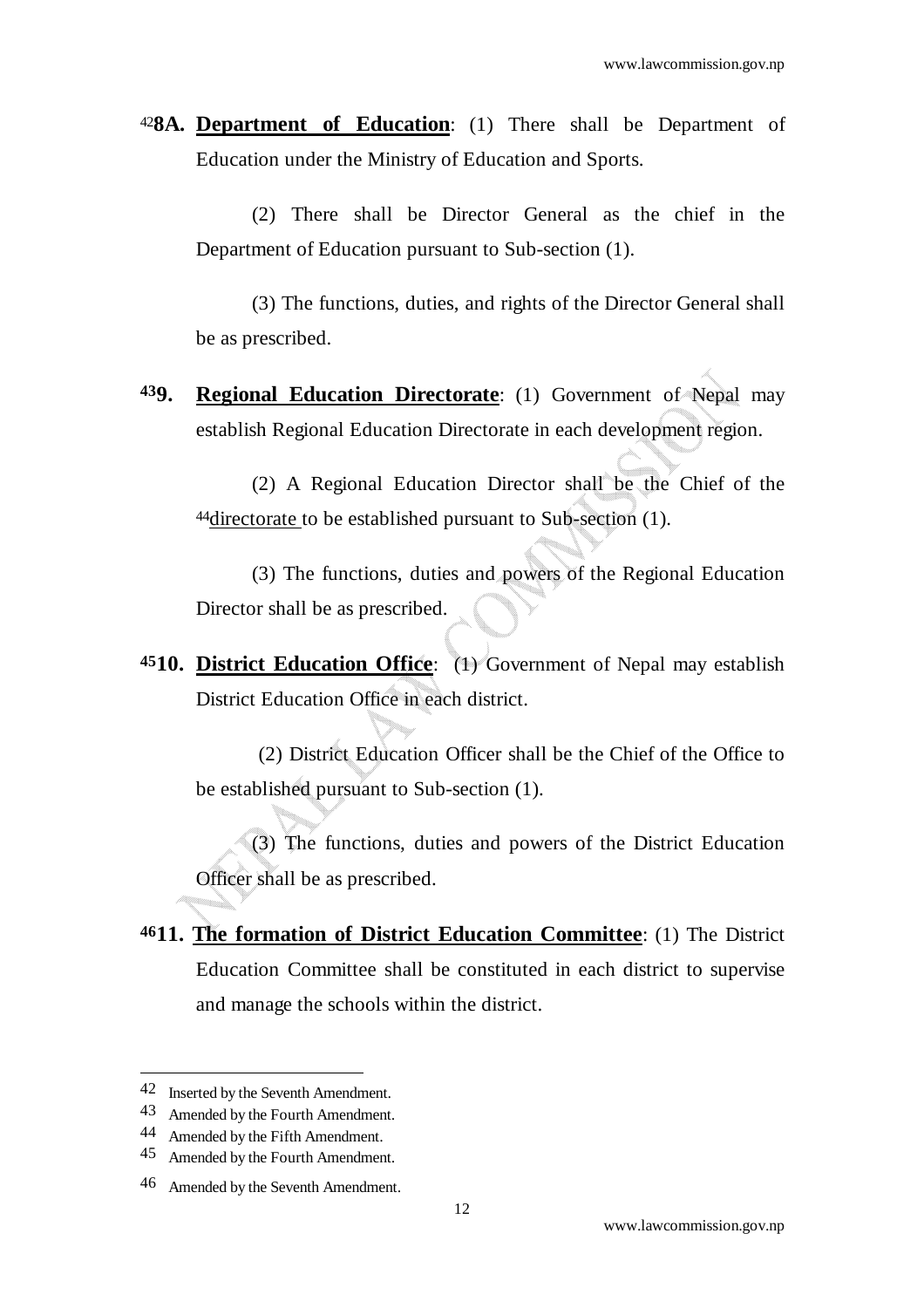(2) There shall be following members in the District Education Committee pursuant to Sub-section (1):

> (a) President of the District Development Committee or the person authorized to perform the duties of the President

> > -Chairperson

 $47(b)$  Chief District Officer - Member

(c) Secretary to the District Development

Committee - Member

- (c1) 48................
- (d) Four teachers nominated by the District Education Committee including 49Two women from amongst representing from the Higher Secondary Schools, Secondary Schools, and Primary Schools of the District, with at least Ten years' experience of working with the concerned school - Member

(e) One person from amongst the chairpersons of the Community School Management Committee of the district nominated by the District Education Committee - Member

<sup>47</sup> Amended by the Education and Sports Related some Nepal Acts Amendment Act, 2063

<sup>48</sup> Deleted by the Education and Sports Related some Nepal Acts Amendment Act, 2063

<sup>49</sup> Amended by the Education and Sports Related some Nepal Acts Amendment Act, 2063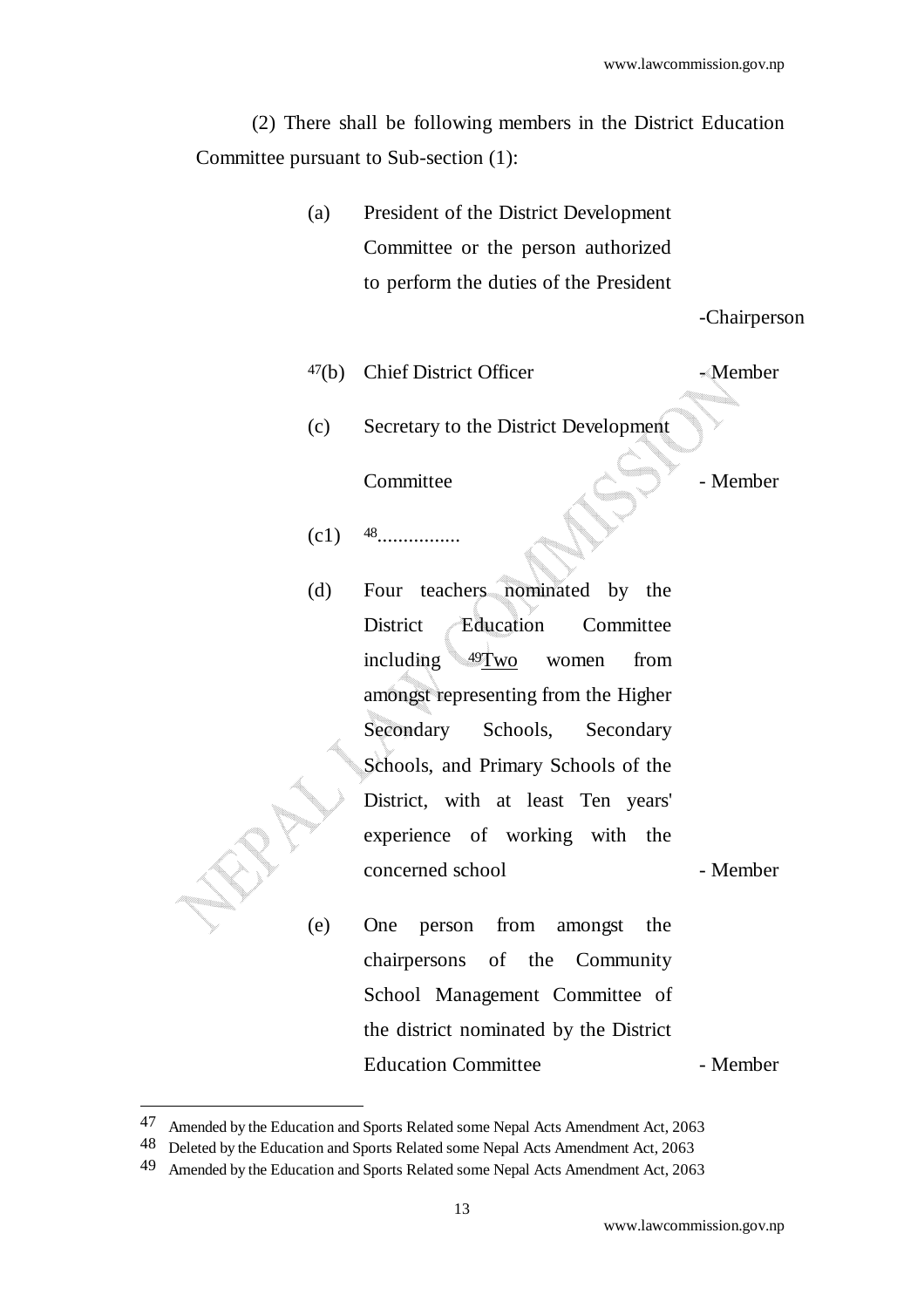- (f) One person from amongst the Chairpersons of the Institutional School Management Committee of the district nominated by District education Officer **- Member**
- (g) One person from amongst the Chairpersons of Village Education Committee nominated by District Education Committee
- (h) President of the District Level Teachers' Union **All All All All All All All All Member**
- (i) District Education Officer -Member Secretary

(3) The tenure of office of the Members nominated pursuant to Sub-section (2) shall be Two years. If the nominated member did not fulfill the conduct as required by the post, the nominating official may remove him/her from the post, at any time.

Provided that, one shall be given a reasonable opportunity to defend before removing from the post.

(4) 50....................

(5) The functions, duties and powers of the District Education Committee will be as follow:

- (a) To formulate district level education plans,
- 51(a1) To recommend to Higher Secondary Education Board to provide affiliation to run a Higher Secondary School,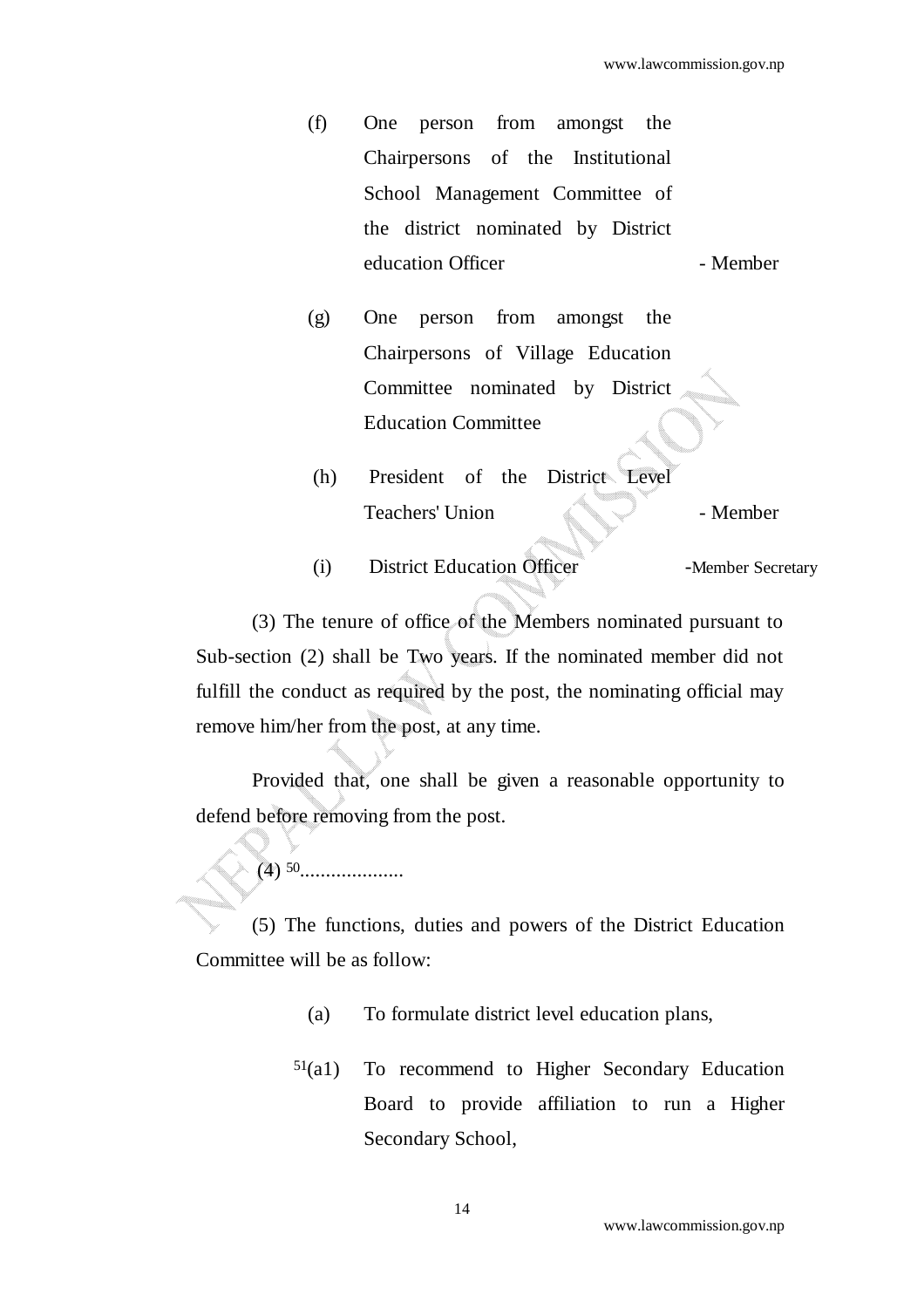- (b) To encourage the Village Development Committee and Municipality to provide financial assistance to the Community Schools,
- (c) To assist in conducting the examinations in the district in a dignified and fair manner,
- (d) To manage for accumulating resources for the development of quality education in the district,
- (e) To fix the remuneration for the auditor of the Community School,
- (f) To distribute and adjust the teachers' positions available among the Community Schools of the district, on the basis of the number of the students of the Primary School; and on the basis of the number of the students and subject load of the Lower Secondary and Secondary Schools in accordance of the policy of Government of Nepal,
- (g) To provide instructions to the School Management Committee as required.

(6) Other functions, duties, powers and procedures of meetings of the District Education Committee shall be as prescribed.

**<sup>52</sup>11A. District Education Committee May be Dissolved**: (1) In case, the District Education Committee of any district fails to fulfill the responsibilities as prescribed, such District Education Committee may be dissolved by Government of Nepal.

<sup>50</sup> Deleted by the Republic Strengthening and Some Nepal Laws Amendment Acts, 2066.

<sup>51</sup> Inserted by the Education and Sports Related some Nepal Acts Amendment Act, 2063

<sup>52</sup> Inserted by the Third Amendment.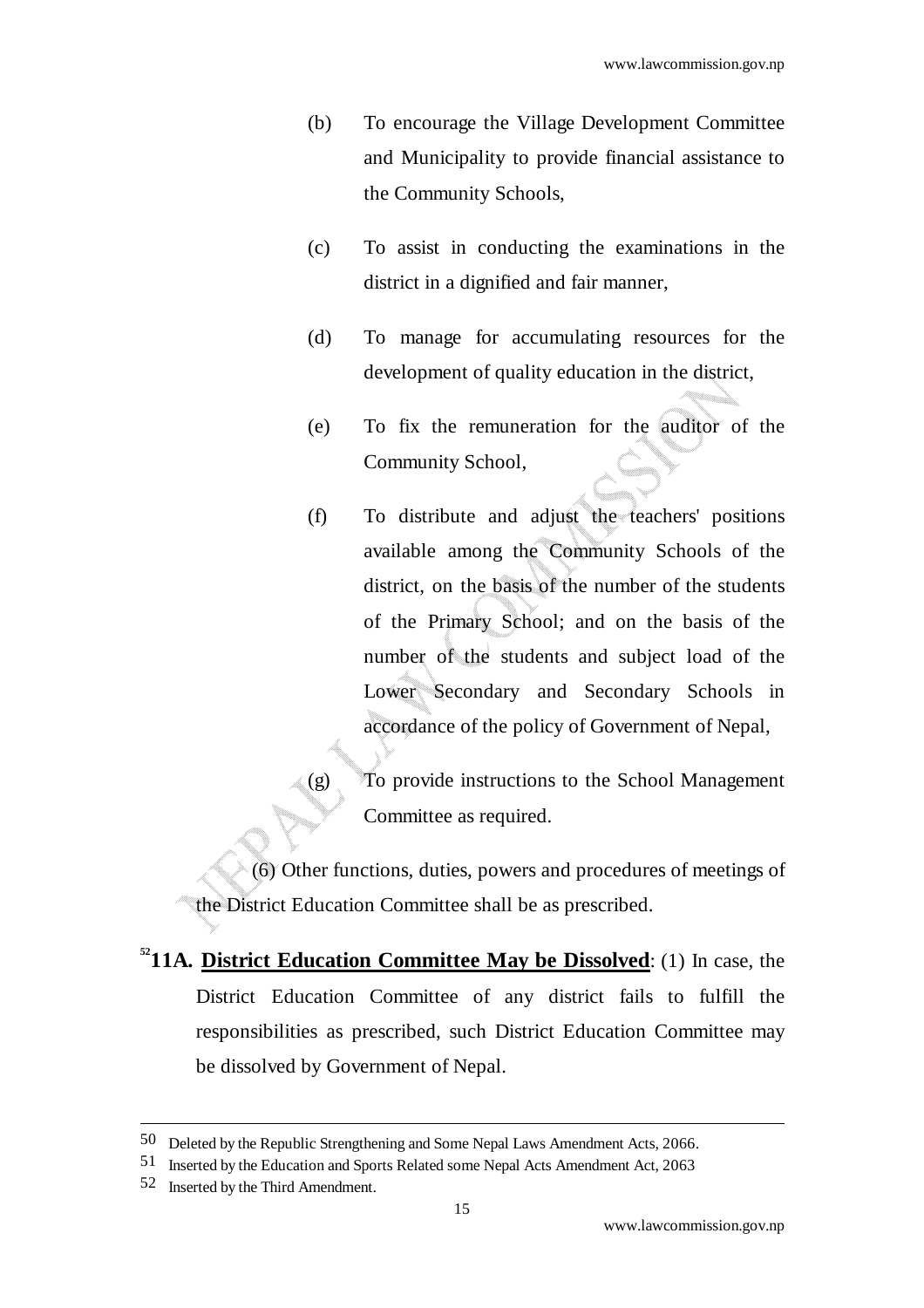(2) After the dissolution of a District Education Committee pursuant to Sub-section (1), Government of Nepal may constitute a temporary Committee to perform the functions of the District Education Committee until the constitution of another District Education Committee.

<sup>53</sup>**11B. Constitution of the Commission**: 54(1) A Teacher Service Commission shall be constituted to appoint teachers in the vacant positions in accordance with the positions approved by Government of Nepal for the Community Schools and to recommend the promotion of such teachers as appointed in such post.

55Provided that, the appointment and promotion of teachers in a community school which is handled by a local body or management committee pursuant to Section 11M. shall be as prescribed.

56(2) The Commission shall have other Two members along with the President.

 $57(3)$  In order to recommend for the appointment of the members pursuant to Sub-section (2), Government of Nepal shall constitute a committee under the Chairpersonship of the Chairperson of the Public Service Commission consisting the Vice-chancellor of Tribhuvan University and the Secretary at the Ministry of Education and Sports as a member, and Government of Nepal shall appoint the person recommended by the Committee as a member.

<sup>53</sup> Amended by the Sixth Amendment.

<sup>54</sup> Amended by the Seventh Amendment.

<sup>55</sup> Inserted by the Education and Sports Related some Nepal Acts Amendment Act, 2063.

<sup>56</sup> Amended by the Seventh Amendment.

<sup>57</sup> Amended by the Seventh Amendment.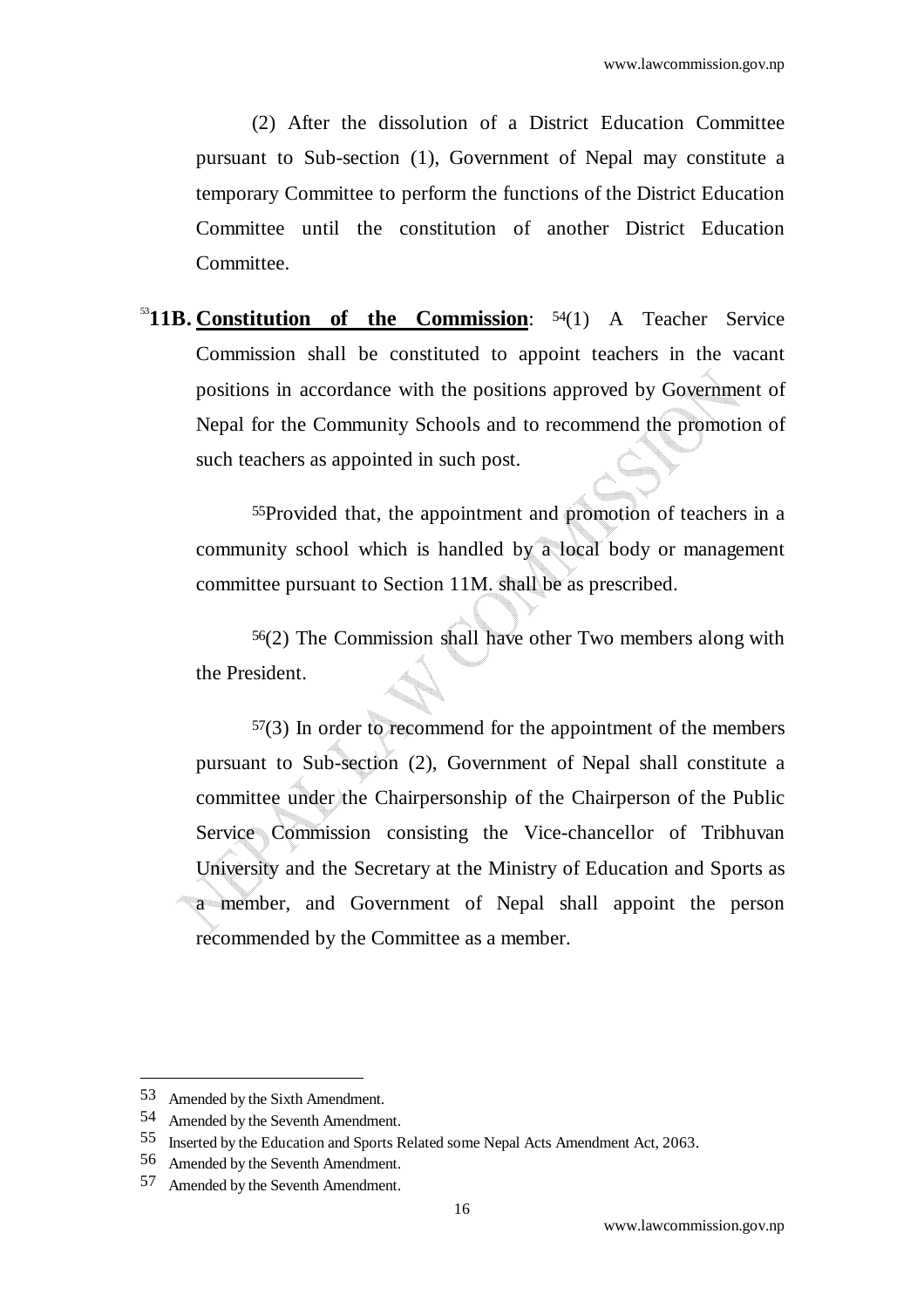(4) The tenure of Office of members appointed <sup>58</sup>................ pursuant to Sub-section (2) shall be Five years and he/she may be reappointed.

59(4a) The senior official of the Commission shall function as the secretary of the Commission*.* 

(5) The functions, duties, powers and proceedings of the commission shall be as prescribed.

(6) Other conditions of service of members shall be as prescribed.

 (7) Remuneration and facilities of the members shall be as prescribed by Government of Nepal, by a Notification in the Nepal Gazette.

- <sup>60</sup>11C. Qualification for Member: (1) The following qualifications shall be required to be appointed as a member:
	- (a) Nepalese citizen,
	- (b) Obtained Masters' degree from the University recognized by Government of Nepal,
	- (c) Should not have to be a member of any Political Party from at least Two years before the appointment,
	- (d) Completion of the age of Forty years,
	- 61(e) At least Five years' service in special class of Government of Nepal for the Chairperson and at

<sup>58</sup> Deleted by the Seventh Amendment.

<sup>59</sup> Inserted by the Seventh Amendment

<sup>60</sup> Inserted by the Sixth Amendment.

<sup>61</sup> Amended by the Seventh Amendment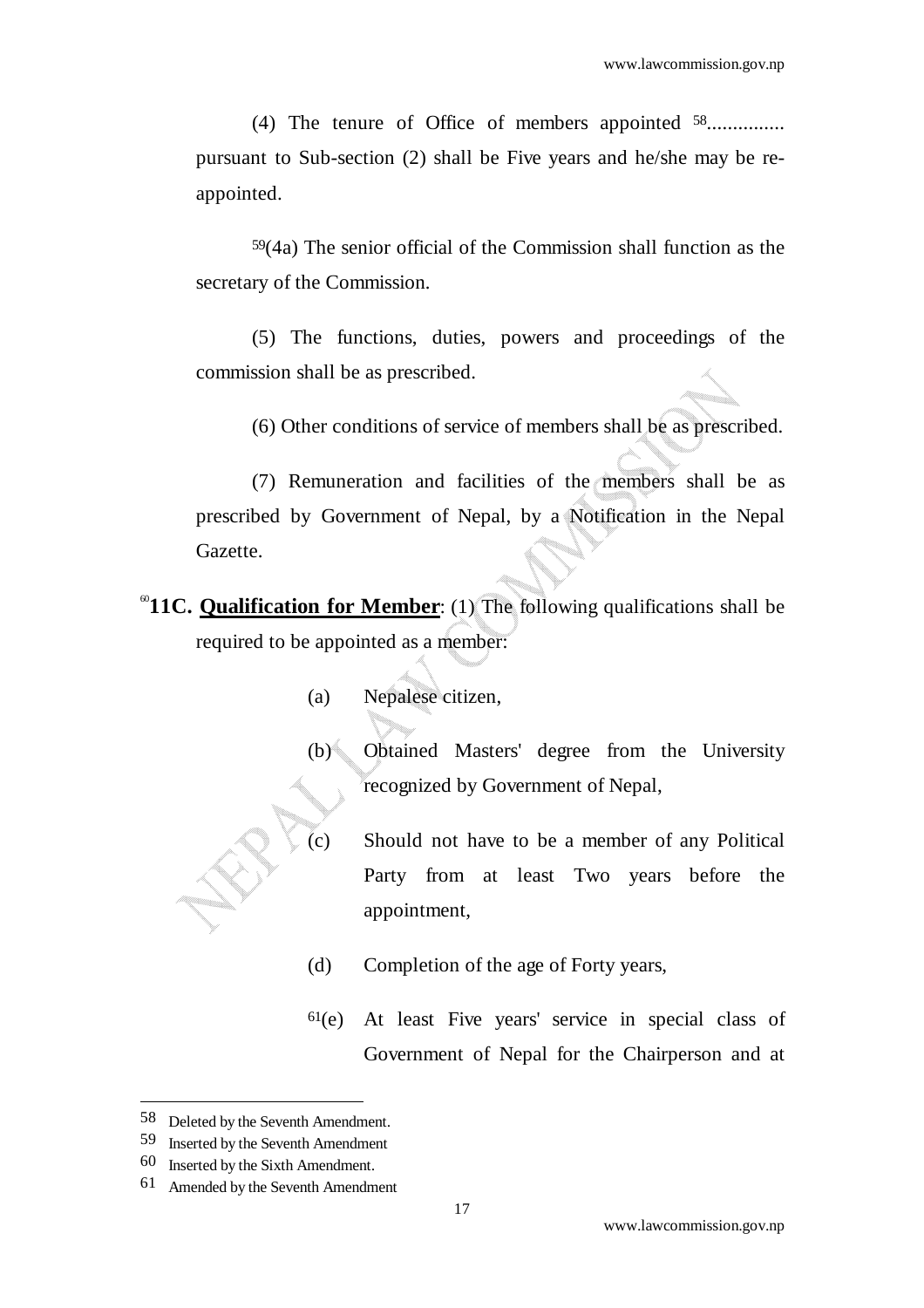least Fifteen years' of experience in the field of Law, Education or Administration for a member.

- $^{62}$ **11D. Member not to be Maintained**: (1) The post of member shall be deemed vacant in the following circumstances:
	- (a) If the tenure pursuant to Sub-section (4) of Section 11B expires,
	- (b) If he/she has completes the age of Sixty Five years,
	- (c) If the resignation in writing tendered by him/her is accepted by Government of Nepal,
	- (d) If he/she dies.

 (2) Notwithstanding anything contained in Sub-section (4) of Section 11B., if someone files a complaint referring that a member is incompetent or has not act as required by his/her duty or has a bad conduct, Government of Nepal may, constitute a Committee to make investigation on such complaint; and Government of Nepal may remove such member it is so proved.

Provided that, one shall be given a reasonable opportunity to defend before removing from the post.

<sup>63</sup>11E. **Provision Relating to Secretariat and Employee**: (1) There shall be a separate Secretariat of the Commission and such Secretariat shall be located in Kathmandu Valley.

 (2) Government of Nepal shall designate at least Gazetted First Class Officer of Government of Nepal to carry out the function as a Administrative Chief of the Secretariat.

<sup>62</sup> Inserted by the Sixth Amendment.

<sup>63</sup> Inserted by the Sixth Amendment.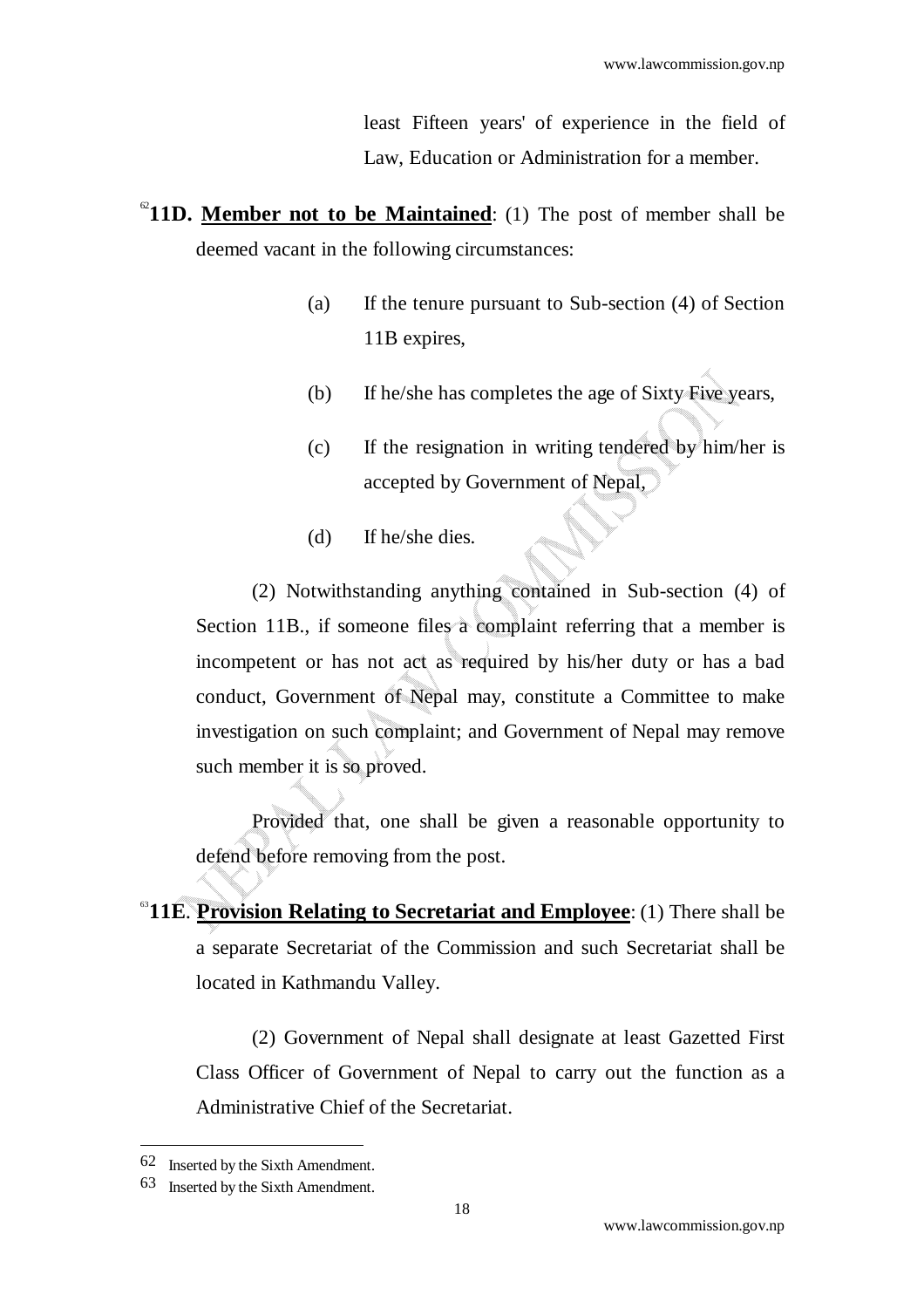(3) Other necessary employees of the Secretariat shall be arranged by the Ministry of Education.

- <sup>64</sup>**11F**.**Procedures to be Followed for Recommendation**: (1) The procedures to be followed for the recommendation to permanent appointment of teachers by the Commission shall be as follows:
	- (a) To collect the details of number of teachers to be fulfilled according to the level of School from the concerned District Education Office while fulfilling the vacant post of teachers permanently as per the approved position in the Schools of the district,
	- (b) To publish advertisement for recruitment through open competition upon mentioning the number of posts, and receive application from the candidates who deserve the prescribed qualifications for the given post,

65Provided that, while determining the number of post for such open competition the commission may make necessary arrangements in such a manner that Fifty percent posts, only the following person, in maximum, shall be eligible to be a candidate in the first vacancy announcement (advertisement) made by the commission after 21 *Shrawan* 2061 B.S.:

> (1) A person who has served for at least One year in the capacity of a temporary teacher among the

<sup>64</sup> Inserted by the Sixth Amendment.

<sup>65</sup> Inserted by the Education and Sports Related some Nepal Acts Amendment Act, 2063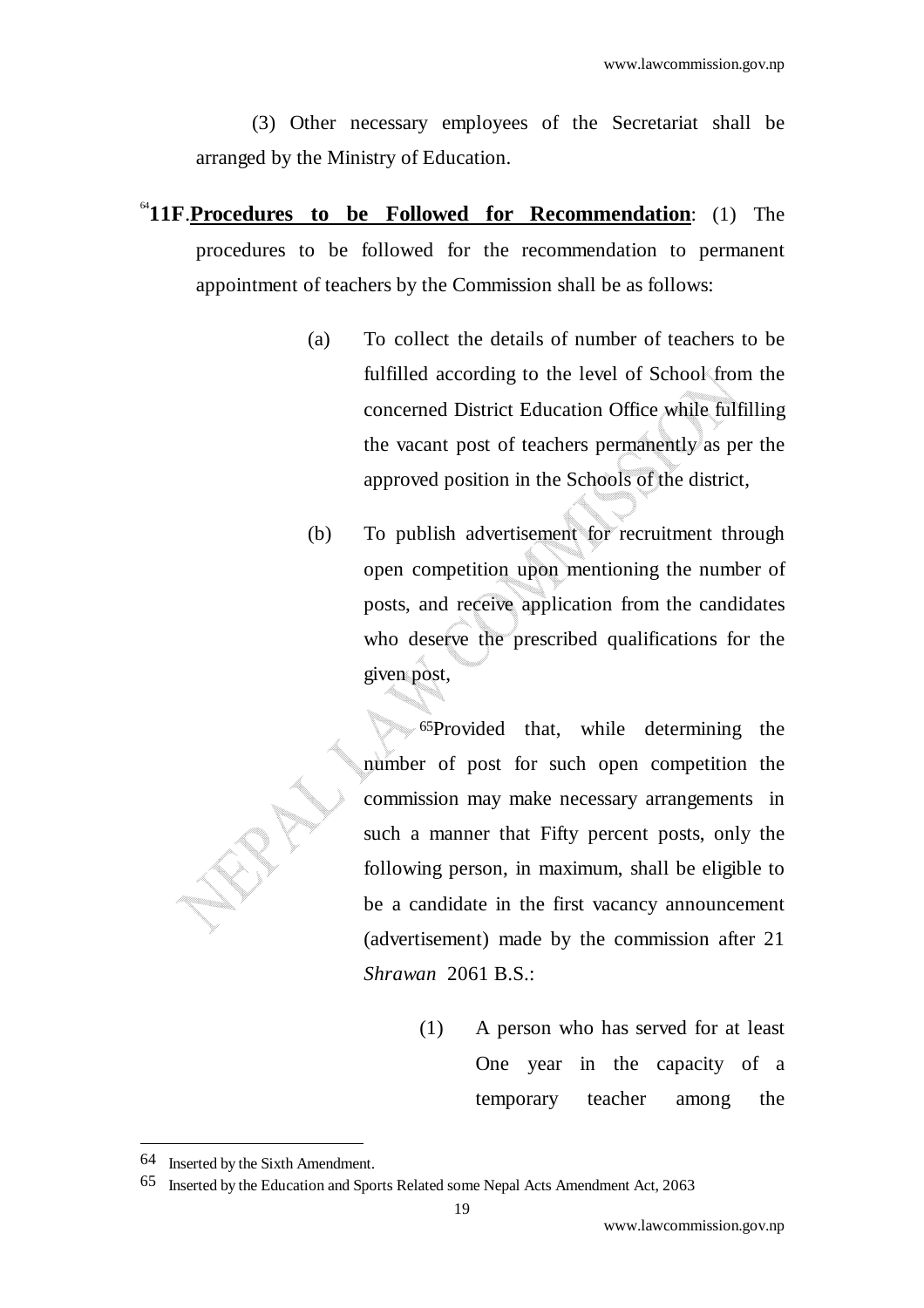persons who have been removed from the post of temporary teacher after the appointment of permanent teacher in such post as per the advertisement published in the year of 2052 B. S.

- (2) A person who has been appointed in the post of teacher at community school before 25 *Magha* 2058 B.S. and serving continuously since then.
- (c) To select suitable candidate as follows upon making an inquiry of the applications received pursuant to Clause (b):
	- (1) Open competitive written examination,

(2) Interview,

(3) Practical examination.

 Provided that, practical examination shall be taken only in such situation as deemed appropriate and necessary by the Commission.

66(d) To publish advertisement every year for the vacant post and to recommend for appointment or promotion within a period of Six months of such advertisement.

 $67(1a)$  Notwithstanding anything contained in Clause (b) of Subsection (1), the commission shall make arrangement of open competition

<sup>66</sup> Amended by the Education and Sports Related some Nepal Acts Amendment Act, 2063.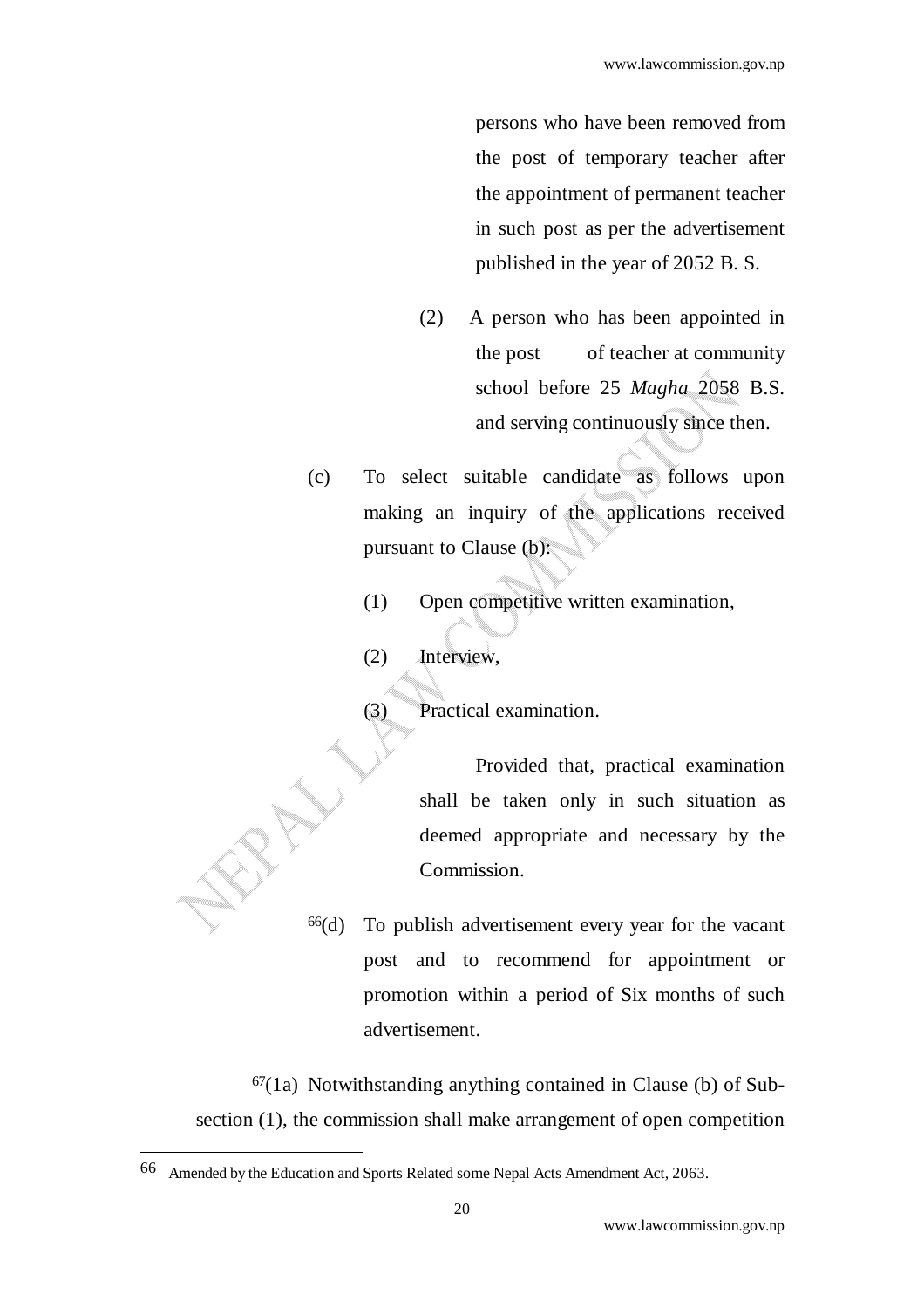as prescribed in such a manner that even the temporary teachers, who have been serving continuously on the commencement of this Subsection and who have been appointed till 10 *Baisakh* 2063 B.S. in a seat approved by the Government of Nepal for community school or appointed as a temporary teacher on the lean post of the approved ceiling may be eligible to be a candidate in the first advertisement (vacancy announcement) to be published after the commencement of this Sub-section. In the case of temporary teachers no age bar shall be applied for the first time.

 $68(1b)$  Notwithstanding anything contained in the Clause (b) of Sub-section (1), the commission, except as provided in Sub-section (1a), may provide the arrangement for an open competition as prescribed in such a manner that on the commencement of this Sub-section who has been working as a temporary teacher under basic and primary education project and also the person who has been removed from the post of a teacher while fulfilling the vacant post of a permanent teacher as per the advertisement of the years of 2052 B.S. and 2061/062 B.S., may be eligible to be a candidate in such a competition. In the case of a temporary teacher no age bar shall be applied for the first time.

 $69(1c)$  The Government of Nepal may provide facility as prescribed to those teachers who had served for more than Five years as a temporary teacher from among who could not be a permanent teacher through a competition made pursuant to the Sub-section (1a) and (1b).

 (2) The Commission shall follow the prescribed procedures while recommending for the promotion of a teacher.

<sup>67</sup> Inserted by the Education and Sports Related some Nepal Acts Amendment Act, 2063.

<sup>68</sup> Inserted by the Education and Sports Related some Nepal Acts Amendment Act, 2063.

<sup>69</sup> Inserted by the Education and Sports Related some Nepal Acts Amendment Act, 2063.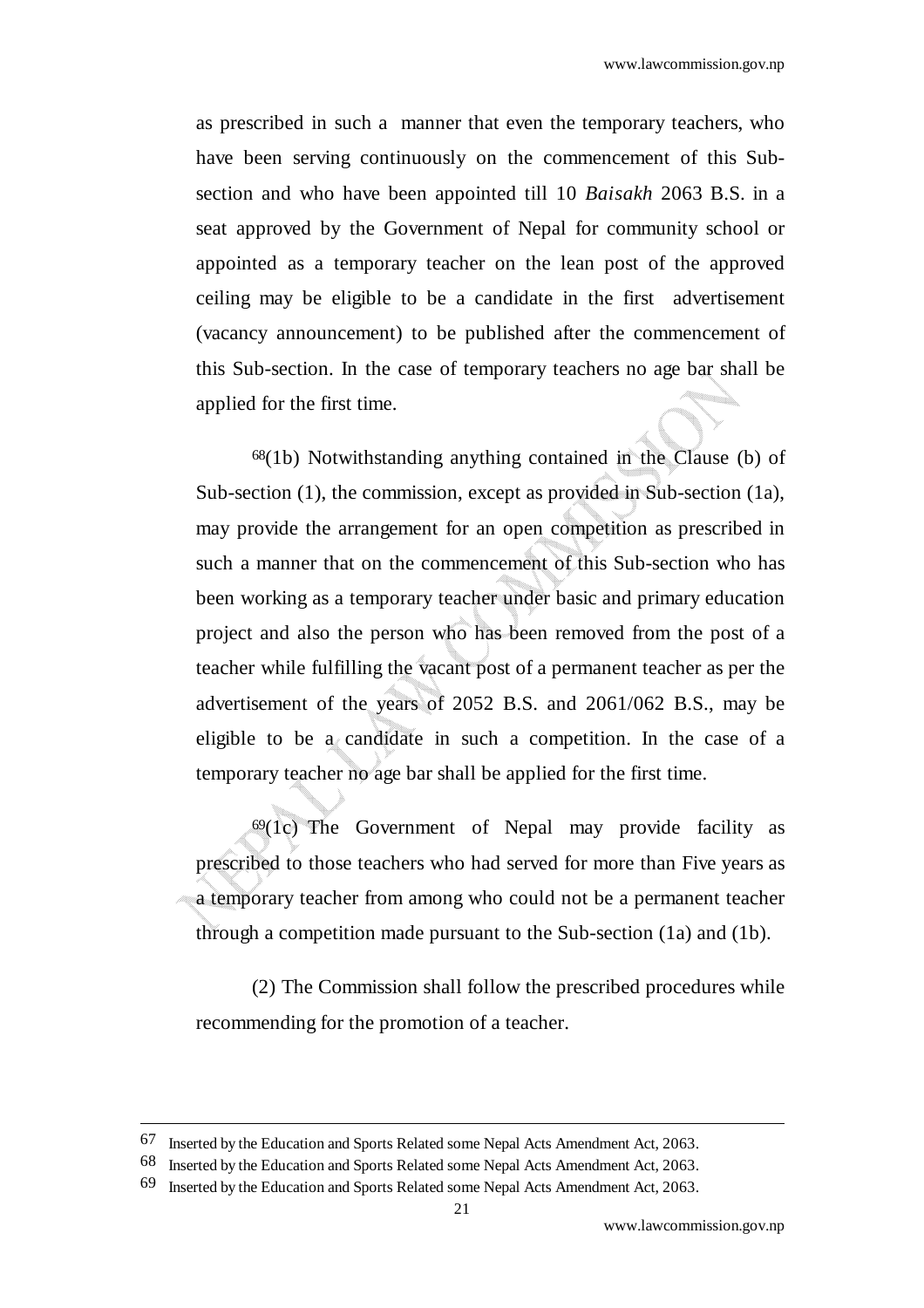<sup>70</sup>**11G. Committee may be Constituted**: (1) The Commission may constitute Committees in central and regional level as per necessity for the smooth operation of functions and proceedings to be carried out by it. The members of such Committees shall be from amongst the educationist and the persons actively involved in the education sector who are not members of any political party from at least One year before the appointment.

 (2) The functions, duties, powers and proceedings of the Committees constituted pursuant to Sub-section (1) shall be as prescribed by the Commission.

- $11$ **H. Delegation of Powers**: The Commission may, as per necessity, delegate any of the powers conferred on it by this Act to the Chairperson, member, the Committee pursuant to Section 11G. or 72any officer employee.
- <sup>73</sup>**11I. Deemed to have done by the Commission**: The functions and proceedings carried out by the District Teachers Selection Committee and Regional Teachers Selection Committee prior to the commencement of this Act shall be considered as carried out by the Commission.
- <sup>4</sup>**11J. Submission of Annual Report**: The Commission shall submit its annual progress report upon mentioning the functions and proceedings carried out by it to the Government of Nepal, within Three months of the expiry of every fiscal year.
- <sup>75</sup>**11K.Village Education Committee**: (1) The Village Education Committee shall be constituted in each Village Development Committee to

<sup>70</sup> Inserted by the Sixth Amendment.

<sup>71</sup> Inserted by the Sixth Amendment.

<sup>72</sup> Amended by the Education and Sports Related some Nepal Acts Amendment Act, 2063.

<sup>73</sup> Inserted by the Sixth Amendment.

<sup>74</sup> Inserted by the Sixth Amendment.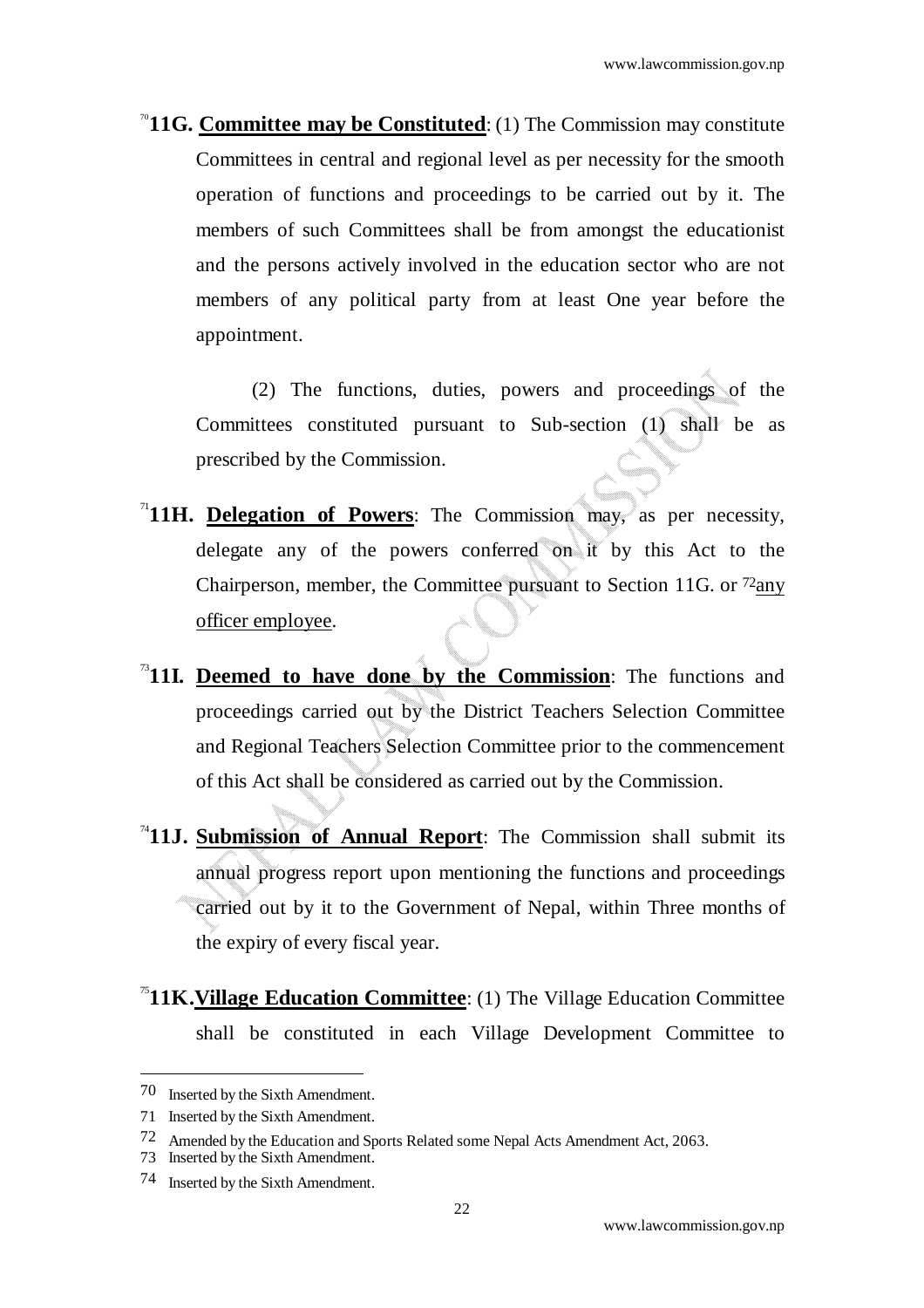supervise and manage the school to be run and to establish coordination among the various schools within the area of the Village Development Committee upon consisting of the following Members:-

| (a) |                                     | The President of the Village |  |  |              |  |
|-----|-------------------------------------|------------------------------|--|--|--------------|--|
|     | Development Committee or the person |                              |  |  |              |  |
|     | authorized to act as a President.   |                              |  |  | -Chairperson |  |

(b) One person nominated by the District Education Committee from amongst the Chairperson of the School Management Committees of the schools running within the Village Development Committee area. A subset of the Member

(c ) Two persons, including One woman, from amongst the social workers or educationists nominated by Village Education Committee -Member

- (d) School supervisor from the concerned area - Member
- (e) The member of the District Development Committee of the area where the school is located -Member
	-
- (f) A Headmaster from the excellent school as evaluated by Village Education Committee among the Community Schools operated within the Village Development Committee area. **-Member-Secretary**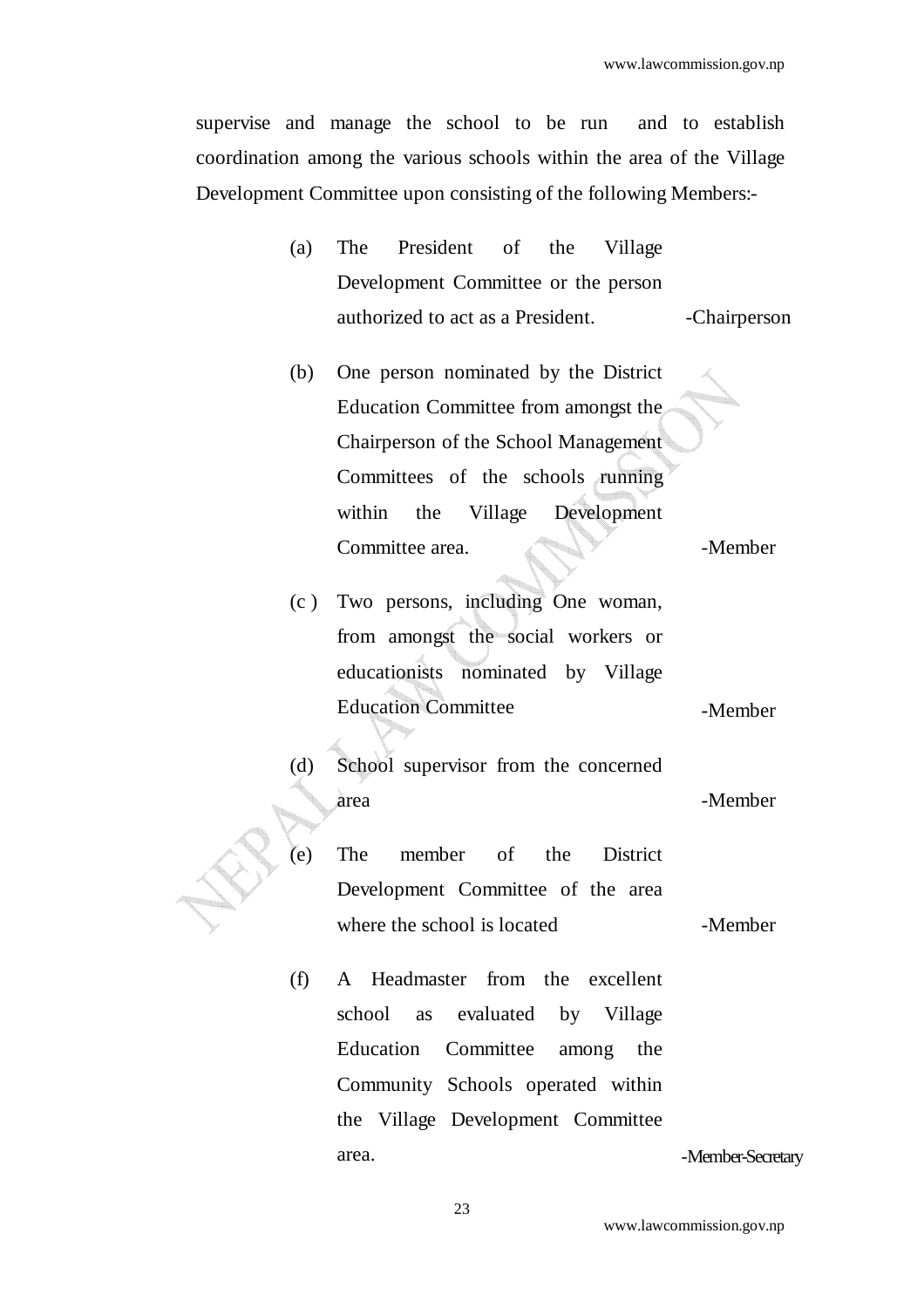(2) The tenure of the Members nominated pursuant to Subsection (1) shall be Two years. If it is found that the nominated member did not maintained the conduct required to his/her post, the nominating official may remove him/her from his/her post at any time.

Provided that, one shall be given a reasonable opportunity to defend before removing from the post.

 (3) Other functions, powers, duties of the Village Education Committee and the other procedures of meetings shall be as prescribed.

- <sup>76</sup>**11L. Mobile Schools may be operated**: Government of Nepal may operate Mobile Schools in the remote mountainous (Himalayan) regions as prescribed.
- **<sup>77</sup>11M.Teaching License to be obtained**: (1) After the commencement of this Act, no one shall be the candidate for the post of a teacher without obtaining teaching license from the Commission.

(2) The Commission may conduct examination as prescribed for the purpose of providing Teaching License through the public notice.

(3) The Commission shall provide Teaching License to those candidates who have passed the examination conducted pursuant to Sub-section  $(2)$ .

(4) The Commission shall provide temporary Teaching License to the working teachers within Six months of the commencement of this Act.

(5) The teachers who have obtained temporary Teaching License pursuant to Sub-section (4) shall have to obtain permanent license from the Commission within Five years.

<sup>76</sup> Inserted by the Seventh Amendment.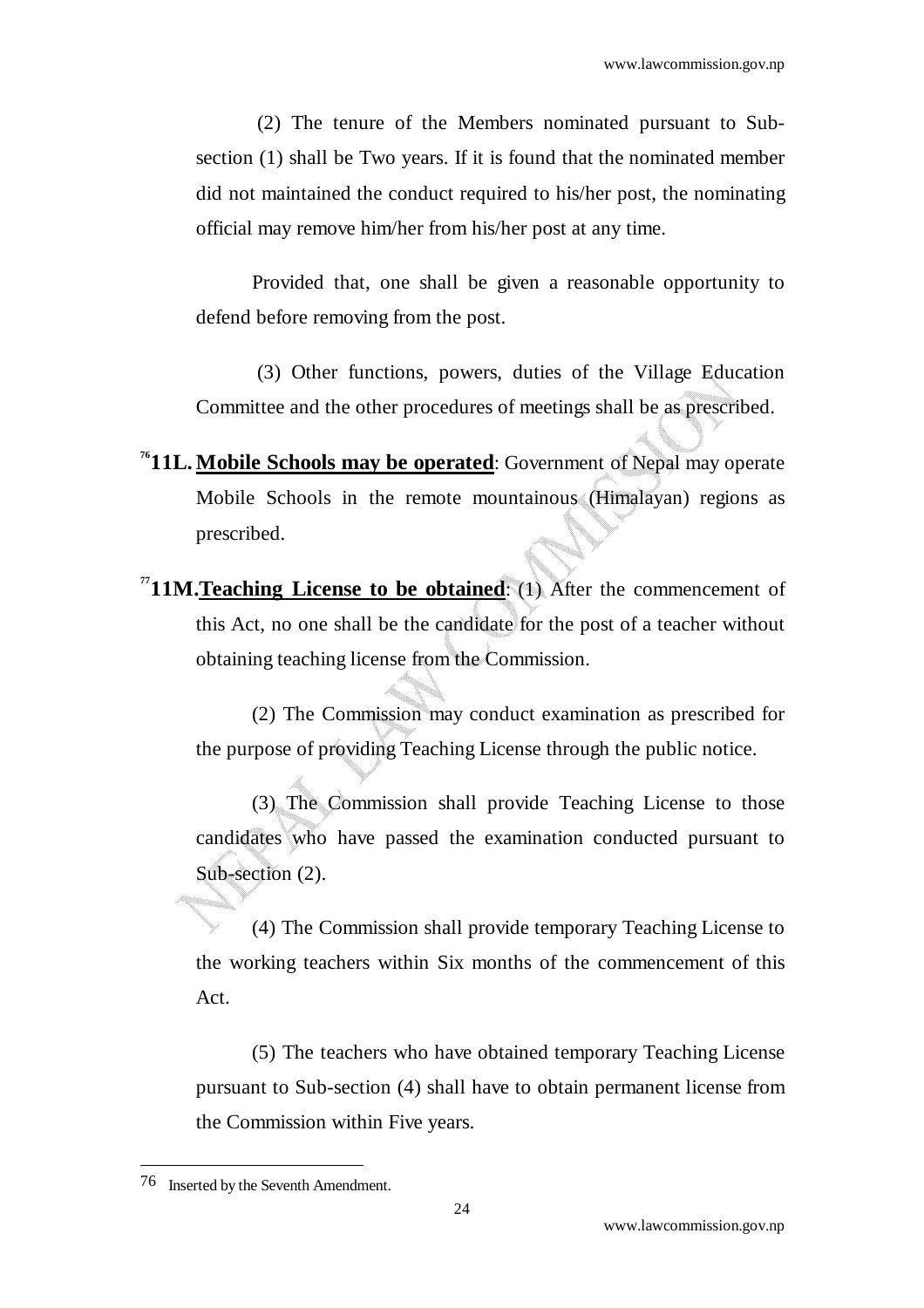(6) The temporary teachers who fail to obtain permanent Teaching License within the period as referred to in Sub-section (5) shall automatically be terminated and the permanent teachers shall be terminated as prescribed.

78(6a) Notwithstanding anything contained elsewhere in this Section, in a condition where teaching license holder persons are not available in the subject of Science, Mathematics and English and due to this reason if teaching activities have not been conducted in the schools of remote areas, or temporary teachers who have not taken teaching license, the commission may conduct separate examination for them as prescribed for the purpose of giving a chance of participation in a competition to be held as per the first advertisement after the commencement of this Sub-section; and provide temporary teaching license.

79(6b) Among temporary teaching licenses pursuant to Subsection (6a), the duration of teaching license which is issued to teach in remote areas shall be for Two years and the duration of a teaching license which is issued to participate in the competition shall be for One year.

(7) Other provisions regarding the Teaching License shall be as prescribed.

<sup>80</sup>**11N. Grant shall not be curtailed**: The amount of grant being provided by Government of Nepal to the Community Schools at the commencement of this Act shall not be curtailed.

<sup>77</sup> Inserted by the Seventh Amendment.

<sup>78</sup> Inserted by the Education and Sports Related some Nepal Acts Amendment Act, 2063.

<sup>79</sup> Inserted by the Education and Sports Related some Nepal Acts Amendment Act, 2063.

<sup>80</sup> Inserted by the Seventh Amendment.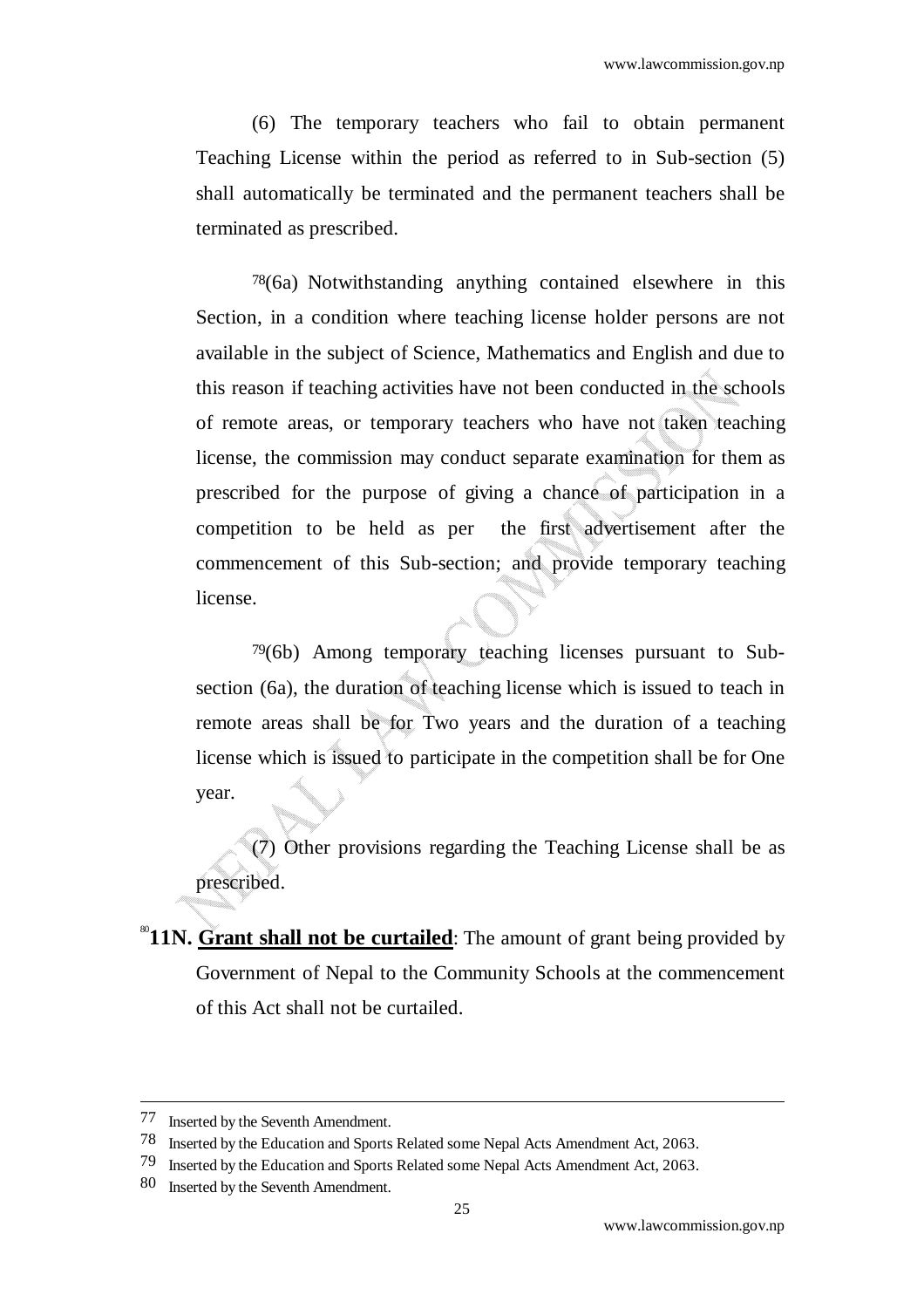81Provided that, the amount of grant being provided to a school may be reduced as prescribed if the school has been unable to maintain academic standards as prescribed.

- <sup>82</sup>11O. Provisions for scholarship may be made: Government of Nepal may arrange scholarship as prescribed to the students enrolled at Lower Secondary Education and Secondary Education.
- <sup>83</sup>**11P. Grants may be provided to the Child Development Centre**: Government of Nepal may provide grants as prescribed to the Child Development Centre established in co-operation with Village Development Committee or Municipality.
- $^{84}$ **11O. Management of a school may be handled:** (1) If a local body or management committee intends to handle the management of a community school, it shall produce an application before the prescribed authority upon mentioning the matters as prescribed.

(2) While making an inquiry in to the application received pursuant to Sub-section (1), if it is found that such local body or management committee has fulfilled the prescribed conditions, the prescribed authority may handover the management of such community school to the applicant.

(3) The terms and conditions of service and facilities of the teachers, who have been appointed in the post approved by the Government of Nepal and have been working in a school whose management is handled by local body or management committee pursuant to Sub-section (2), shall be as good as the teachers of other community schools and the Government of Nepal shall provide amount

<sup>81</sup> Inserted by the Education and Sports Related some Nepal Acts Amendment Act, 2063.

<sup>82</sup> Inserted by the Seventh Amendment.

<sup>83</sup> Inserted by the Seventh Amendment.

<sup>84</sup> Inserted by the Education and Sports Related some Nepal Acts Amendment Act, 2063.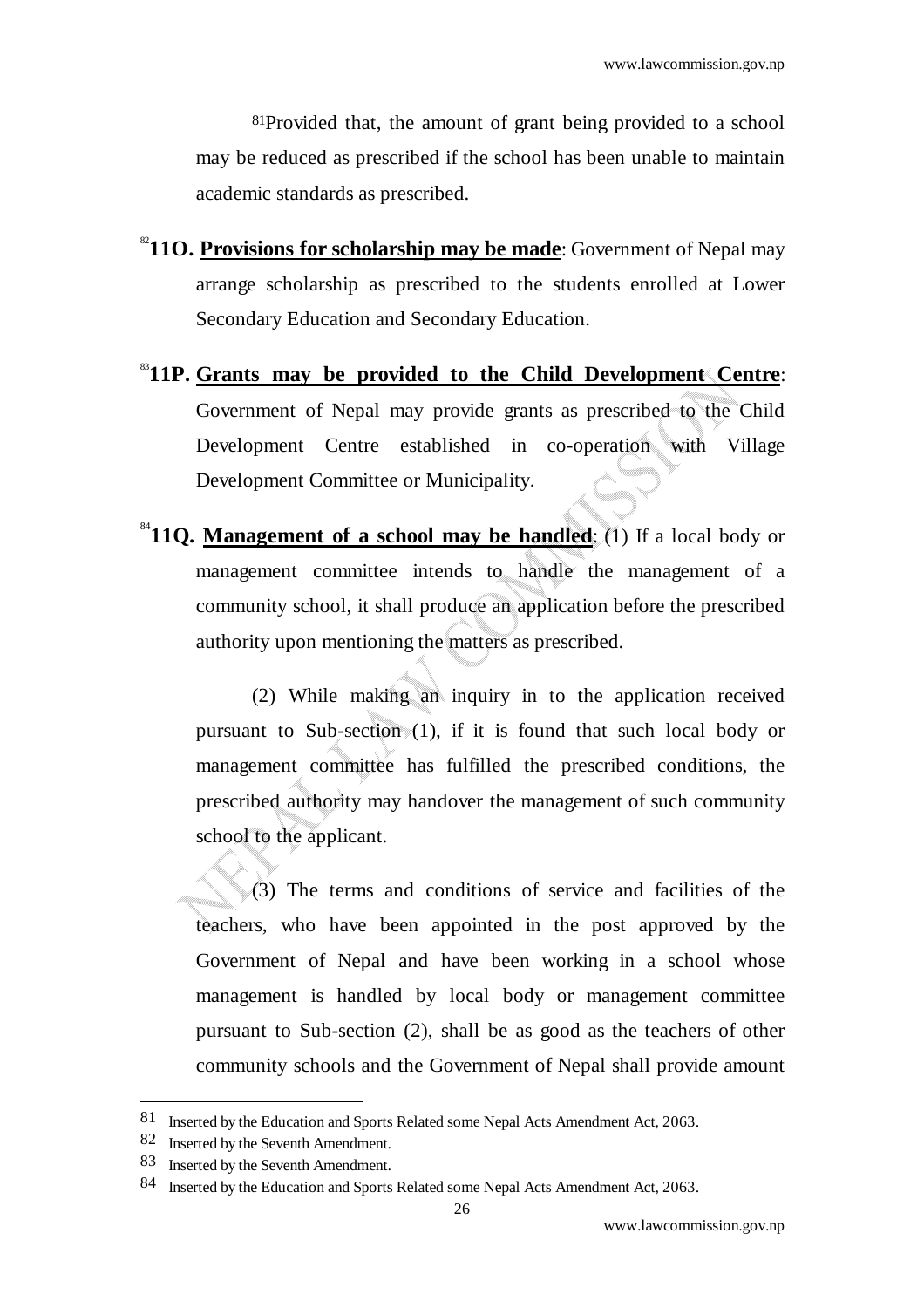for salary and allowances of such teachers and the amount which is equal to the amount to be added by a school for provident fund, to a school in a single installment.

(4) The local body or management committee may appoint additional teacher in a school which is handled by it pursuant to Subsection (2) to be paid by such school.

(5) A teacher appointed pursuant to Sub-section (4) shall be entitled to obtain remuneration and facilities as good as the other teachers of such school.

(6) The Government of Nepal may provide additional seat to a school whose management is handled by local body or management committee pursuant to Sub-section (2) on the basis of necessity of such school.

<sup>85</sup>12. School Management Committee: (1) To operate, supervise and manage every community school; there shall be a School Management Committee consisting of the following members:

| (a) | A person selected by the parents                           |              |
|-----|------------------------------------------------------------|--------------|
|     | from among themselves                                      | -Chairperson |
| (b) | Three persons, including One                               |              |
|     | woman, selected by the parents                             |              |
|     | among themselves                                           | -Member      |
| (c) | The Ward President of the<br>concerned Ward of the Village |              |
|     | Development Committee<br><b>or</b>                         |              |
|     | Municipality where the school is                           | - Member     |

<sup>85</sup> Amended by the Seventh Amendment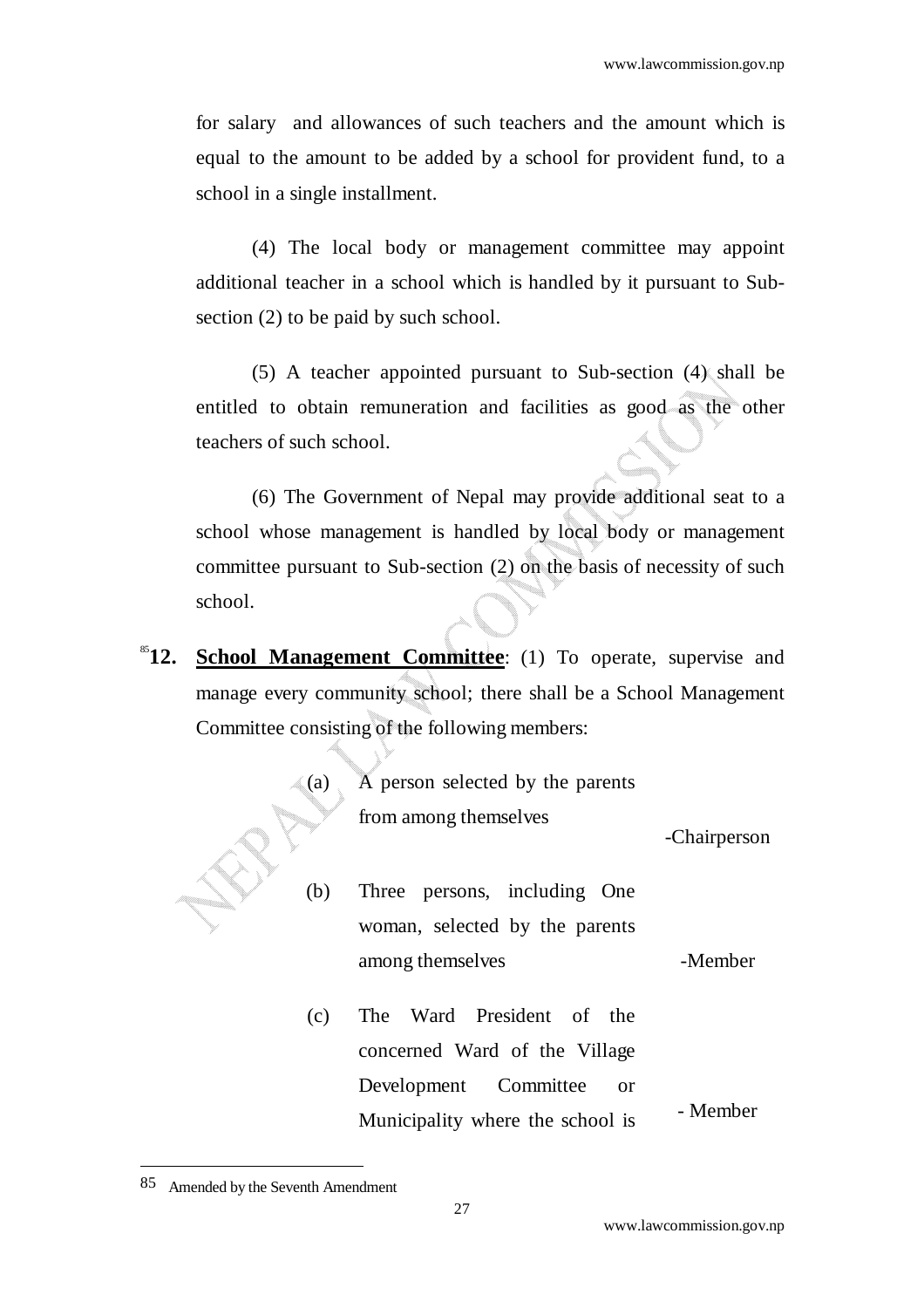#### located

- (d) One person nominated by School Management Committee from among local intellectuals or educationists - Member
- (e) One person nominated by School Management Committee from 86amongst the founders of the school Member

- $87$ (e1) One person nominated by School Management Committee from amongst the donors who have provided amount, building or land to the school as prescribed - Member
- (f) One person selected by the concerned school teachers from amongst themselves Thember

Headmaster of the school Member-secretary

(2) Two members shall be represented from the District Level Federation of Industry and Commerce in the School Management Committees of such Secondary schools where study or training on Technical or vocational Subjects are conducted.

(3) The School Supervisors and the Resource Persons related to the concerned school shall be invited to attend the School Management Committee Meetings as observers.

<sup>86</sup> Amended by the Education and Sports Related some Nepal Acts Amendment Act, 2063.

<sup>87</sup> Inserted by the Education and Sports Related some Nepal Acts Amendment Act, 2063.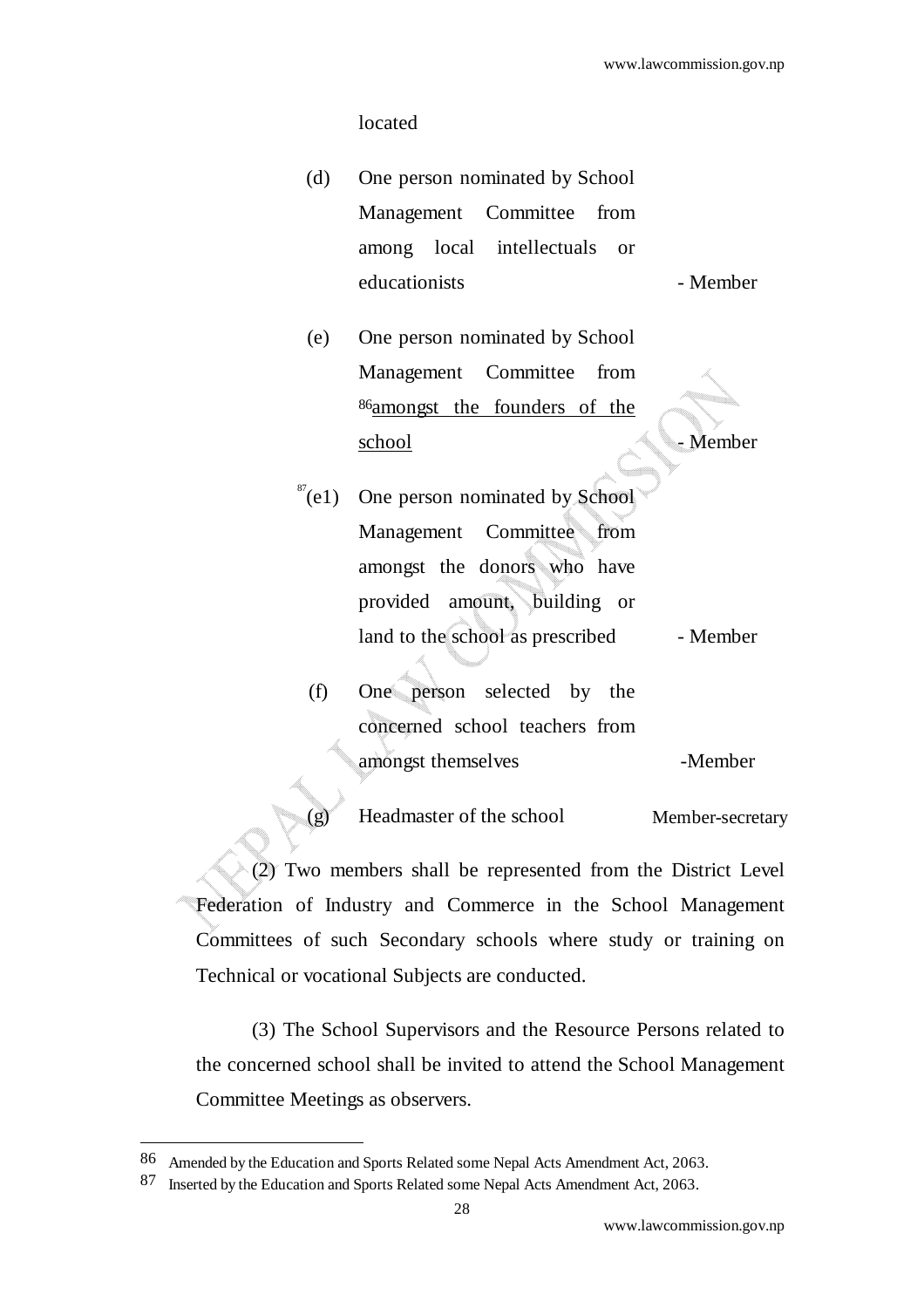(4) There shall be School Management Committee for operation, supervision and management in every Institutional School consisting the following members: -

| (a) One person nominated by the   |              |
|-----------------------------------|--------------|
| District Education Officer on the |              |
| recommendation of concerned       |              |
| school from amongst the Founder   |              |
| or the Investor of the school.    | -Chairperson |

(b) Two persons including a woman nominated by School Management Committee from amongst the parents. **- Member** 

(c) One person from amongst the local intellectuals or educationists nominated by the Village Development Community or Municipality - Member

- (d) School supervisor of the concerned area  $-$  Member (e) One person selected by the concerned school teachers from amongst themselves - Member
	- $(f)$  The Headmaster of the school Member-**Secretary**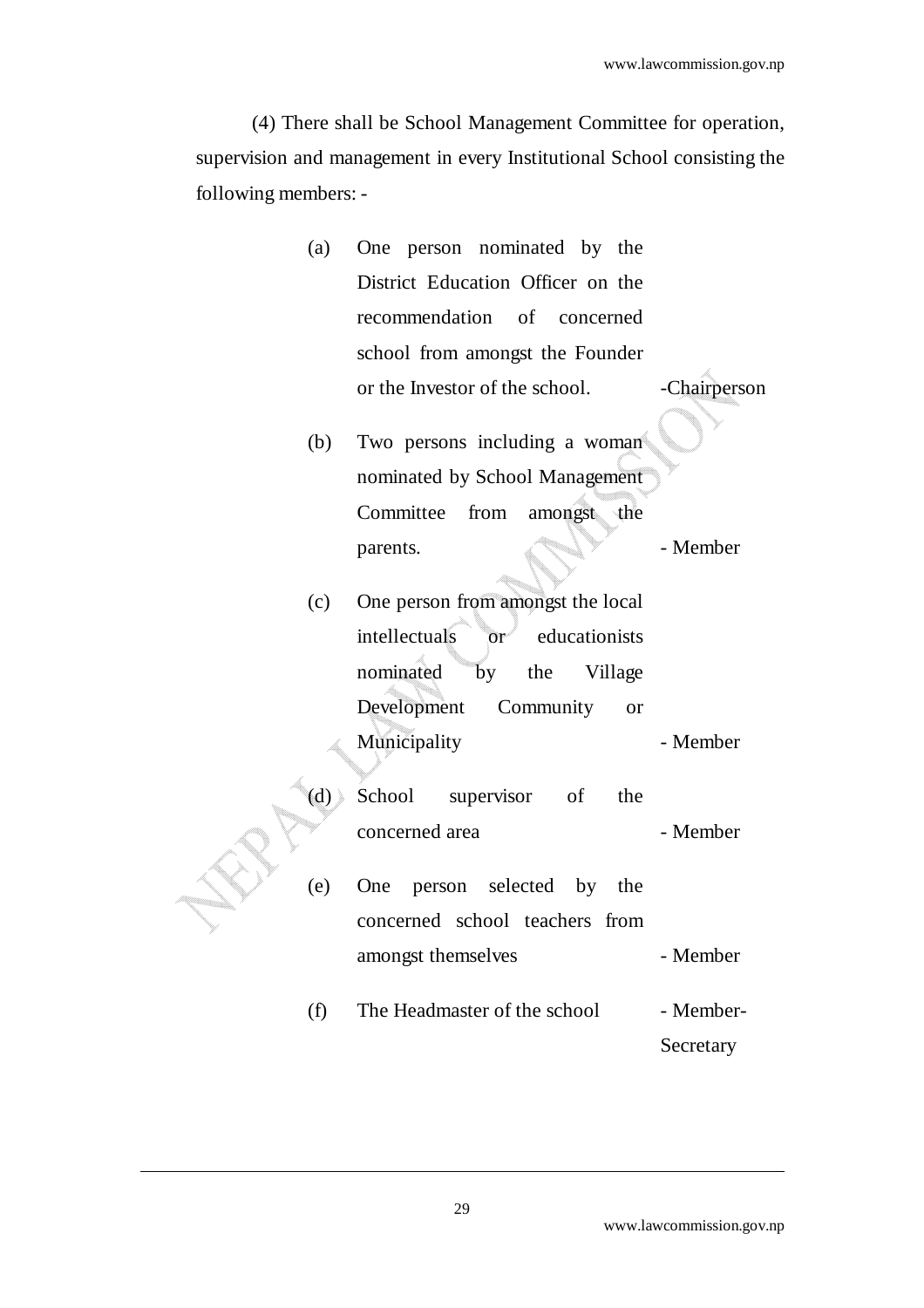(5) The tenure of the office of the President or Members selected or nominated pursuant to Sub-sections (1) and (4) shall be 88Three years. If it is found that the nominated chairperson or member did not fulfill the conduct as per his/her post, the nominating guardian, official or body may remove him/her from his/her post at any time.

Provided that, one shall be given a reasonable opportunity to defend before removing from the post.

 $89(5a)$  Notwithstanding anything contained in Sub-section (4) if it is found necessary to form School Management Committee of any institutional school by the Government of Nepal to which the Government of Nepal has provided building or land or has given any type of assistance, or such school has been conducted for special purpose or conducts special education; the Ministry of Education and Sports upon mentioning the reasons thereof may form a School Management Committee.

(6) The functions, rights, and duties of the School Management Committee for the Community Schools shall be as follows:



- $(a)$  To mobilize the resources and means available for the operation of the school,
- (b) To maintain or cause to maintain the records of the movable and immovable property of the school and protect them,
- (c) To maintain and update the records of the academic, physical and financial data and details of the school,

<sup>88</sup> Amended by the Education and Sports Related some Nepal Acts Amendment Act, 2063.

<sup>89</sup> Inserted by the Education and Sports Related some Nepal Acts Amendment Act, 2063.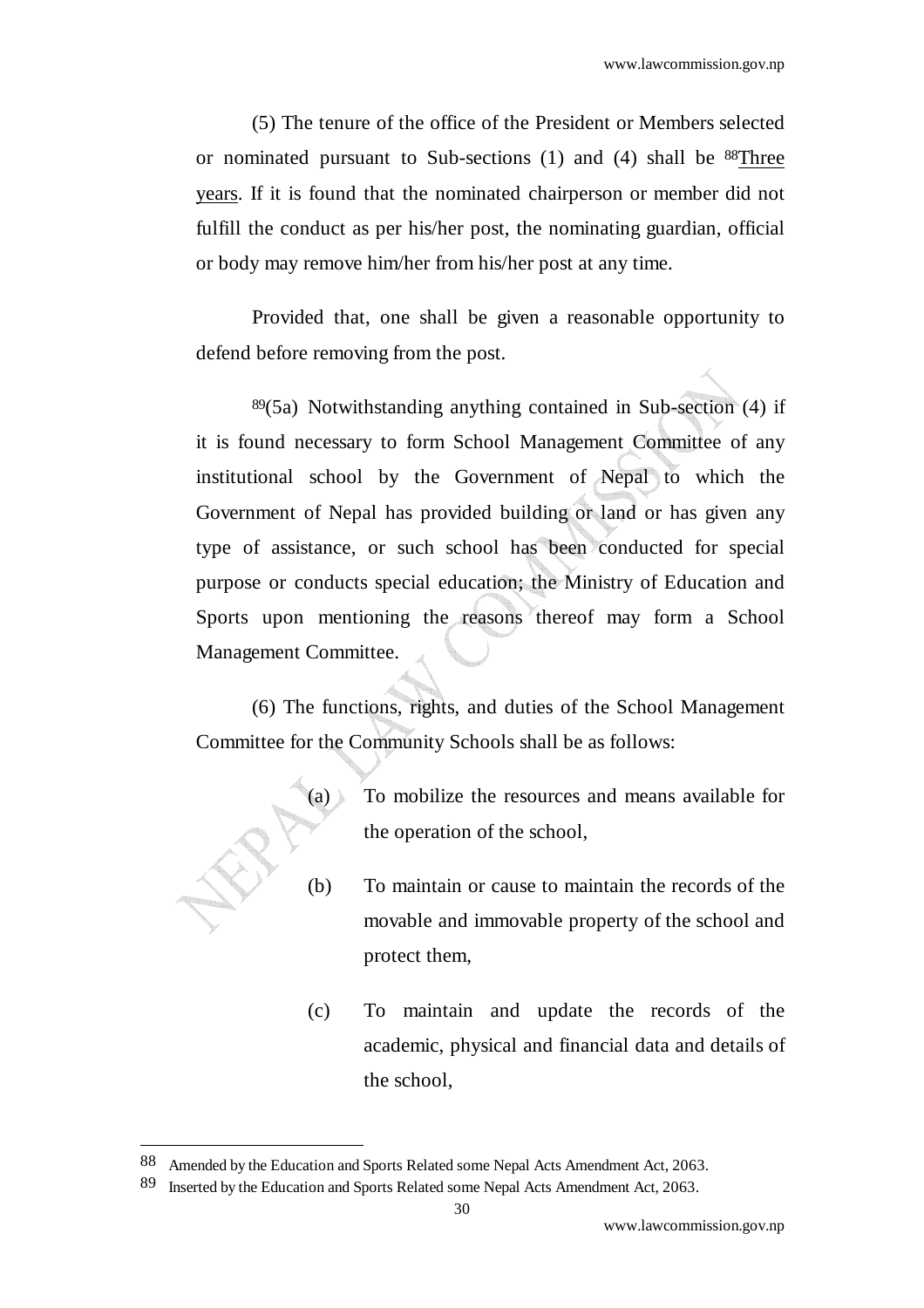- (d) To approve the annual budget of the school and inform the same to the Village Education Committee and District Education Office,
- (e) To prevent from polluting the environment of the school on the grounds of politics, religion, communality in order to maintain the academic environment of the school conducive,
- (f) To assign duties to the teacher deputed by the District Education Office,
- (g) To carry out the annual audit of the school by the auditor appointed by the District Education Office,
- (h) To take necessary action in accordance with the auditor's report and submit such report to the District Education Office,
- (i) To abide by the orders and instructions issued by the District Education Committee and District Education Office,
- $\frac{90}{10}$  To arrange for the remuneration and facilities of the teachers who have been appointed or promoted by the committee itself,
- (k) To constitute Teacher-Parent Association as specified in order to enhance the academic standards.

(7) The functions, duties and powers of the School Management Committee of the Institutional School shall be as follows:

<sup>90</sup> Amended by the Education and Sports Related some Nepal Acts Amendment Act, 2063.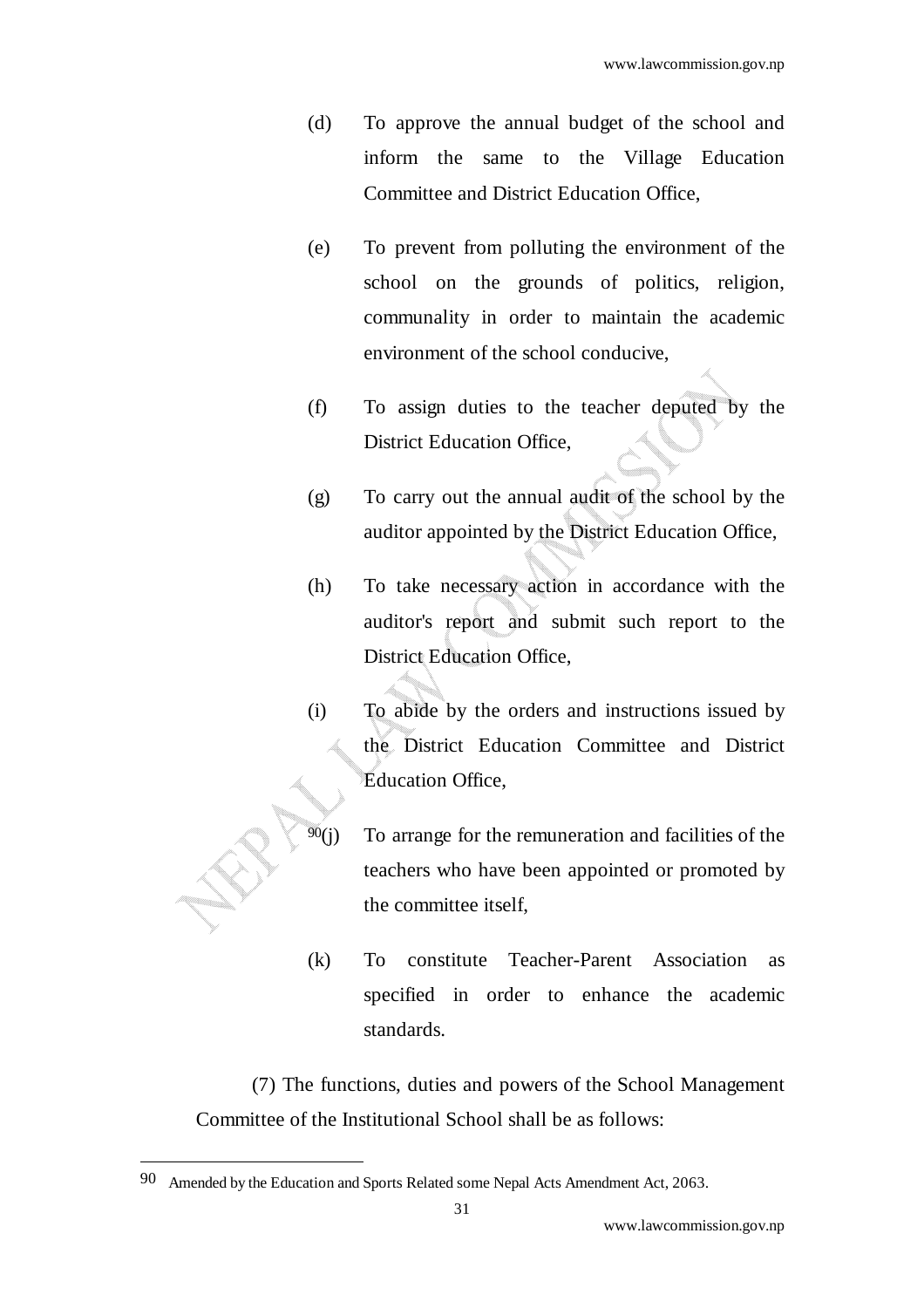- (a) To mobilize the resources and means available for the operation of the school,
- (b) To make arrangement for the essential physical facilities for the school,
- (c) To protect and safeguard the movable and immovable property of the school,
- (d) To maintain conducive educational environment in the school,
- (e) To implement the curriculum and the textbooks compulsorily as approved by Government of Nepal and obtain approval from the Curriculum Development Center if other supplementary textbooks are regarded essential,
- (f) To appoint those candidates to the post of the teacher who have obtained License from the Commission and who are eligible for the post as per the prevailing law to the post of a teacher,
- $91(f1)$  To start with the process relating to permanent fulfillment within a period of Six months from the date of the commencement of this Clause for the purpose of providing chance to be a permanent teacher to those teachers who have been appointed as temporary teachers before the commencement of this Clause and to start with such process for those teachers within a period of Six months from the

<sup>91</sup> Inserted by the Education and Sports Related some Nepal Acts Amendment Act, 2063.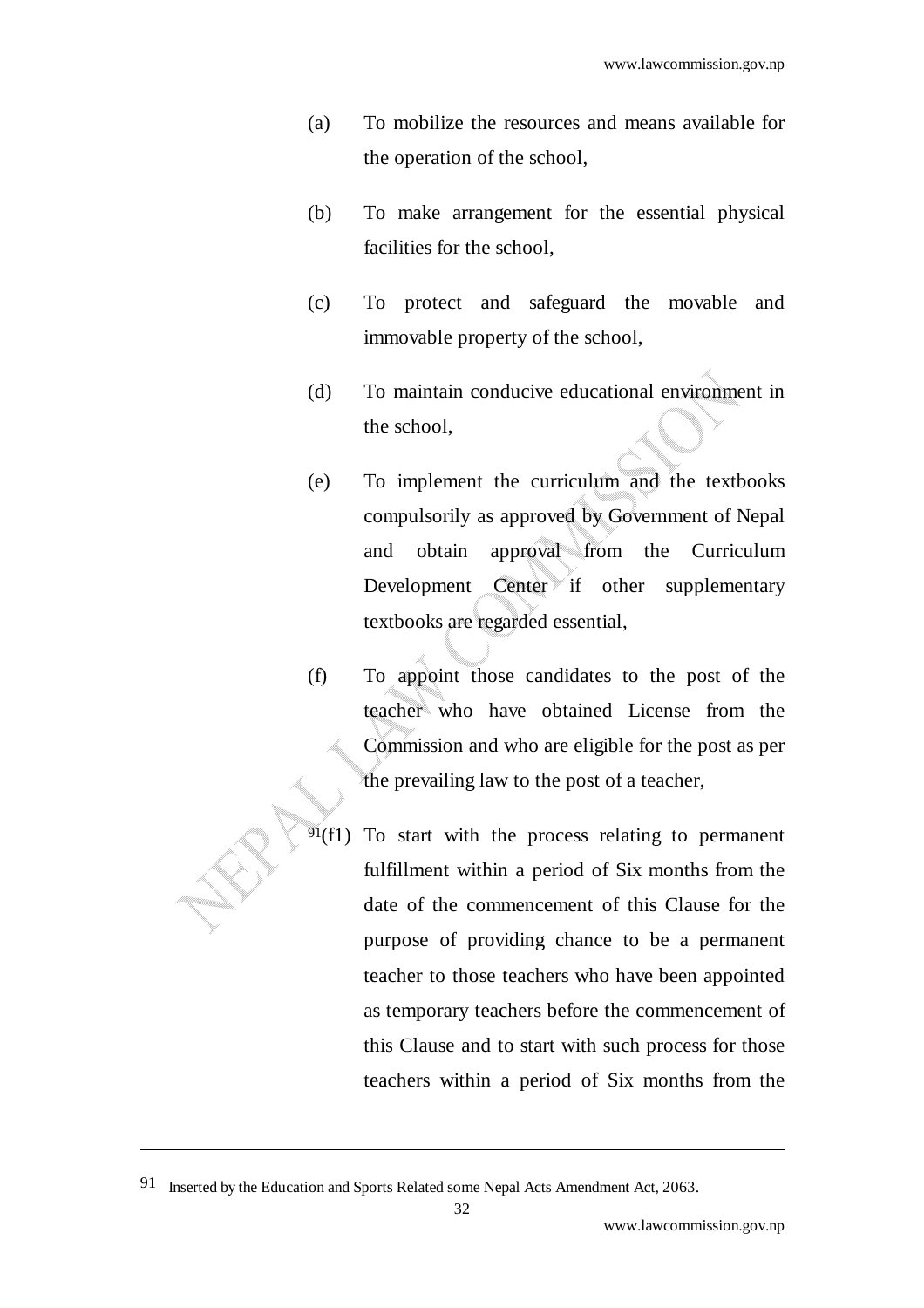date of being appointed as a temporary teacher after the commencement of this Clause,

- (g) To provide salary to the teacher not less than the scale fixed by Government of Nepal,
- (h) To take disciplinary action to the teachers,
- (h) To abide directions issued by Government of Nepal.

 $92(7a)$  There shall be a School Management Committee as prescribed in a higher secondary school for its operation, supervision and management.

 $93(7b)$  The functions, duties and powers of a School Management Committee formed pursuant to Sub-section (7a) shall be as prescribed.

(8) Other functions, powers, and duties and the procedures of meetings of a School Management Committee shall be as prescribed.

<sup>94</sup>**12A.School Management Committee may be dissolved**: (1) In a condition where the School Management Committee of any school becomes unable to fulfill its prescribed responsibility the District Education Office may, upon mentioning the reasons thereof, dissolve such school management committee.

 Provided that, the School Management Committee shall be given a reasonable opportunity to defend prior to its dissolution.

 (2) After the dissolution of the School Management Committee pursuant to Sub-section (1), the District Education Committee may form

<sup>92</sup> Inserted by the Education and Sports Related some Nepal Acts Amendment Act, 2063.

<sup>93</sup> Inserted by the Education and Sports Related some Nepal Acts Amendment Act, 2063.

<sup>94</sup> Amended by the Education and Sports Related some Nepal Acts Amendment Act, 2063.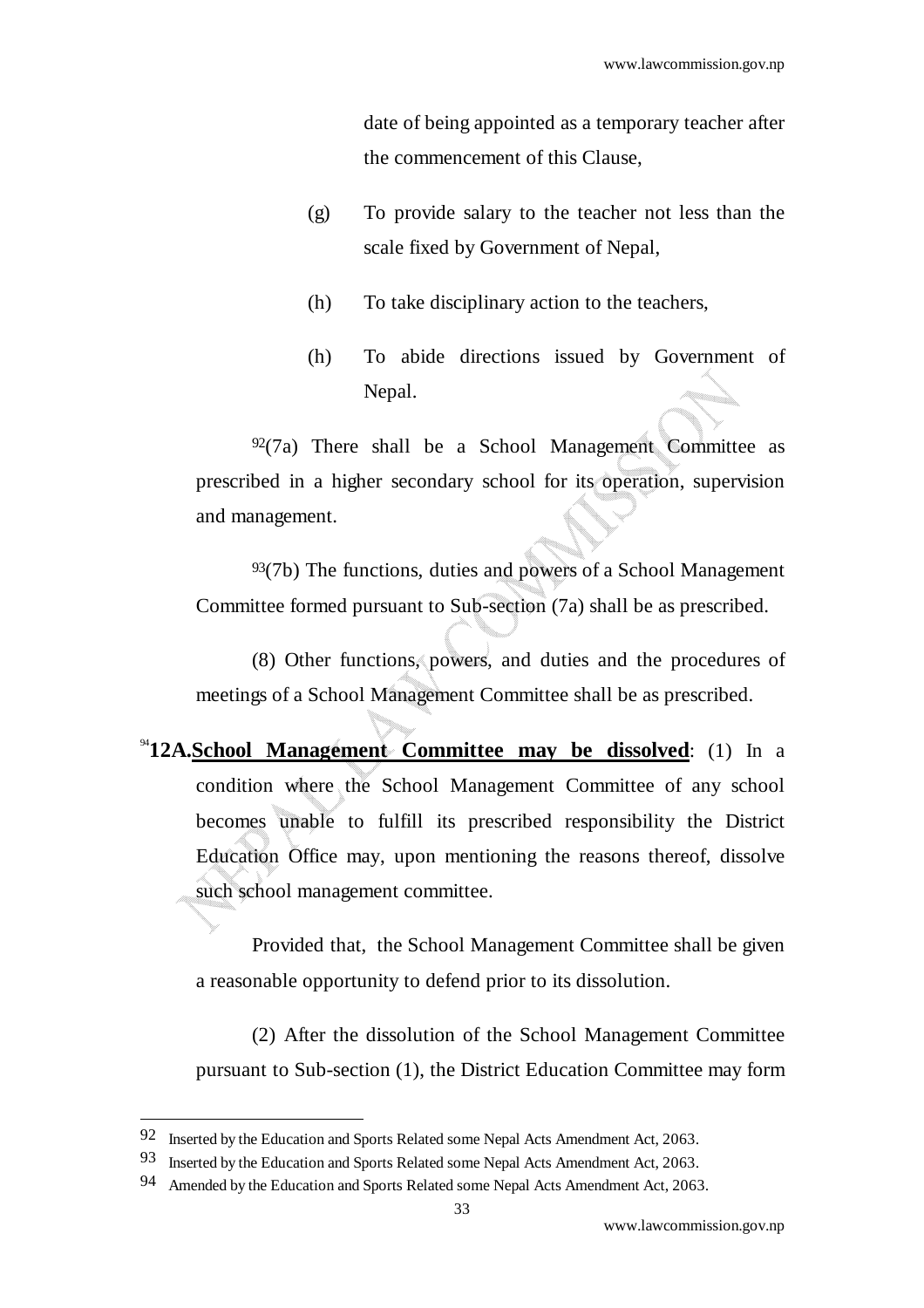a temporary School Management Committee until a next School Management Committee is formed or owning to any other reason until a School Management Committee in constituted.

<sup>95</sup>12B Rural Education Development Fund: (1) There shall be a Rural Education development Fund in the central level to assist in the development of the Community Schools run in the rural areas and also to enhance their academic standards.

(2) The fund as of Sub-section (1) shall consist of the following amounts:

- (a) The amounts received as grants from Government of Nepal,
- (b) The amount received from the Institutional out of 96.............. the total annual income of such school as prescribed,
- (c) The amount received as donation,
- (d) The amount received from other sources.
- <sup>97</sup>12C. The Fund Management Committee: (1) There shall be a Fund Management Committee in order to operate the Rural Education Development Fund, consisting of the following Members:-
	- (a) Secretary, Ministry of Education and Sports - Chairperson

(b) Representative, Ministry of Finance - Member

<sup>95</sup> Inserted by the Seventh Amendment.

<sup>96</sup> Deleted by the Education and Sports Related some Nepal Acts Amendment Act, 2063.

<sup>97</sup> Inserted by the Seventh Amendment.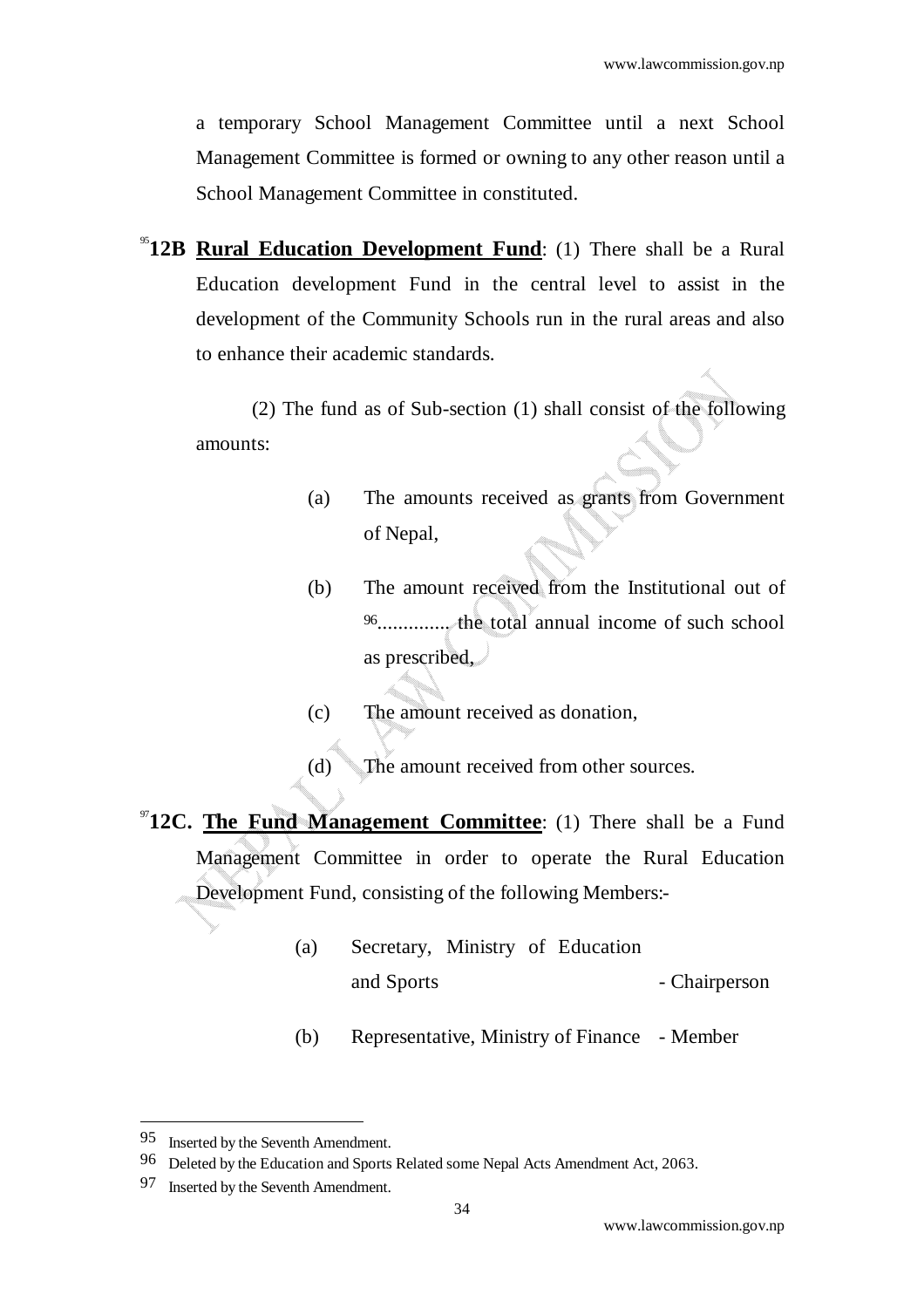| (c) | Representative, Ministry of Local      |                    |
|-----|----------------------------------------|--------------------|
|     | Development                            | - Member           |
| (d) | (Educational<br>Joint-Secretary        |                    |
|     | Administration Division), Ministry     |                    |
|     | of Education and Sports                | - Member           |
| (e) | Director General, Department of        |                    |
|     | Education                              | - Member           |
| (f) | Representative, Office of<br>the       |                    |
|     | Financial Comptroller General - Member |                    |
| (g) | Two persons nominated by the           |                    |
|     | Ministry of Education and Sports       |                    |
|     | from amongst the presidents of the     |                    |
|     | central level organizations of the     |                    |
|     | <b>Institutional Schools</b>           | - Member           |
| (h) | Head of the School Administration      |                    |
|     | Section of the<br>Ministry<br>of       |                    |
|     | <b>Education and Sports</b>            | - Member-Secretary |

(2) Other functions, duties, powers and procedures of the meetings of the Fund Management Committee instituted pursuant to Sub-section (1) shall be prescribed.

**13. District Education Fund**: (1) There shall be a District Education Fund in each district, which shall consist of the following amount:

(a) The grants received from Government of Nepal,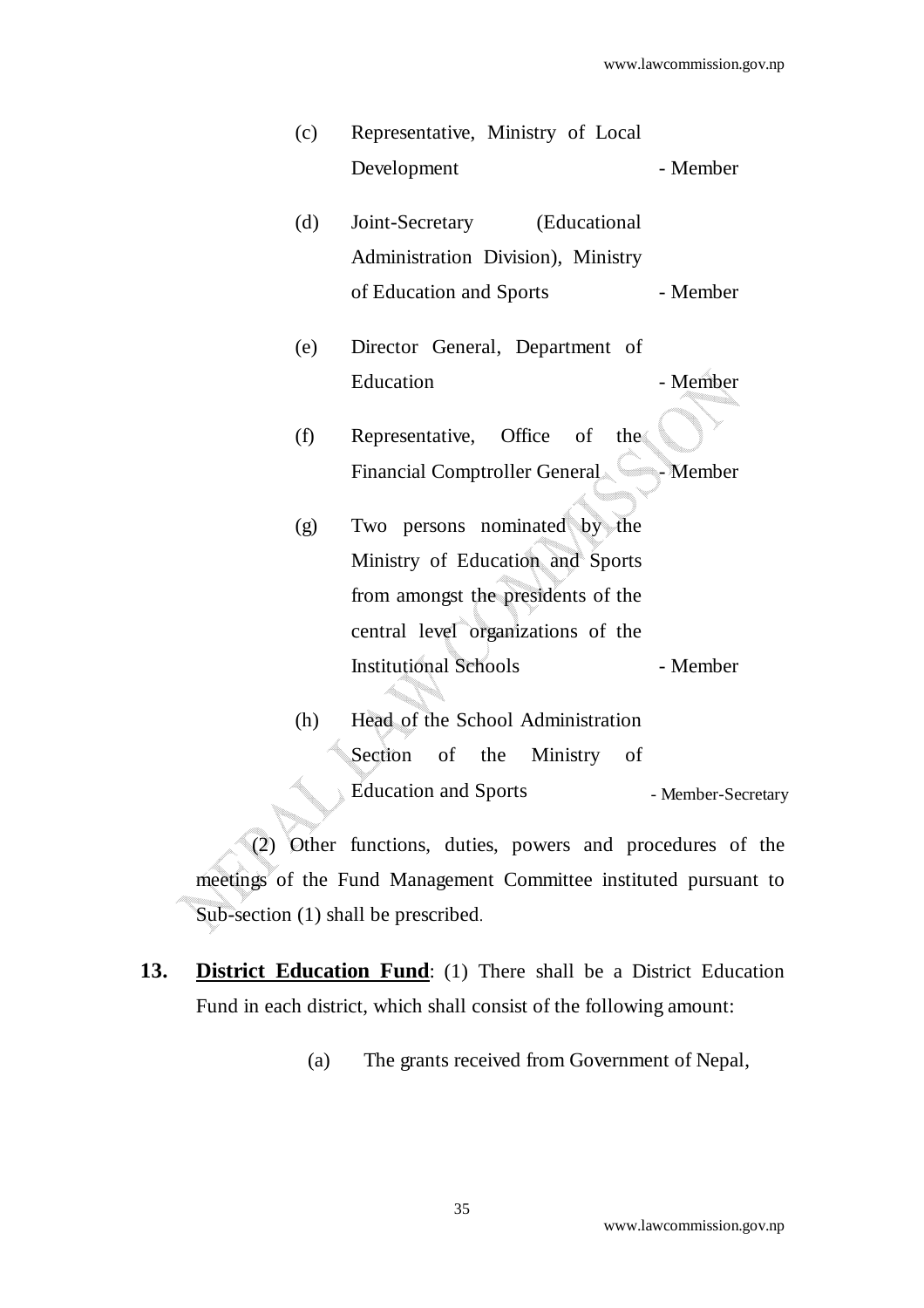- 98(a1) The amount received as donation from the District Development Committee,
- (b) 99 .....................
- (c) The amount received from education tax,
- (d) The amount received as donation, and
- (e) The amount received from other sources.

(2) The Fund established pursuant to Sub-section (1) shall be operated as prescribed.

100.........................

101(3) The Fund pursuant to Sub-section (1) shall be audited by the Department of Auditor General.

<sup>102</sup>13A.Fund of the School: (1) There shall be a School Fund in each School, which shall consist of the following amounts:

(a) The grants received from Government of Nepal,



- $103$  (a1) The grants received from District Education Fund,
- $\int_{104}^{\frac{1}{104}}$ (a2) The grants received from Village Development Committee or Municipality,
	- (b) The amount to be collected from fees,
	- (c) The amount received as donation or gift, and
- 98 Amendment by the Fifth Amendment.
- 99 Deleted by the Third Amendment.

<sup>100</sup> Proviso deleted by the Fourth Amendment

<sup>101</sup> Inserted by the Third Amendment.

<sup>102</sup> Inserted by the Third Amendment.

<sup>103</sup> Inserted by the Fourth Amendment.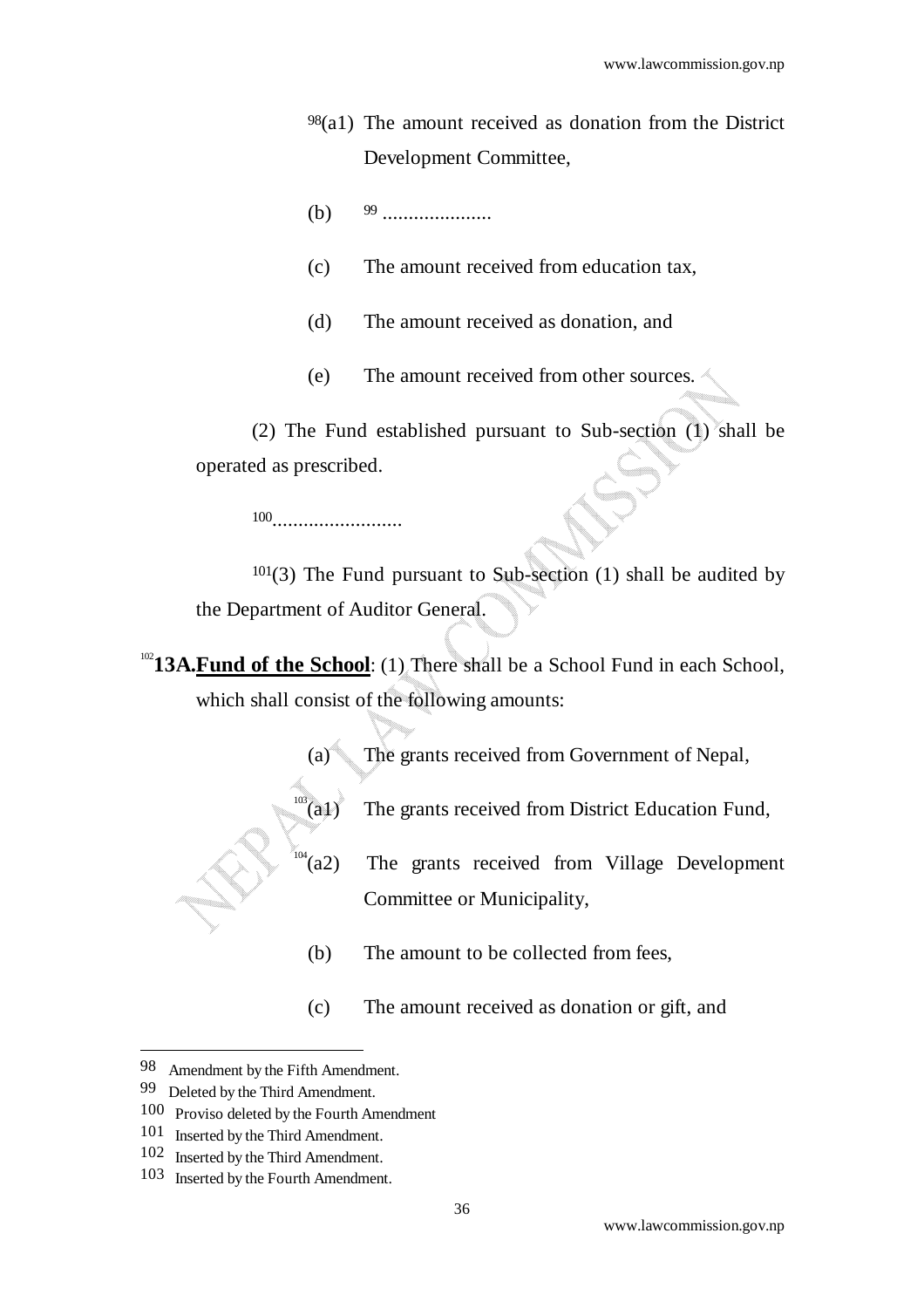(d) The amount received from other sources.

(2) The Fund established pursuant to Sub-section (1) shall be operated and audited as prescribed.

<sup>105</sup>**14. Government of Nepal May Give Directives**: (1) Government of Nepal may, as per necessity, give directives to the District Education Committee 106 ………… and School Management Committee.

(2) It shall be the duty of each District Education Committee and 107… … … School Management Committee to abide by the directives pursuant to Sub-section (1).

- **15. Power of Government of Nepal to Shift, Merge, Re-name or Close any School**: 108 .........Government of Nepal or the prescribed official may, upon recommendation of the District Education Committee, shift any existing School from one place to another or merge two or more Schools into one School or rename the School or close such School, 109or open a new School at the prescribed place or area or give permission or approval to operate the School with addition of classes.
- <sup>110</sup>**16. Property of the School**: (1) The assets under the ownership of a Community School shall be considered to be the public property. The amount received through the sale of the property of such Community Schools after the cancellation of permission pursuant to this Act or merging into any other school by Government of Nepal as per the

-

37

<sup>104</sup> Amendment by the Fifth Amendment.

<sup>105</sup> Amended by the Fourth Amendment.

<sup>106</sup> Deleted by the Sixth Amendment

<sup>107</sup> Deleted by the Sixth Amendment.

<sup>108</sup> Deleted by the Second Amendment.

<sup>109</sup> Inserted by the Second Amendment.

<sup>110</sup> Amended by the Seventh Amendment.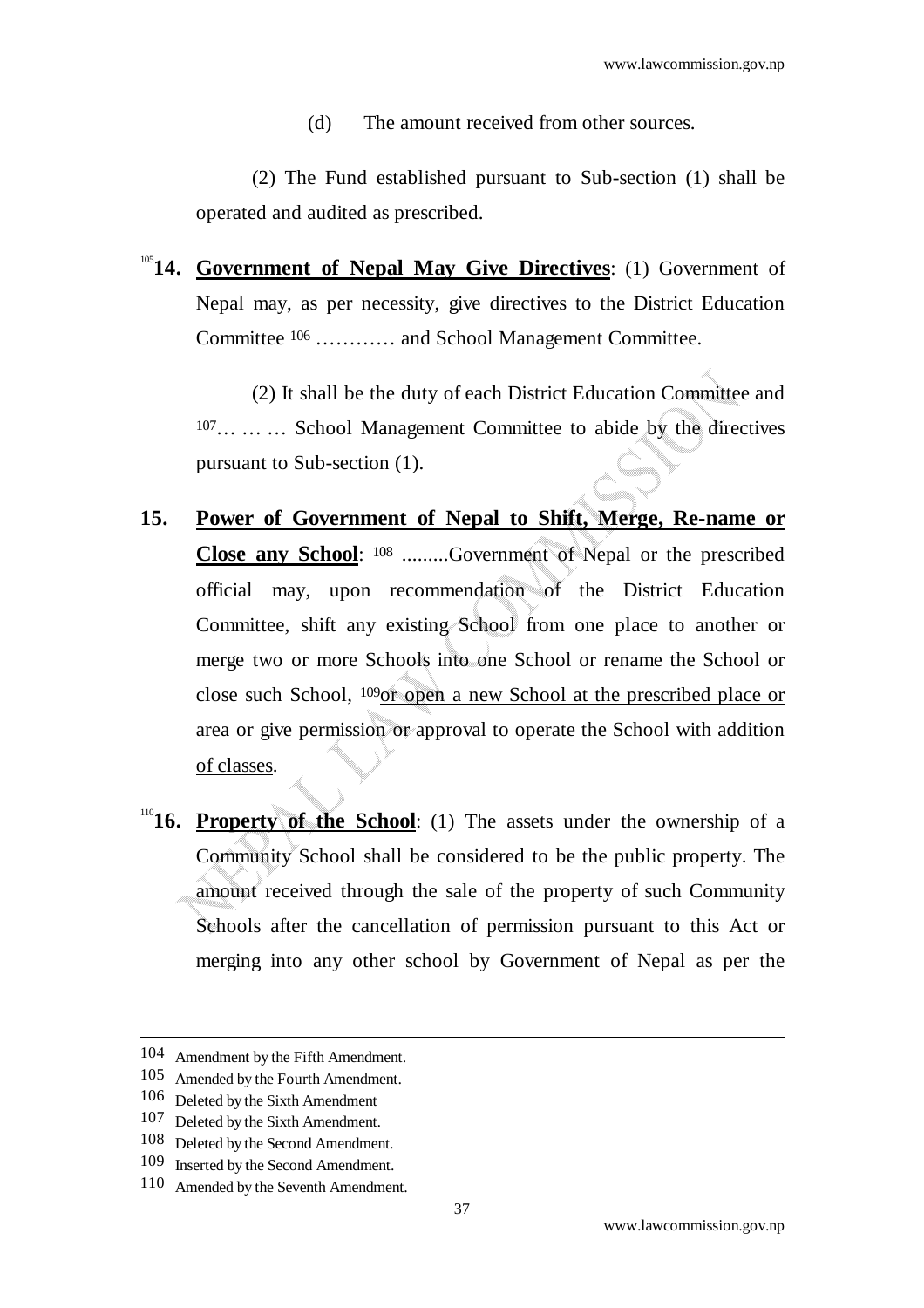prevailing law, shall be deposited to the concerned District Education Fund if such property is not be used by any other schools.

 $111(2)$  The property of the institutional school which is being conducted under educational trust, shall be in the name of the same school.

 $112(2a)$  Notwithstanding anything contained in Sub-section  $(2)$ , the educational trust or a trustee of such trust may transfer the total or partial share of his/her own investment to a successor as prescribed.

 $113(2b)$  In a condition where a school conducting under educational trust, is closed for some reason, out of the property remaining in the name of such school the property of the school conducted under public trust, shall be a public property and the Government of Nepal may bring such property in the use of the work of any community school or educational institution; and in a condition where the property of a school conducted under private trust is not transmitted to any other person pursuant to Sub-section (2a) the then trustee of such trust may transfer such property to a school or educational institution as prescribed.

 $114(2c)$  In a condition where the trustee of the private trust does not transmit the property so concerned to any school or educational institution pursuant to Sub-section (2b) or such trust does not have trustee at all, the Government of Nepal may provide the property remaining in the name of such school to any community school, or any educational institution.

<sup>111</sup> Amended by the Education and Sports Related some Nepal Acts Amendment Act, 2063

<sup>112</sup> Inserted by the Education and Sports Related some Nepal Acts Amendment Act, 2063.

<sup>113</sup> Inserted by the Education and Sports Related some Nepal Acts Amendment Act, 2063.

<sup>114</sup> Inserted by the Education and Sports Related some Nepal Acts Amendment Act, 2063.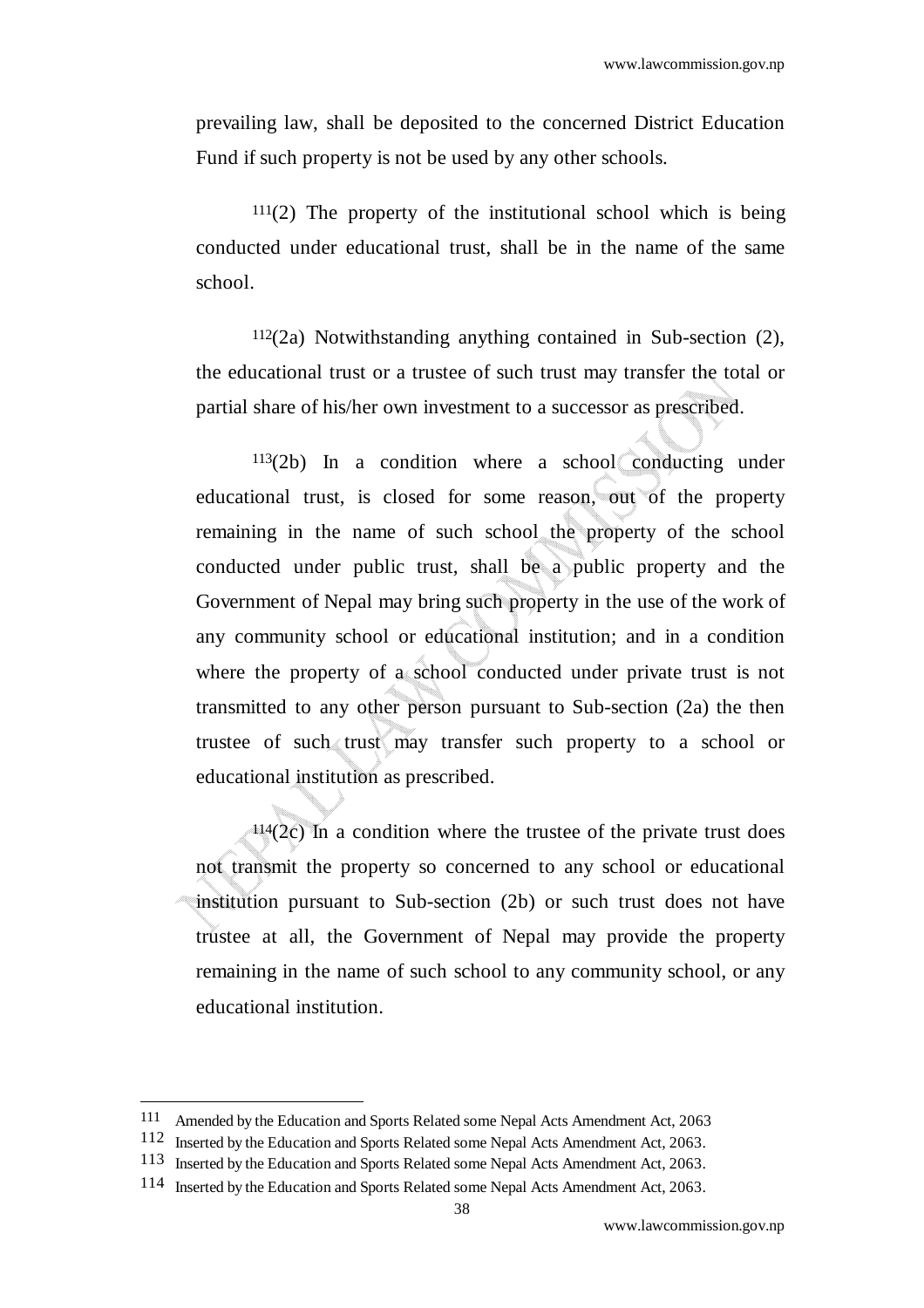(3) The property of the Institutional Schools, run as a Company, shall be in the name of that company.

(4) While receiving any kind of movable or immovable property from a person or organization, the Institutional School shall obtain approval from the concerned District Education Committee.

Provided that, for receiving any kind of movable or immovable property from a foreign person or organization a prior approval of Government of Nepal shall be obtained.

 (5) The property received pursuant to Sub-section (4) shall not sold (transacted) without the approval of Government of Nepal.

<sup>115</sup>**16A.Exemption and facility to the school:** (1) Notwithstanding anything contained in prevailing law, no registration fees shall be exacted on the registration of any kind of deeds written in the names of Community School, and Institutional Schools operated as an Educational Trust.

 (2) Except as provided in Sub-section (1), Government of Nepal may provide exemption in the registration of deeds as prescribed to other schools.

(3) The other exemption and facilities to be provided to the Community Schools and the Institutional Schools operated as Education Trust shall be as prescribed.

<sup>116</sup>**16B Cancellation of permission or approval**: If, any Institutional School fails to provide the report pursuant to Sub-sections (4) of Section 3, or conducts against this Act or Rules made thereunder, the prescribed official shall cancel the permission or approval of such school.

j

<sup>115</sup> Amended by the Seventh Amendment.

<sup>116</sup> Inserted by the Seventh Amendment.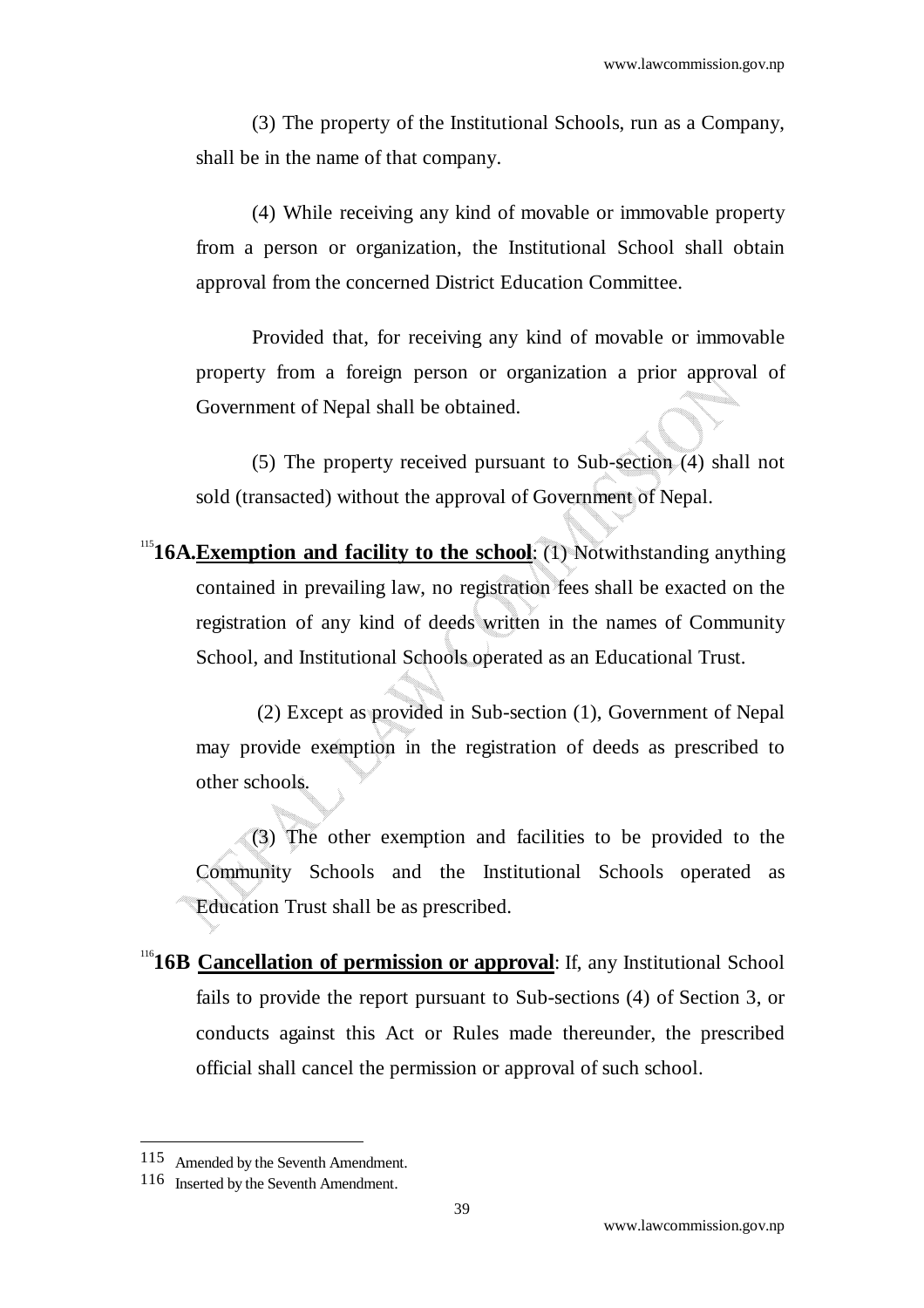Provided that, the concerned school shall be given a reasonable opportunity to defend before canceling the permission or approval.

- <sup>117</sup>**16C. Classification of schools**: The classification of school shall be as prescribed.
- <sup>118</sup>**16D. Provision relating to fee**: (1) The education of the Primary level of Community Schools shall be free and Government of Nepal shall provide textbook free of cost to the students enrolled in such schools.

(2) The fees to be charged on the students studying in Lower Secondary and Secondary level at Community Schools shall be as prescribed.

Provided that, a provision of free education in the Community School shall be provided to *Dalits*, *Janjati* and girl children and other students who are below the poverty line.

(3) Once the school charges admission fees to the students while getting admission in a particular class, the same school shall not collect any kind of fees from the same student while getting readmission to another class.

(4) The school shall not collect any kind of fees from the students to build the physical infrastructure of the school.

 $119(5)$  A institutional school shall determine the fees, that is permitted to be collected from its students, only after the approval of the prescribed authority. In the course of giving an approval in respect of the determination of the fees, the prescribed authority shall give

<sup>117</sup> Inserted by the Seventh Amendment.

<sup>118</sup> Inserted by the Seventh Amendment.

<sup>119</sup> Amended by the Education and Sports Related some Nepal Acts Amendment Act, 2063.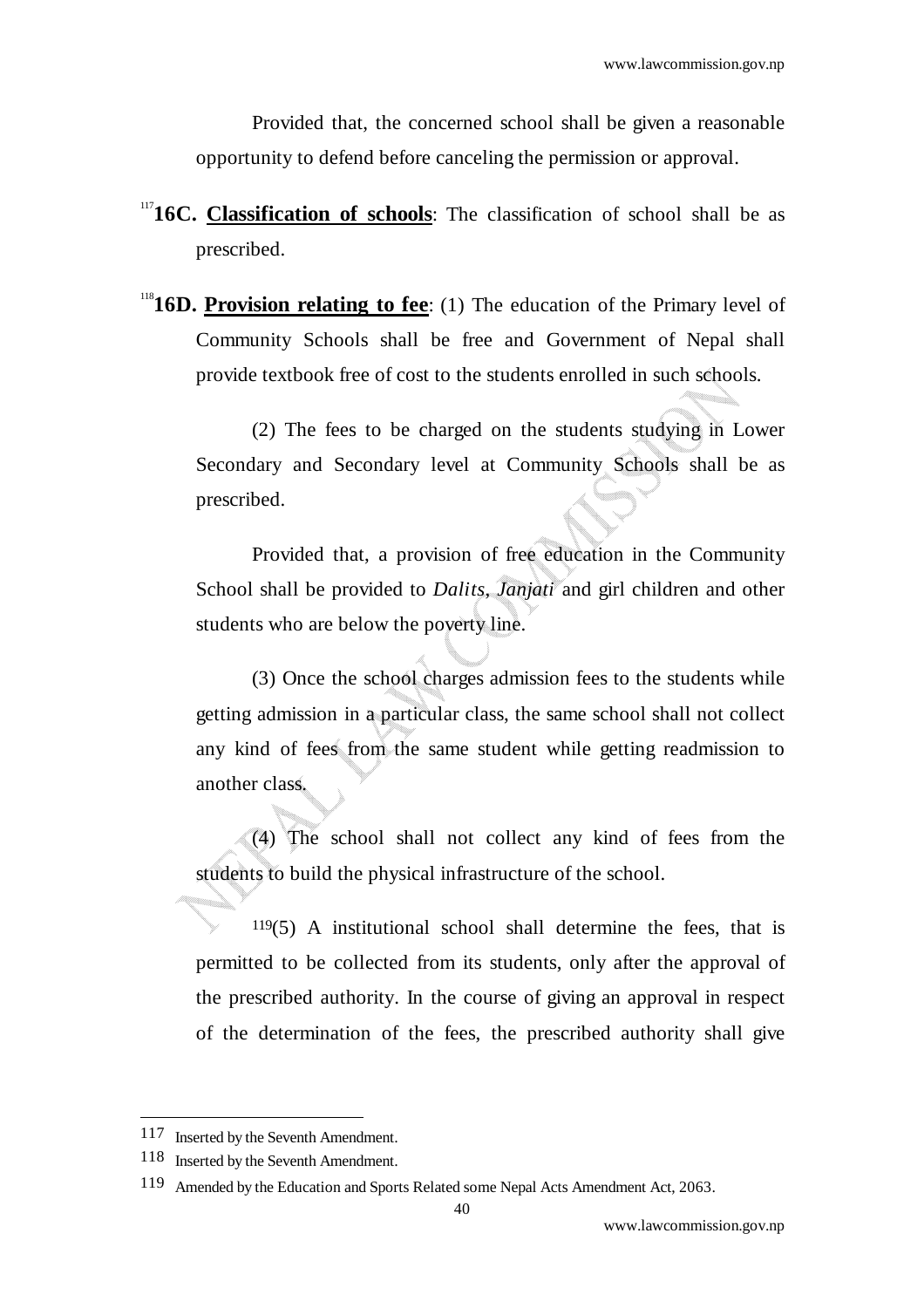approval on the basis of the facilities provided by such school to the students.

(6) If, any school collects fees from the students against this Act, the prescribed official shall make arrangement to return such fee to the student from the school.

(7) The prescribed official may fine upto Twenty Five Thousand Rupees to such school which collects fees against this Act.

 $12016E$ . Teachers' Union, teachers' conduct and other provisions: (1) There shall be a Teachers' Union to promote the professional rights and welfares of the teachers.

(2) The Teachers' Union may be formed in central and district levels.

(3) The election of the Teachers' Union shall be as prescribed.

(4) 121.............

(5) The teacher shall be removed from his/her post in the following conditions: -

- (a) 122................................., (b) If he/she fails to fulfill the duty of the post,
	- (c) If he/she remains continuously absent in the school for more than Fifteen days without any information,
	- (d) If it is proved that he/she attends school when drunk,

<sup>120</sup> Inserted by the Seventh Amendment.

<sup>121</sup> Deleted by the Education and Sports Related some Nepal Acts Amendment Act, 2063.

<sup>122</sup> Deleted by the Education and Sports Related some Nepal Acts Amendment Act, 2063.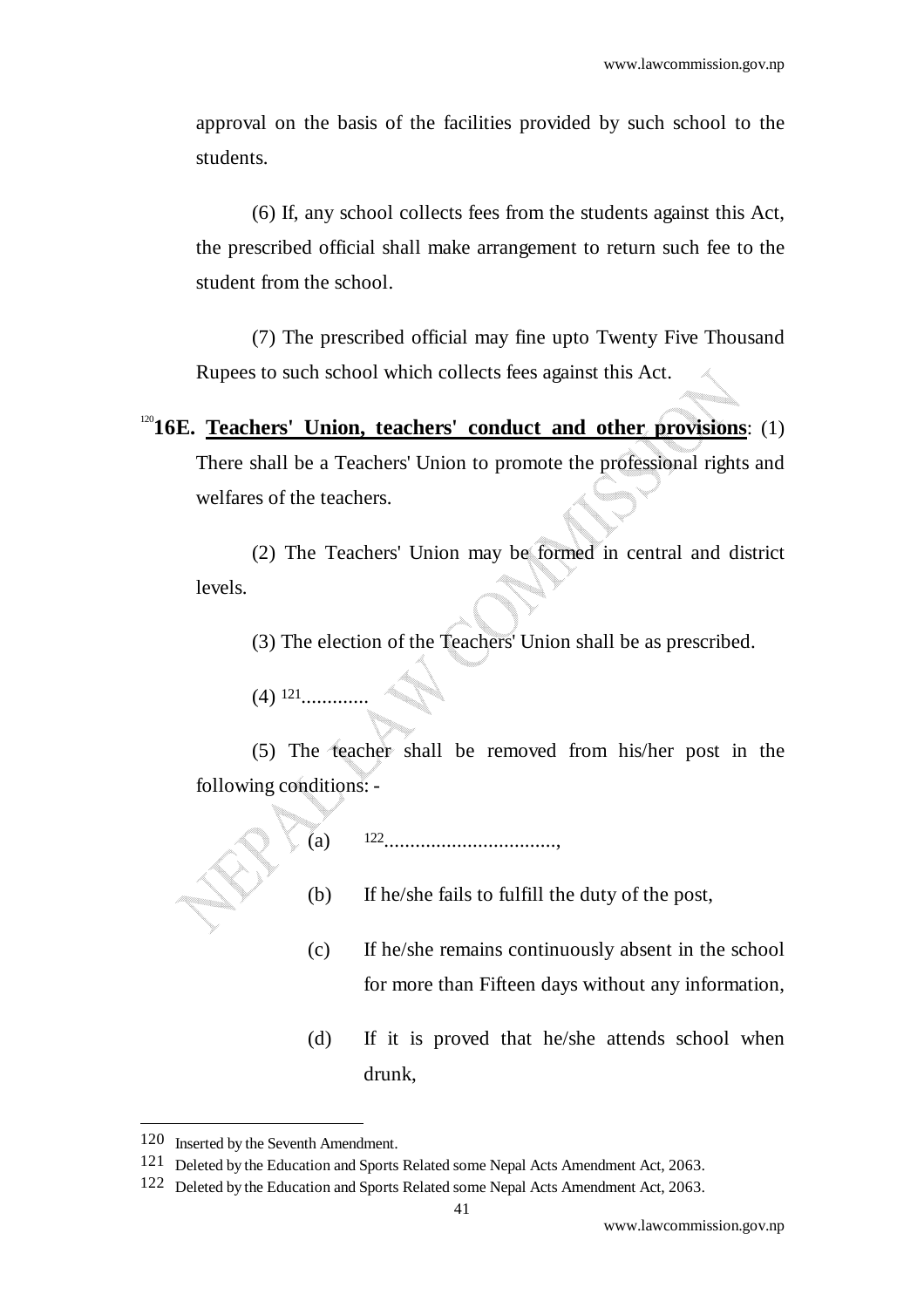- (e) If he/she is convicted by a court of a criminal offence involving moral turpitude.
- <sup>123</sup>16F. Academic qualifications: The qualifications for a school teacher shall be as prescribed.
- $124$ **16G.May Rejoin by the order of the Court**: (1) The teacher once dismissed or discharged from the job followed by the departmental action may rejoin the job only by an order or decision of the Court.

(2) The teacher rejoined pursuant to Sub-section (1) shall receive full salary, allowance, increased salary (grade) if any, from the date of dismissal and rejoining.

<sup>125</sup>16H. Transfer of Teacher: (1) The teacher who desires a transfer shall fill up a prescribed form and file an application to the concerned District Education Office.

 (2) If, an application is received pursuant to Sub-section (1), the 126District Education Officer may transfer such teacher if the vacant position and subject matches.

127Provided that, while so transferring the approval of the District Education Officer of the place where the applicant is working shall be taken.

(3) Not withstanding anything contained in Sub-section (2), if such conditions prevail under which the transfer of any teacher becomes unavoidable, the District Education Officer may transfer within the

<sup>123</sup> Inserted by the Seventh Amendment.

<sup>124</sup> Inserted by the Seventh Amendment.

<sup>125</sup> Inserted by the Seventh Amendment

<sup>126</sup> Amended by the Education and Sports Related some Nepal Acts Amendment Act, 2063.

<sup>127</sup> Amended by the Education and Sports Related some Nepal Acts Amendment Act, 2063.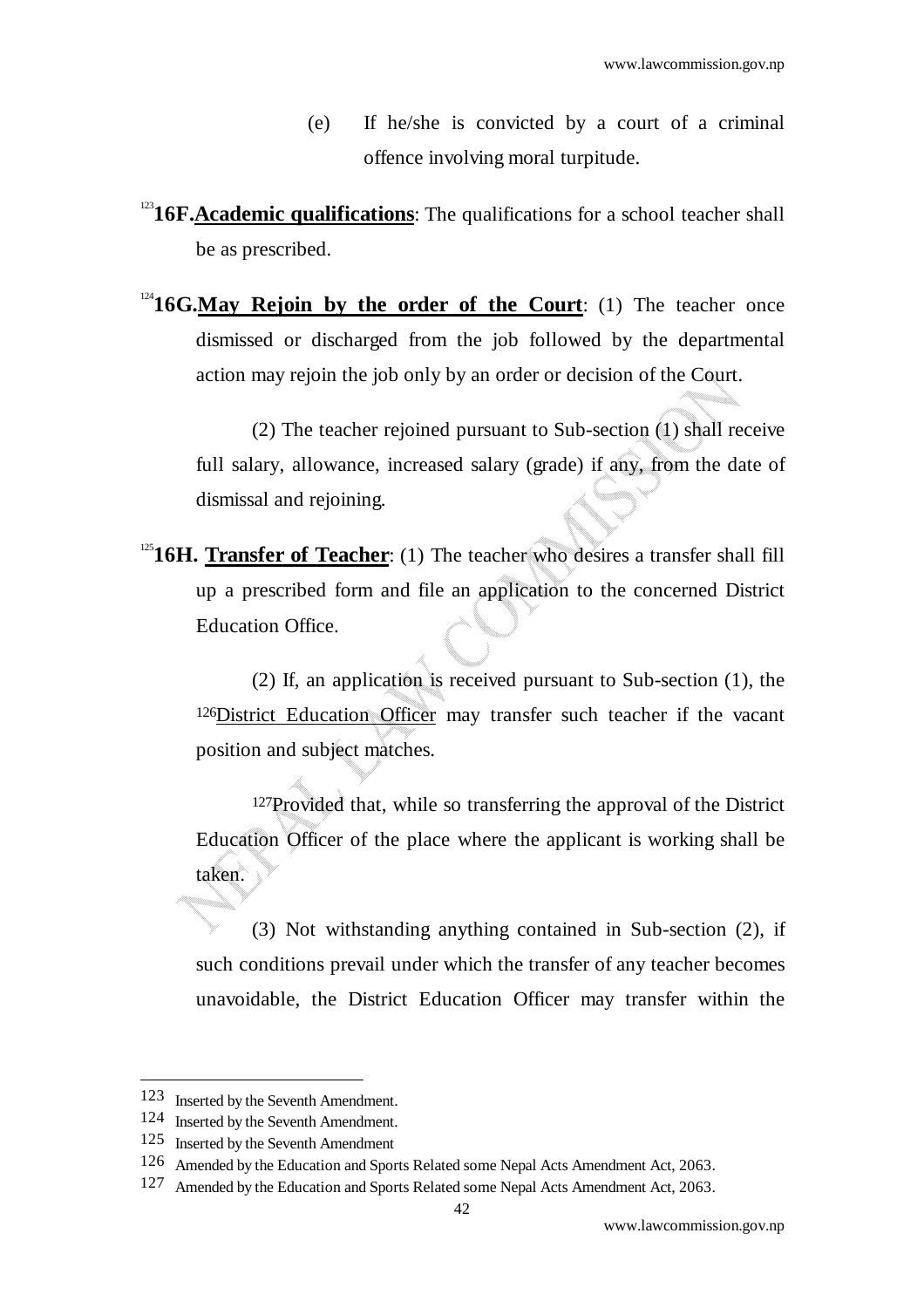district, the Regional Education Director may transfer within the region and the Department of Education may transfer within Nepal.

(4) While transferring the teacher pursuant to Sub-section (3), the District Education Officer shall obtain prior approval from the Regional Education Director; the Regional Education Director from the Department of Education and the Department of Education from the Ministry of Education and Sports, and the recommendation of the concerned school.

<sup>128</sup>**16I.** Not to be applicable to the Institutional Schools: Except otherwise provided in this Act, the provisions as referred to in Sections 11J, 15, 129Sub-section (5) of Section 16E, 16G, 16H and Sub-section (1) and Clauses (a), (d) and (e) of Sub-section (2) of Section 17 shall not be applicable to the Institutional Schools*.* 

130Provided that,

- (1) The provisions relating to the shifting of a school from one place to another pursuant to Section 15, shall be applicable in the case of the institutional school also.
	- The provisions relating to the change of the name of an institutional school shall be as prescribed.
- <sup>131</sup>**16J Institutional school shall provide scholarship**: (1) An institutional school shall provide free scholarship student who are poor, disabled, woman, dalits or indigenous tribes in such a way that such scholarship

<sup>128</sup> Inserted by the Seventh Amendment.

<sup>129</sup> Amended by the Education and Sports Related some Nepal Acts Amendment Act, 2063.

<sup>130</sup> Inserted by the Education and Sports Related some Nepal Acts Amendment Act, 2063.

<sup>131</sup> Inserted by the Education and Sports Related some Nepal Acts Amendment Act, 2063.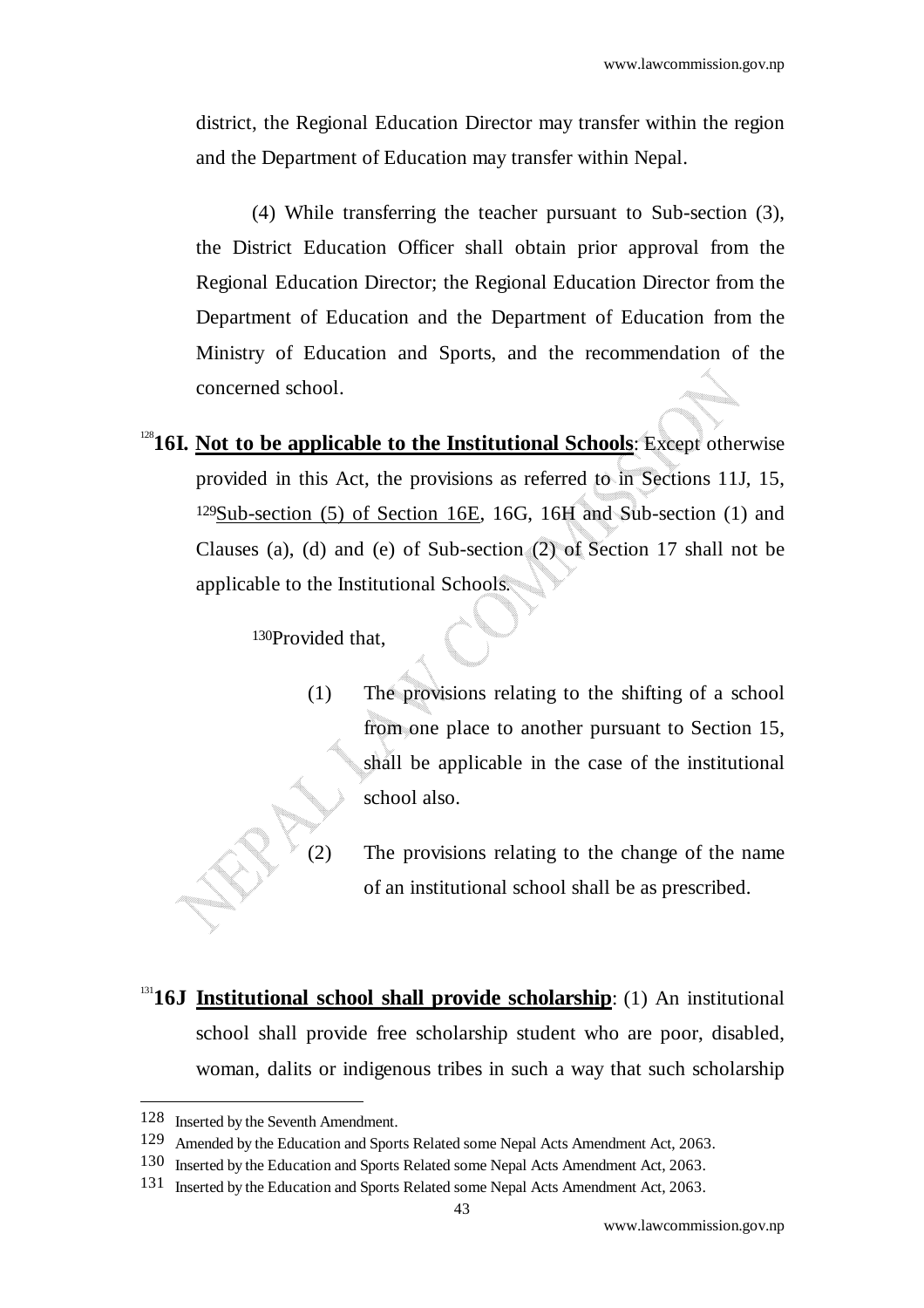shall not be less than Ten percent of the total number of the enrolled students in such school.

(2) In order to select the students for the purpose of providing scholarship pursuant to Sub-section (1), a scholarship selection committee shall be formed in every school consisting of its head master, the representative of the concerned District Education Office and the representative of the guardian involved in the school management committee.

(3) The student's selection criteria for the scholarship pursuant to Sub-section (1) shall be as prescribed.

- <sup>132</sup>16K. Salary and allowance shall not be received and the tenure of **service shall not be counted:** Except in the condition referred to in Section 16g or in case of being absent from the duty upon sanctioning leave as per the Rules, the teacher, who has been absent in the school shall not obtain the salary and allowances for the absent period and such absent period shall not be counted in his/her tenure of office.
- <sup>133</sup>16L. Provision relating to employee: The employee in community school shall be arranged as prescribed.
- <sup>134</sup>**17. Penalty**: 135(1) If, anybody embezzles or causes damage/loss to the property of the school, the 136Adjudicating Authority shall collect the claimed amount and punish him/her with a fine of up to Twenty-Five Thousand Rupees.

<sup>132</sup> Inserted by the Education and Sports Related some Nepal Acts Amendment Act, 2063.

<sup>133</sup> Inserted by the Education and Sports Related some Nepal Acts Amendment Act, 2063.

<sup>134</sup> Amended by the First Amendment.

<sup>135</sup> Amended by the Seventh Amendment.

<sup>136</sup> Amended by the Education and Sports Related some Nepal Acts Amendment Act, 2063.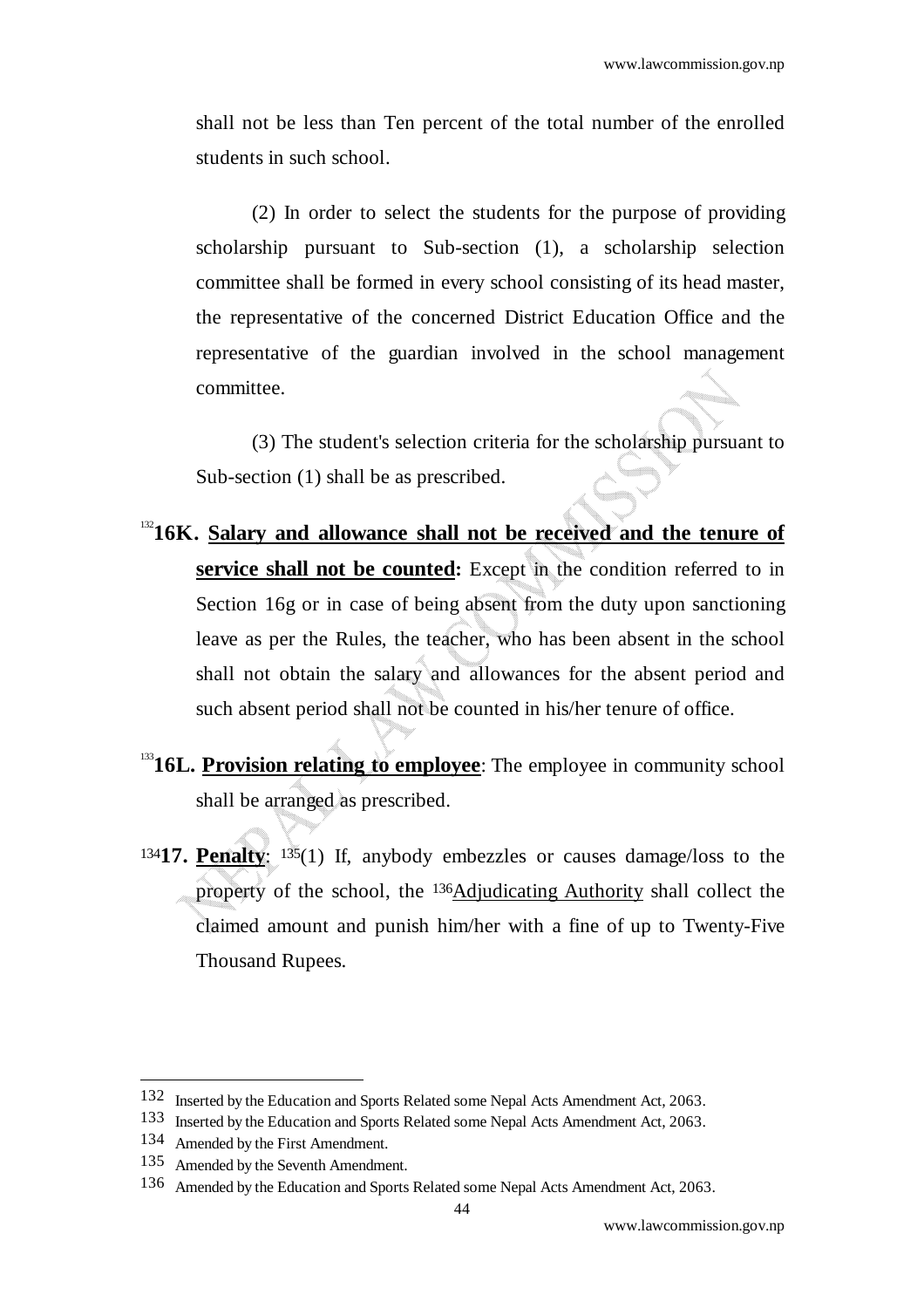$137(1a)$  If, anyone acts or cause to act, or assist to act as following such a person 138............... shall be liable for a fine up to One Hundred Thousand Rupees or an imprisonment upto Six months' or both based on the gravity of the crime.

- (a) If the secrecy of question papers is disclosed,
- (b) In case of negligence or irresponsible activity found in checking answer sheets,
- (c) If enters or tries to enter in to the Examination Centre without the permission of the concerned official, or commits any indecent act by taking the Examination Centre under control,
- (d) If commits irregularity in publishing examination results,
- (e) If appears in examinations on the behalf of others,
- (f) If commits any other act which destroy the decorum of the examinations.

 $139(1b)$  If a lawsuit is filed against any teacher or the employee of the school before the 140Adjudicating Authority or, the Court in an offence as referred to in Sub-sections (1) and (1A), such teacher or employee shall be suspended from the post from the date of filing a case until the case is disposed of. A departmental action pursuant to this Act shall be carried out if such teacher or employee found guilty by the Court.

<sup>137</sup> Inserted by the Seventh Amendment.

<sup>138</sup> Deleted by the Education and Sports Related some Nepal Acts Amendment Act, 2063.

<sup>139</sup> Inserted by the Seventh Amendment.

<sup>140</sup> Inserted by the Education and Sports Related some Nepal Acts Amendment Act, 2063.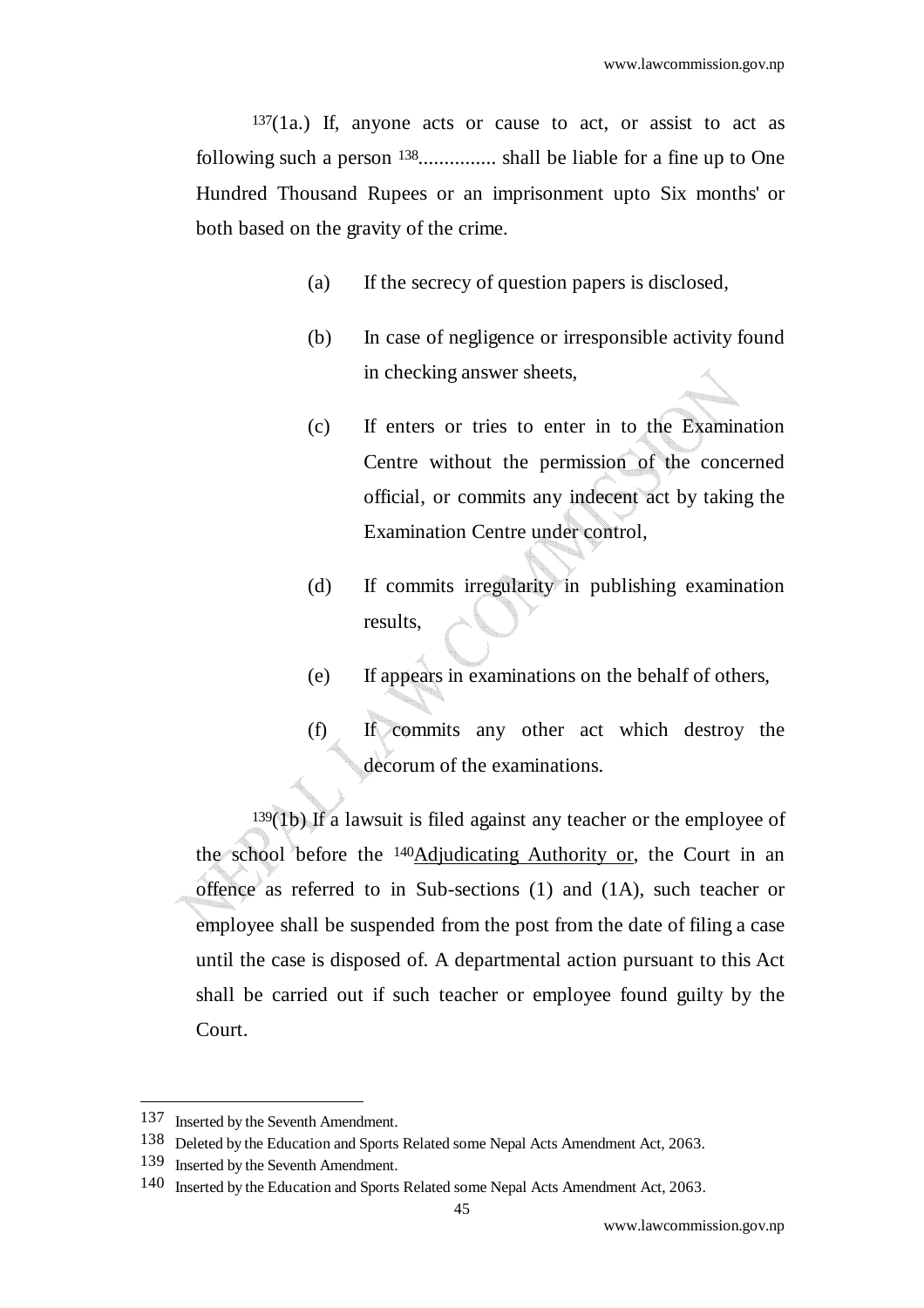(2) 141Notwithstanding anything contained in Sub-sections (1) and (1a.), the prescribed official may punish a person who contravenes the provision of this Act or the Rules made thereunder as following:

- (a) To carry out disciplinary actions against the teachers and employees of the Schools,
- (b) To expel a student from School, hostel or examination,
- 142 (c) To impose a fine of One Thousand Rupees to Twenty Five Thousand Rupees based on the gravity of offence,
- (d) To reduce, suspend or cancel the governmental assistance to the school,
- (e) To cancel the permission or approval so provided to the School.

## <sup>143</sup>17A. **Investigation and prosecution of a Case Relating to Property:**

(1) Notwithstanding anything contained in the 144Government Cases Act, 2049 (1993), a case relating to the offence punishable pursuant to Sub-section (1) of Section 17 shall be investigated by the prescribed official, and such case shall be filed to the Adjudicating Authority in the name of the concerned School after the investigation.

 (2) During the process of investigation and filing of the case pursuant to Sub-section (1), the prescribed official may take legal opinion of the Government Attorney.

<sup>141</sup> Amended by the Seventh Amendment.

<sup>142</sup> Amended by the Sixth Amendment.

<sup>143</sup> Inserted by the First Amendment.

<sup>144</sup> Amended by Seventh Amendment.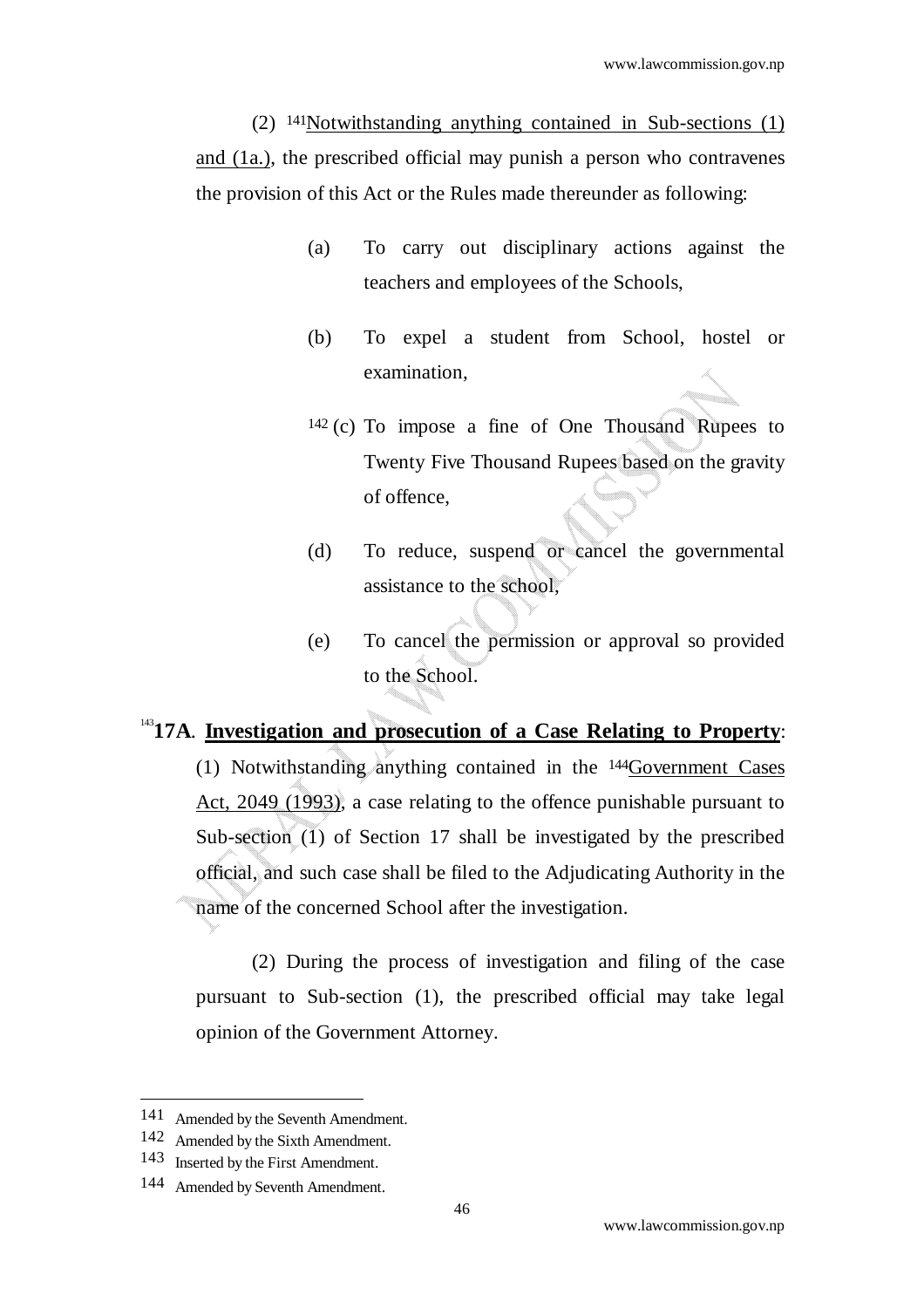- <sup>145</sup>17B. Adjudicating Authority: The cases relating to the offence punishable pursuant to Sub-section (1) of Section 17 shall be heard and disposed of by the Chief District Officer.
- <sup>146</sup>**17C. Government of Nepal shall be plaintiff**: (1) Government of Nepal shall be the plaintiff in a case as referred to in Sub-sections (1) and (1a) of Section 17.

(2) The case to be filed pursuant to Sub-sections (1a) shall be deemed to have been included in the Schedule-1 of Government Cases Act, 2049.

<sup>147</sup>**18. Appeal**: (1) An appeal, against the penalty imposed by the Chief District Officer pursuant to Section 17B, may be filed before Court of Appeal within Thirty Five days.

148(2) An appeal, against the penalty imposed by the prescribed authority pursuant to Sub-section (2) of Section 17, may be filed before the prescribed authority.

**19. Power to frame Rules**: (1) Government of Nepal may frame Rules in order to execute the objectives of this Act.

 (2) Without prejudice to the generality of powers vested by Subsection (1), such Rules may in particular make provisions on the following:

(a) Flag, emblem and prayers of the Schools,

149(b) Fee to be chargeable on students and its realization,

<sup>145</sup> Inserted by the First Amendment.

<sup>146</sup> Amended by the Seventh Amendment.

<sup>147</sup> Amended by the First Amendment.

<sup>148</sup> Amended by the Education and Sports Related some Nepal Acts Amendment Act, 2063.

<sup>149</sup> Amended by the Fourth Amendment.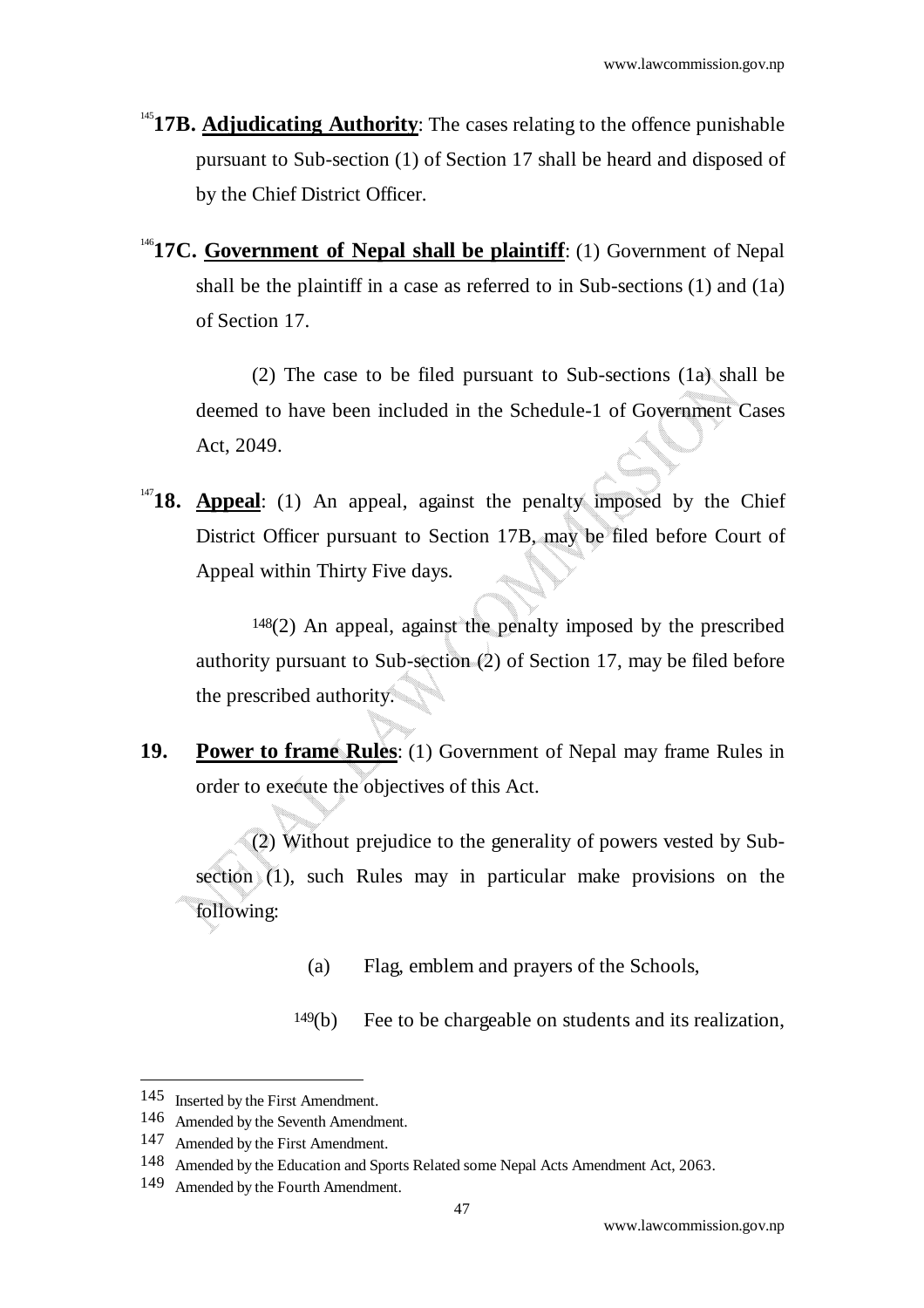- $150(c)$  Grants to be given to the Schools,
	- (d) Examination of Schools,
- 151(d1) Relating to determination of equivalency of School Leaving Certificate Examination,
- 152(d2) Relating to National Teachers Service Commission,
- 153(d3) Relating to Teachers Registration Office of the Schools,
	- (e) Determination of extra-curricular activities and programmes of the School,
- 154 (f) Relating to oath of the teachers and employees of the school,
	- (g) Methods of admission of students in Schools and the number of students,
	- (h) Protection of properties of Schools,
- (i) Operation of hostel of Schools,
- (j) Checking of income and expenditure of Schools,
- (k) Methods of preparing and keeping of records, ledgers and other documents of Schools,
- 155(l) Curriculum, textbook and reference materials of Schools,

<sup>150</sup> Amended by the Fourth Amendment.

<sup>151</sup> Inserted by the Sixth Amendment.

<sup>152</sup> Inserted by the Sixth Amendment.

<sup>153</sup> Inserted by the Sixth Amendment.

<sup>154</sup> Amended by the Fourth Amendment.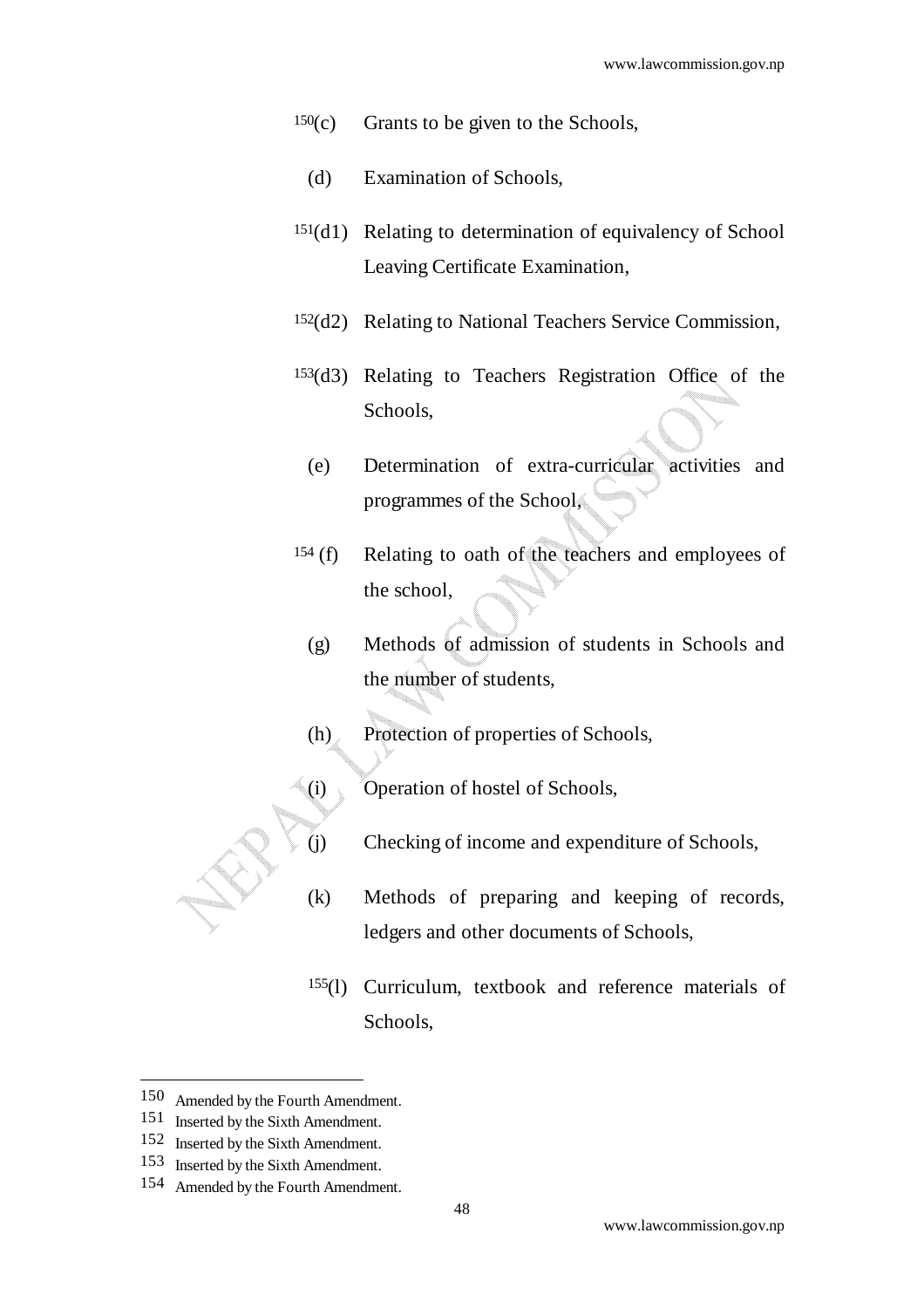- (m) Code of conduct of teachers and students,
- (n) Library and reading rooms of Schools,
- (o) Co-education,
- 156(p) Training on Teaching and School Management,
- (q) Powers and duties of a Headmaster,
- 157 (r) Conditions of service of the teachers of Schools,
- 158(s) Teaching 159License, identity card and pass (logo) of the teachers of Schools,
- $160(t)$  Special education,
- $161(u)$  Informal Education,
- 162(u1) Distance Education
	- (v) Constitution of Teacher's Service,
	- (w) District Education Fund,
	- $(x)$  Student counseling and guidance service  $163$ .......
	- (y) Other necessary matters,
- $164(z)$  Operation of Residential Schools,
- 155 Amended by the Fourth Amendment.<br>156 Amended by Seventh Amendment.
- Amended by Seventh Amendment.

- 157 Amended by the Fourth Amendment.
- 158 Amended by the Fourth Amendment.<br>159 Amended by the Seventh Amendment
- 159 Amended by the Seventh Amendment.<br>160 Amended by the Fourth Amendment.
- Amended by the Fourth Amendment.
- 161 Amended by the Seventh Amendment.
- 162 Inserted by the Seventh Amendment.
- 163 The word "and" is deleted by the Second Amendment.
- 164 Inserted by the Second Amendment and Amendment by the Fifth Amendment.